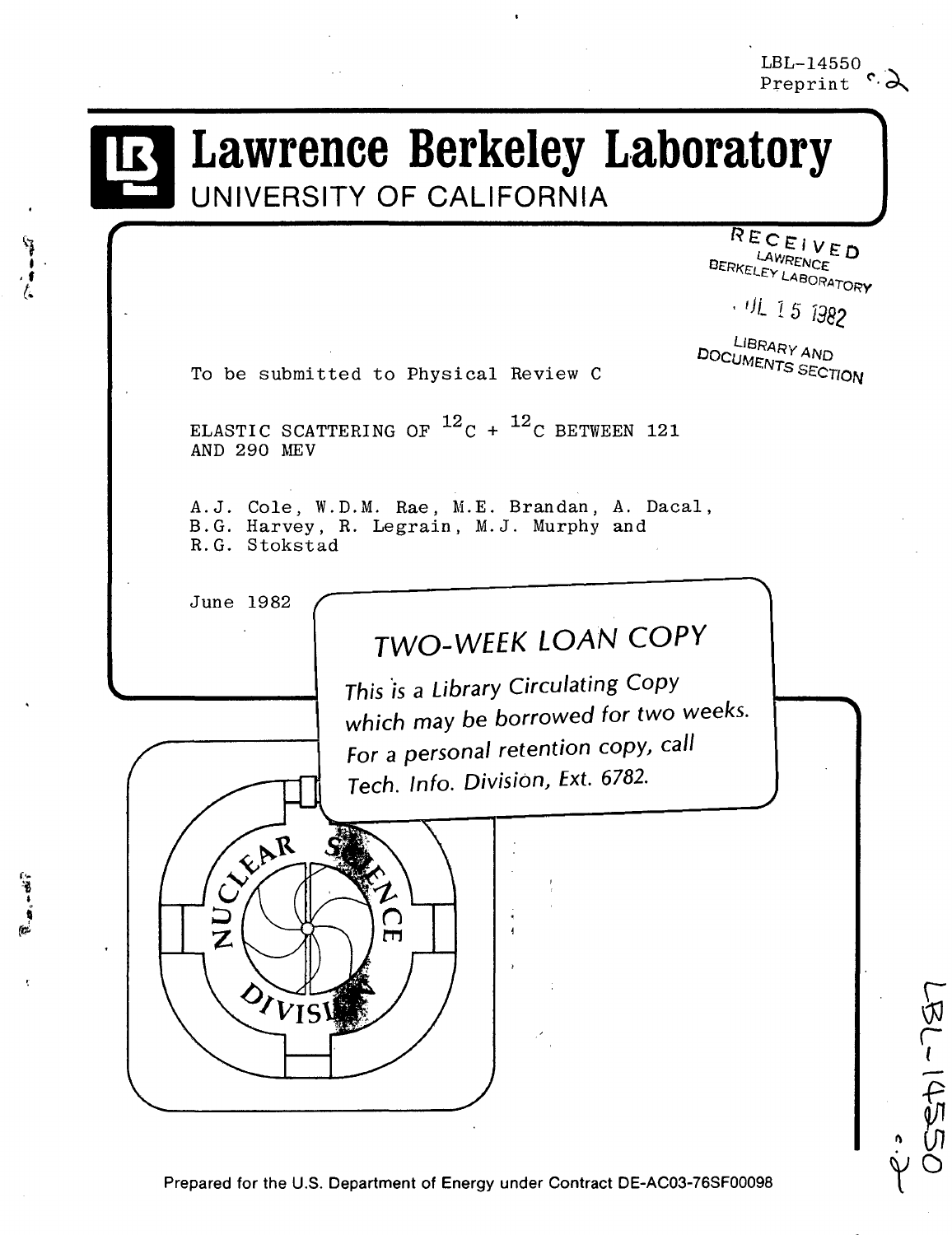#### **DISCLAIMER**

This document was prepared as an account of work sponsored by the United States Government. While-this-document-is-believed-to-contain-correct-information, neither the United States Government nor any agency thereof, nor the Regents of the University of California, nor any of their employees, makes any warranty, express or implied, or assumes any legal responsibility for the accuracy, completeness, or usefulness of any information, apparatus, product, or process disclosed, or represents that its use would not infringe privately owned rights. Reference herein to any specific commercial product, process, or service by its trade name, trademark, manufacturer, or otherwise, does not necessarily constitute or imply its endorsement, recommendation, or favoring by the United States Government or any agency thereof, or the Regents of the University of California. The views and opinions of authors expressed herein do not necessarily state or reflect those of the United States Government or any agency thereof or the Regents of the University of California.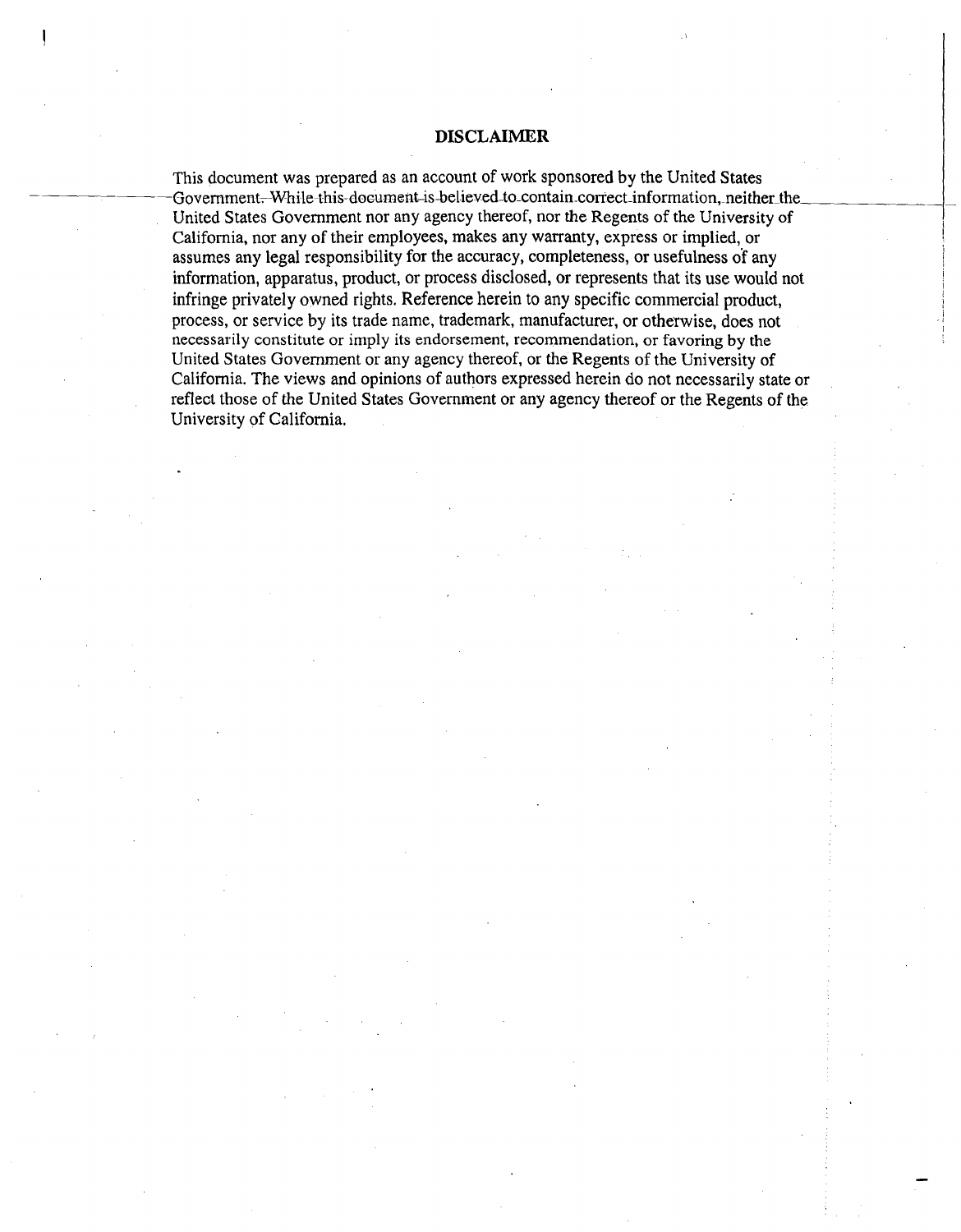ELASTIC SCATTERING OF  $^{12}$ C +  $^{12}$ C BETWEEN 121 AND 290 MEV

A. J. Cole, W. D. M. Rae, M. E. Brandan, A. Dacal, B. G. Harvey, R. Legrain, M. J. Murphy and R. G. Stokstad

> Lawrence Berkeley Laboratory University of California Berkeley, California 94720

> > June 9, 1982

#### **ABSTRACT**

.  $\blacksquare$ 

I~

Tables of differential cross sections are presented for the elastic and inelastic scattering of  $^{12}$ C by  $^{12}$ C at 11 energies between 120 and 290 MeV (lab).

This work was supported by the Director, U.S. Office of Energy Research, Division of Nuclear Physics of the Office of High Energy and Nuclear Physics, and by Nuclear Sciences of the Basic Energy Sciences Program of the U.S. Department of Energy under Contract No. DE-AC03-76SF00098.

This manuscript was printed from originals provided by the authors.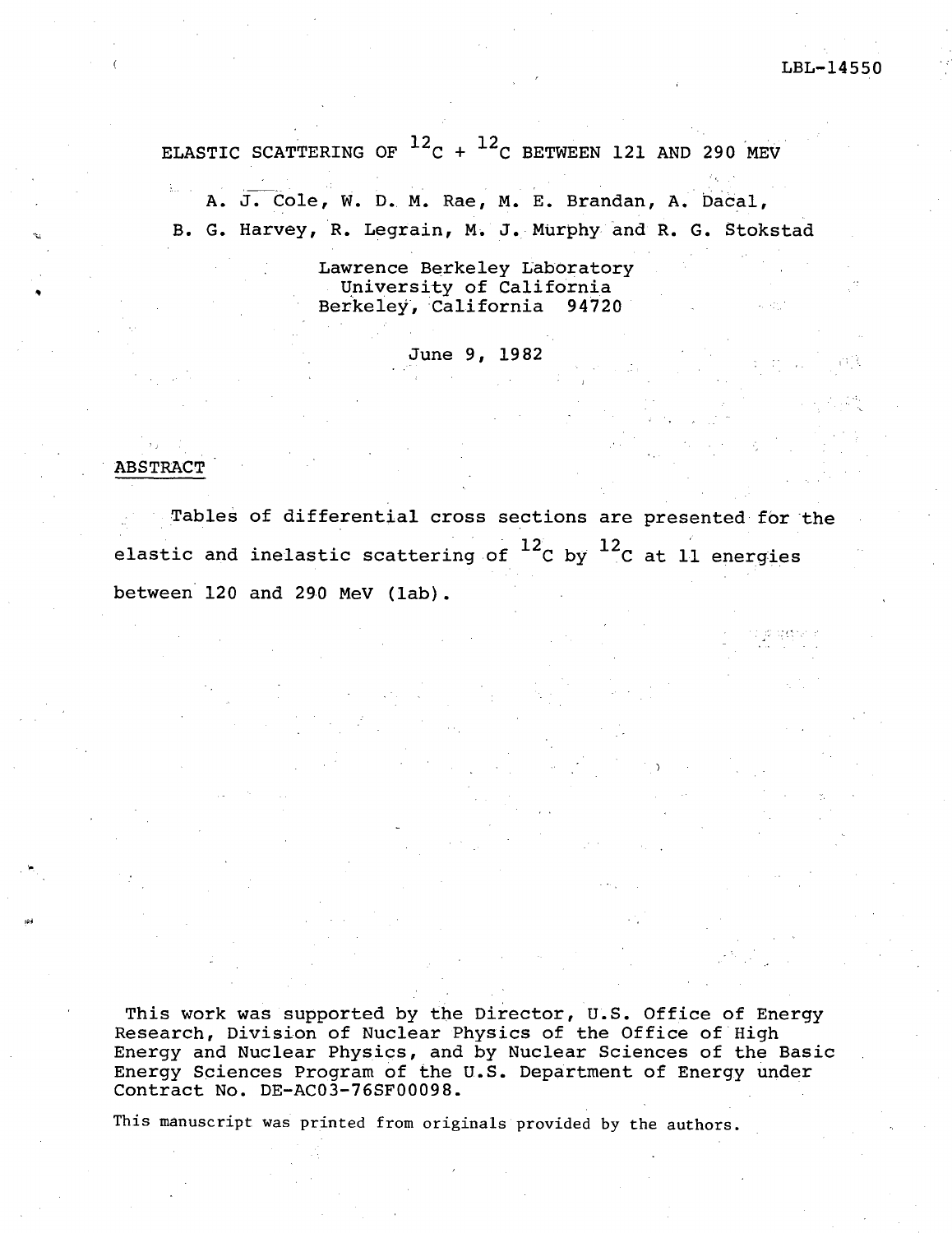J

 $\ddot{\bullet}$ 

#### 1. INTRODUCTION

This report presents tables of differential cross sections for  $^{12}$ C +  $^{12}$ C elastic and inelastic scattering measured at the LBL 88-Inch Cyclotron over the period May 1980 to May 1981. The measurements were made primarily in order to deduce reaction cross sections,  $\sigma_{\mathbf{R}}(E)$ , and total cross sections,  $\sigma_{\mathbf{m}}(E)$  (see Ref. 1.). For this reason emphasis was placed on measurement of the forward angles in contrast with earlier experiments at lower energies (Ref. 2) where a larger angular range was covered. The data are summarized in Table 1 and tabulated in Table 2. The experimental methods are described briefly in Section 2. Copies of this report may be obtained from R. G. Stokstad.

#### 2. EXPERIMENTAL METHODS

Data were taken in three separate experiments (see Table 1). During the first two experiments (May 1980, October 1980), which include all data except those for 288.6 MeV, the detection system consisted of two arrays of counters, each containing four silicon detectors placed symmetrically on either side of the beam axis. The Si(Li) detectors had depletion depths of 3 mm and each subtended a solid angle of 0.1 msr at a distance of 40 cm from the target. The targets were self-supporting foils of natural carbon with thicknesses varing between 275 and  $1000\,$   $\mu$ g/cm $^2$ . The thicknesses were determined by weighing foils of known area and by alpha particle energy loss measurements. The effects of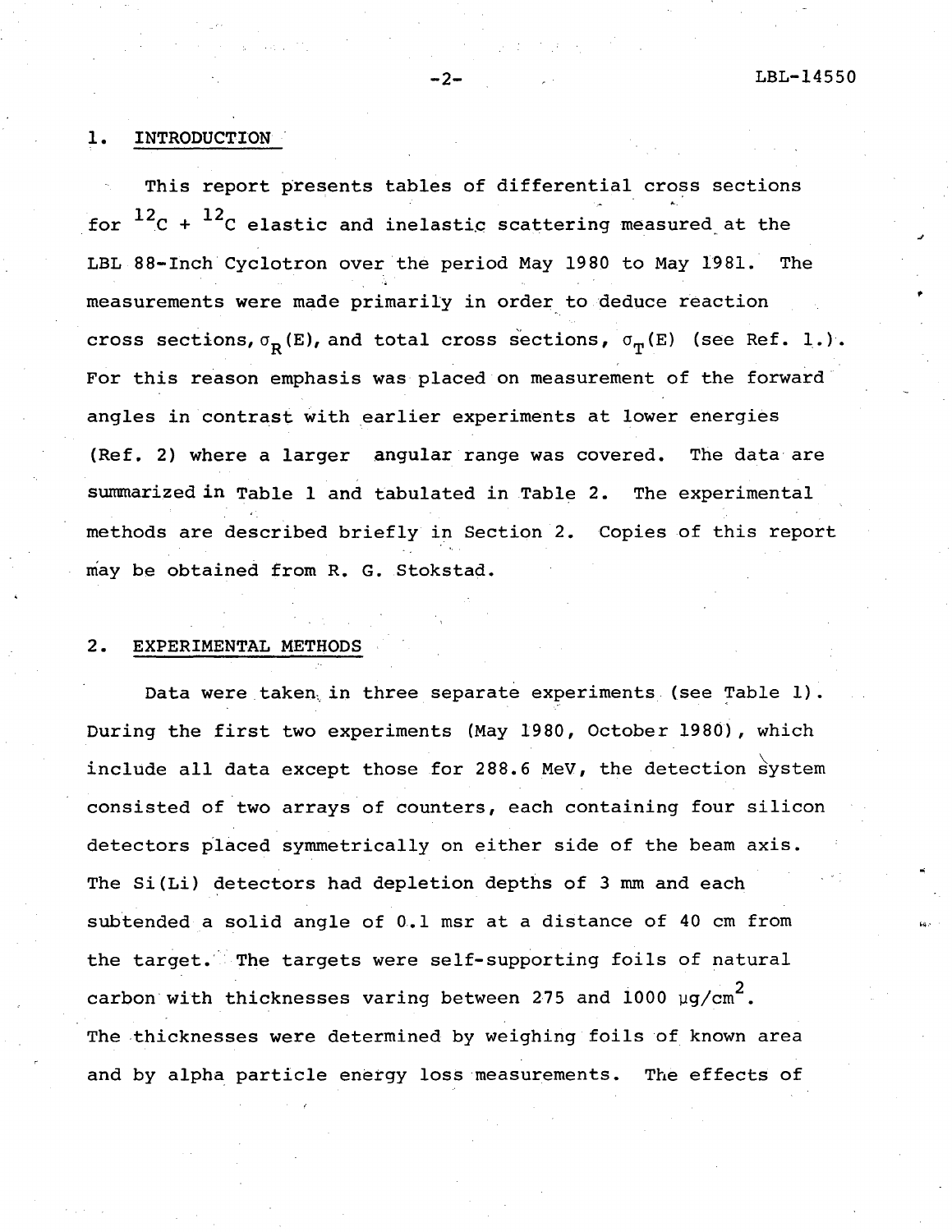$\cdot$  ,

beam movement 'and misalignment were eliminated to first order by measuring on both sides of the beam and averaging the results. The vertical position of the beam was monitored by two detectors at equal angles above and below the scattering plane. Because<br>of problems with beam halo, mesurements at angles less than  $\sim 4^{\circ}$ (lab) were not possible in the first experiment.

For the second experiment, {October, 1980} in which the bulk of the data was taken, the beam quality was improved by energy analysis of the beam. Measurements at angles as small as  $2^{\circ}$  lab. were possible. During the analysis of these data it was found  $\cdots$ that an important source of error in the deduced values of the reaction cross section was the angular precision with which each detector could be located with respect to the be'am axis of the scattering chamber. The overall angular precision was  $\pm$  0.125 $^{\circ}$ . Therefore'the highest energy measurement (for which the error in  $\sigma_{\mathbf{p}}$  was greatest) was repeated in May 1981. "A technique was used in which the measurement'of the scattering angle' was independent of the' angle calibration of. the' moveable" detector arms. The arrangement used two position-sensitive detectors, 7.5 cm x 0.76 cm, one on each arm, located behind a metal, frame. The frame.formed an arc of a circle and was positioned concentrically with the target axis. Vertical fiducial wires placed at intervals of  $1^{\circ}$  along the frame provided an, angle scale independent of the moveable arm settings. A carbon strip target 1.5 mm wide was used instead of the usual target in order to reduce averaging effects produced by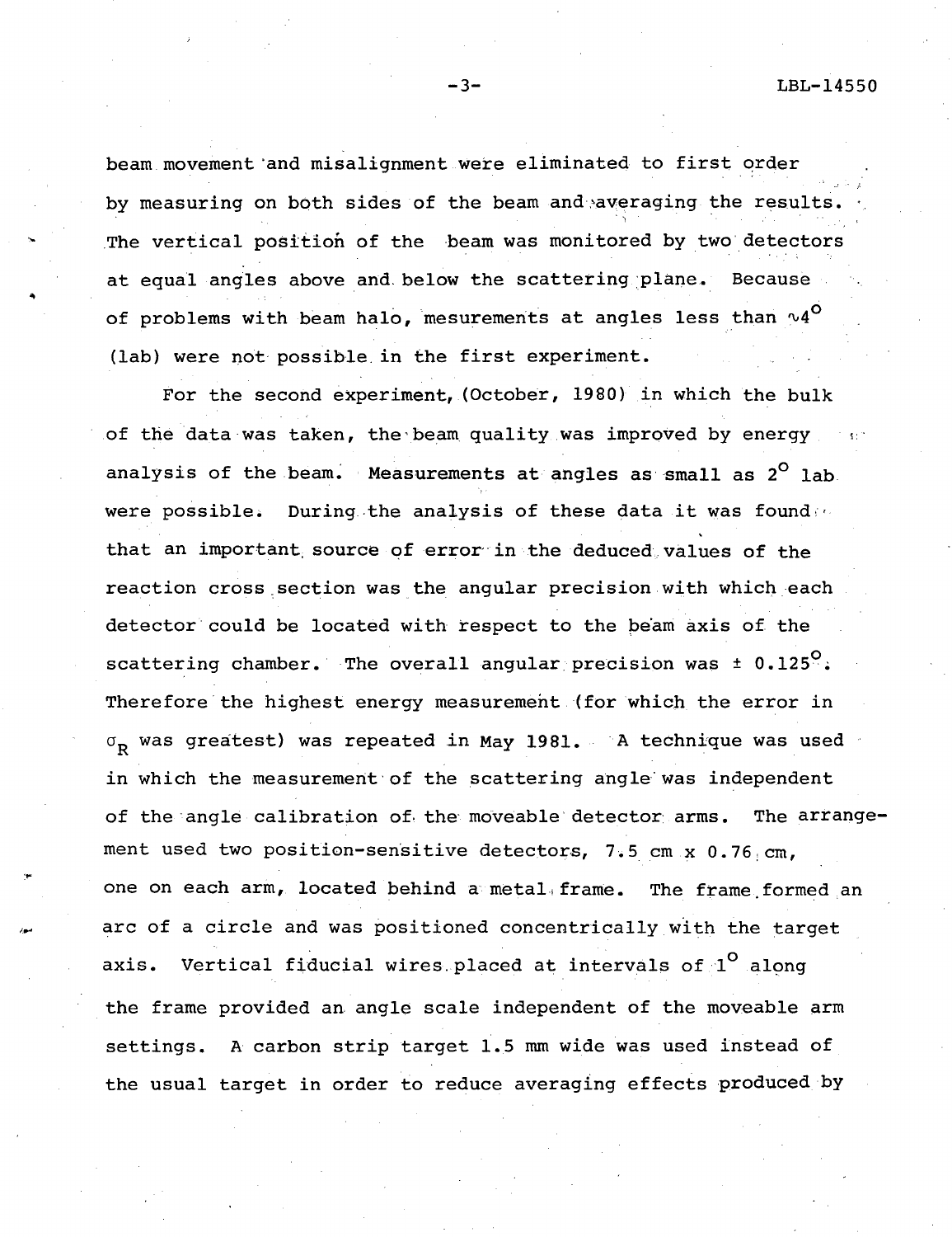LBL-14550

..

beam movement. Data were taken by first placing the two positionsensitive detectors symmetrically on either side of the beam direction  $(8^{\circ} - 15^{\circ})$  and averaging the left and right results using first a full. target of known thickness (for normalization) and then the strip target. Following this, the right detector was set at various angles while the left detector was, kept fixed in order to monitor possible changes in beam direction and to establish a normalization relative to the full target. With this technique the angular averaging was dominated by beam emmitance (angle variation  $\leq 0.3^{\circ}$ ) while the angular accuracy of a given measurement was limited only by statistics in the left monitor. detector. We estimate'that the precision obtained for the mean angle was-0.07 deg. which represents an improvement of a factor of three over previous results.

The errors given in, Table II.are the quadratic sum of a constant systematic error of 5% and the statistical error for the-number of counts in the peak. In a careful comparison of theoretical predictions with these data, the theoretical angular distributions should be averaged over an interval of  $0.5^{\circ}$  (lab) for all experiments except those of May 1981, for which the interval is  $0.3<sup>0</sup>$  (lab).

Figures 1-4 present representative examples of the experimental data.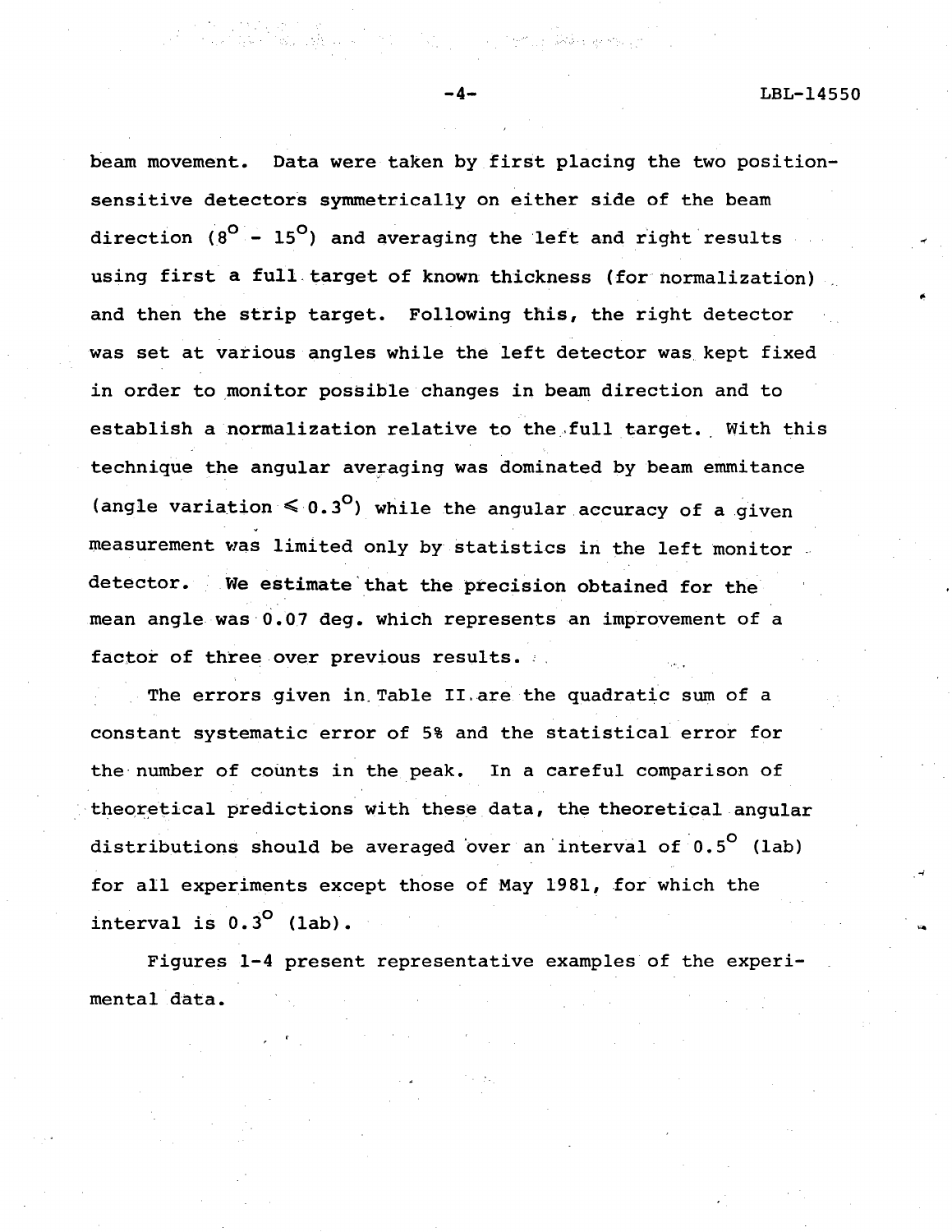#### References

1. 2. A. J. Cole, W. D. M. Rae, M. E. Brandan, A. Dacal, B. G. Harvey, R. Legrain, M. J. Murphy, and R. G. Stokstad, Phys. Rev. Letters, 47, 1705 (1981). R. G. Stokstad, R. M. Wieland, G. R. Satchler, C. B. Fulmer,

D. C. Hensley, S. Raman, L. D. Rickertsen, A. H. Snell, and P. H. Stelson, Phys. Rev. C20, 665(1979); R. G. Stokstad et. al., Oak Ridge National Laboratory, Technical Memorandum ORNL/TM-5935 (June, 1977).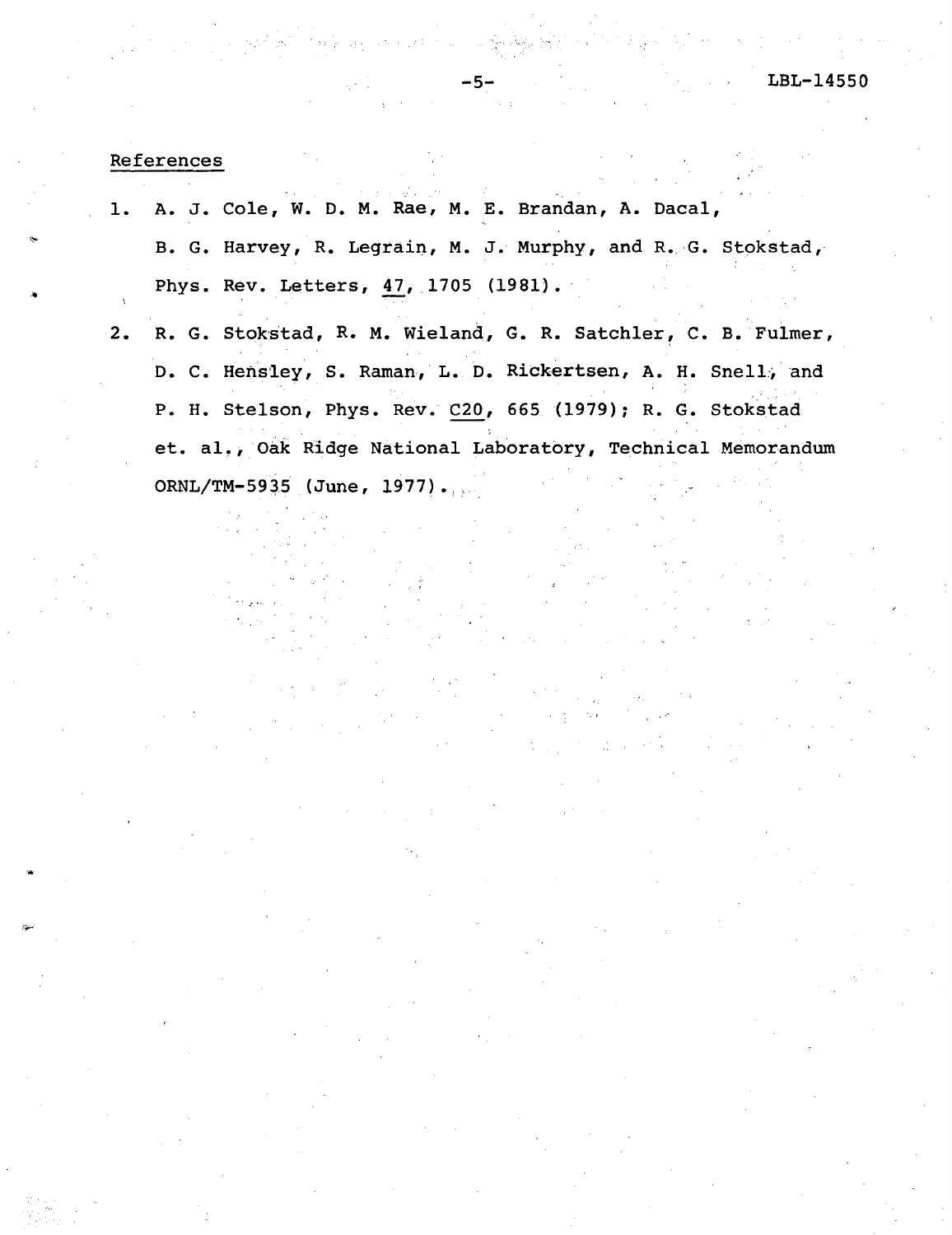- 11

#### Table I. SUMMARY OF CATA CONTAINED IN THIS REPORT

| <b>ELAB</b><br>VEV | CEG. C.M.   |                              | ANGULAR RANGE | DATE OF<br><b>EXPERIMENT</b> |             |           |                 |
|--------------------|-------------|------------------------------|---------------|------------------------------|-------------|-----------|-----------------|
|                    |             |                              |               |                              |             |           |                 |
| 121.60             | 9.0C        | ÷                            | 40.OC         | MAY.                         | 1980        |           | <b>ELASTIC</b>  |
| 134.20             | 4.0C        | $\bullet$                    | 29.00         | <b>CCT</b>                   | 1980        |           | <b>ELASTIC</b>  |
| 147.60             | 4. C C      | $\bullet$                    | $26 - 00$     | <b>CCT</b>                   | 1980        |           | ELASTIC         |
| 149.80             | 4.00        | $\frac{1}{2}$                | 26.00         | <b>CCT</b>                   | 1980        |           | ELASTIC         |
| 161.00             | 5.CO        | $\bullet$                    | 53.00         | <b>CCT</b>                   | 1930        |           | <b>ELASTIC</b>  |
| 168.00             | 4.0C        | $\bullet$                    | <b>26.00</b>  | <b>DC.T</b>                  | 1980        | \$        | <b>ELASTIC</b>  |
| 173.60             | 4.00        | $\bullet$ . $^{\circ}$       | 32.00         | <b>OCT</b>                   | 1980        |           | ELASTIC         |
| $204 - 20$         | 4.00        | $\qquad \qquad$              | 26.00         | <b>CCT</b>                   | 1980        |           | <b>ELASTIC</b>  |
| 242.70             | 4.0C        | $\blacksquare$               | 26.00         | <b>OCT</b>                   | 1980        |           | ELASTIC         |
| 287.60             | <b>7.CC</b> | $\bullet$                    | 27.00         | MAY                          | <b>1980</b> |           | ELASTIC         |
| 288,60             | 6.00        | $\hbox{\small -}$            | 40.00         | MAY                          | 1981        |           | ELASTIC         |
| 121.60             | $-5 - C C$  | $\hbox{\small -}$            | 40.00         | MAY                          | .1980       |           | $2 + 0 = -4.43$ |
| 134.20             | 7.00        | $\bullet$ .<br>:             | 32,00         | <b>CCT</b>                   | 1980        |           | $2 + 0 = 4.43$  |
| 147.60             | 7.CC        | $\blacksquare$               | 33.00         | <b>CCT</b>                   | 1980        |           | $2 + 9 = -4.43$ |
| 149.80             | 8.CC        | $\hbox{\small -}$            | 27.00         | OC T                         | 1980        |           | $2 + Q = -4.43$ |
| 161.10             | 6.00        | $\bullet$                    | 30.00         | <b>CCT</b>                   | 1980        | $\bar{z}$ | $2 + 0 - 4.43$  |
| 168.00             | $8 - CC$    | $\blacksquare$               | 25.00         | <b>CCT</b>                   | 1980        |           | $2 + 0 = -4.43$ |
| 173.60             | 7.0C        | $\qquad \qquad \blacksquare$ | 28.00         | $0C$ T                       | 1980        |           | $2 + Q = -4.43$ |
| 204.20             | 7.0C        | $\bullet$                    | 27,00         | CC.T.                        | 1980        |           | $2 + 0 = 4.43$  |
| 242.70             | $5 - C$     | $\qquad \qquad \blacksquare$ | 25.00         | CC <sub>T</sub>              | 1980        |           | $2 + 2 = -4.43$ |
| 287.60             | 7.0C        | $\blacksquare$               | 27.00         | MAY                          | 1980        |           | $2 + 0 = -4.43$ |
| 238.60             | $9 - CC$    | $\bullet$                    | 40.00         | MAY                          | 1981        |           | $2 + 9 = -4.43$ |

 $-6$ 

Ref.

A. J. Cole, W. D. M. Rae, M. E. Brandan, A. Dacal, B. G. Harvey, R. Legrain, M. J. Murphy, and R. G. Stokstad, Phys. Rev. Letters, 47 1705 (1981).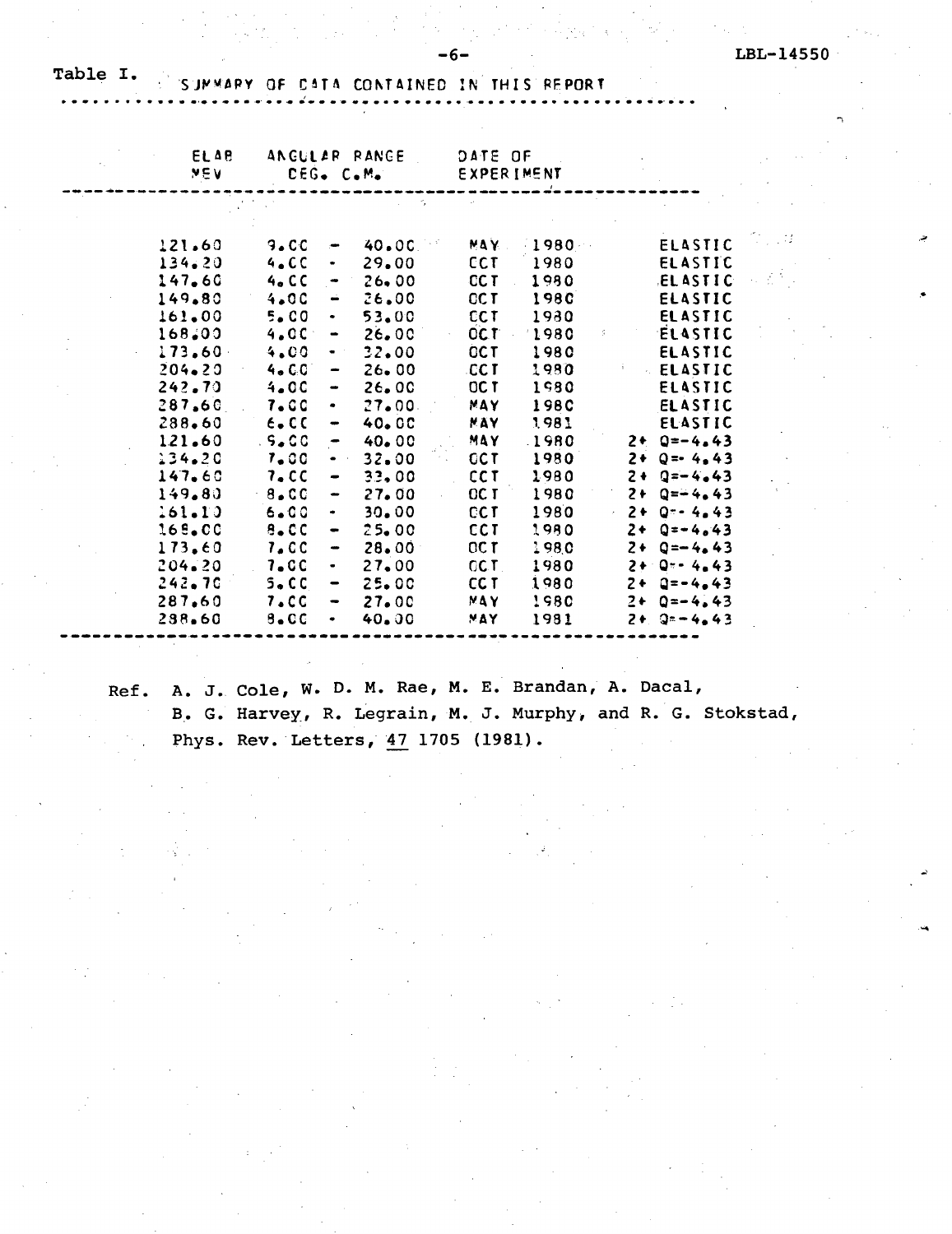| THETA C.M. (DEG) | SIGMAIMB/SRI      | <b>ERROR(PER CENT.)</b> |
|------------------|-------------------|-------------------------|
| 9.490            | $.2228E + 04$     | $-5 - 01$               |
| 10.450           | $-1964E + 04$     | 5.01                    |
| 10.990           | $.1816E+04$       | 5.00                    |
| 12.450           | $.1197E + 04$     | $-5.01$                 |
| 13.110           | $.9011E+03$       | 5.01                    |
| 13.950           | $.3791E+03$       | $5 - 02$                |
| 15.110           | $.1103E+03$       | 5.09                    |
| 15.830           | $.7527E + 02$     | 5.14                    |
| 16.610           | $.1045E + 03$     | 5.07                    |
| $17 - 83C$       | $.2594E+03$       | 5.06                    |
| 18.490           | $.1540E+03$       | 5.03                    |
| 19.330           | $.1300E + 03$     | 5.06                    |
| 19.990           | $$5342E+02$       | 5.08                    |
| 21.450           | $.2404E + 02$     | 5.20                    |
| 22.950           | $.8433E + 01$     | $5 - 83$                |
| 24.110           | $\sqrt{2228E+02}$ | 5.22                    |
| 25.610           | $.2175E+02$       | 5.23                    |
| 26.830           | $.2218E+02$       | 5.22                    |
| $23 - 330$       | $-$ 9604E+01      | 5.73                    |
| 29.480           | $.4173E+01$       | 5.66                    |
| 3C.99C           | $-4664E+01$       | 5.51                    |
| 32.440           | $6878E + 01$      | 5.40                    |
| 33.950           | $-5879E+01$       | 5.40                    |
| 35.100           | $-4593E+01$       | 5.59                    |
| 36,610           | $.1973E + 01$     | $\mathbb{R}^2$<br>6.12  |
| 37.820           | $.1060E + 01$     | 7.22                    |
| 39.330           | $.1037E+01$       | 6.97                    |
|                  |                   |                         |

12C(12C,12C)12C ELASTIC SCATTERING ELAB= 134.2 MEV

 $\bullet$ 

| THETA C.M. (DEG) | SIGMA(MB/SR)       | ERROR(PER CENT |  |
|------------------|--------------------|----------------|--|
| 3.997            | $.2411E+06$        | 5.01           |  |
| 4.497            | $1359E + 06$       | 5.01           |  |
| 4.995            | $.1060E + 06$      | $-5.03$        |  |
| 5.502            | $4875E + 05$       | 5.03           |  |
| 6.0C3            | $\bullet$ 3625E+05 | 5.04           |  |
| 6.488            | •2332E+05          | 5.09           |  |
| 6.577            | $.1087E + 05$      | 5.13           |  |
| 7.477            | $6063E + 04$       | 5.23           |  |
| 7.975            | $.3186E + 04$      | 5,54           |  |
| $8 - 482$        | $.2211E+04$        | 5.65           |  |
| $E - 5E$         | $.2003E + 04$      | 5.41           |  |
| S.468            | $.2021E + 04$      | 5.78           |  |
| 9,657            | $.2051E+04$        | 5.67           |  |
| 10.157           | $2072E + 04$       | 5.64           |  |
| 10.655           | $1998E+04$         | $5 - 83$       |  |
| 11.162           | $.41730E+04$       | 5.81           |  |
| 11.663           | $.1376E + 04$      | 5.58           |  |
| 11.999           | $-1041E+04$        | $\sim$ 5.21    |  |
| 12.148           | $-1085E+04$        | 6.36           |  |
| 12.377           | $.8795E + 0.3$     | 6.46           |  |
| 12.502           | $.7116E+03$        | 5.23           |  |
| 12.877           | $-47C7E+03$        | $\sqrt{7.41}$  |  |
| 13,003           | $.4065E + 03$      | 5.06           |  |

LBL-14550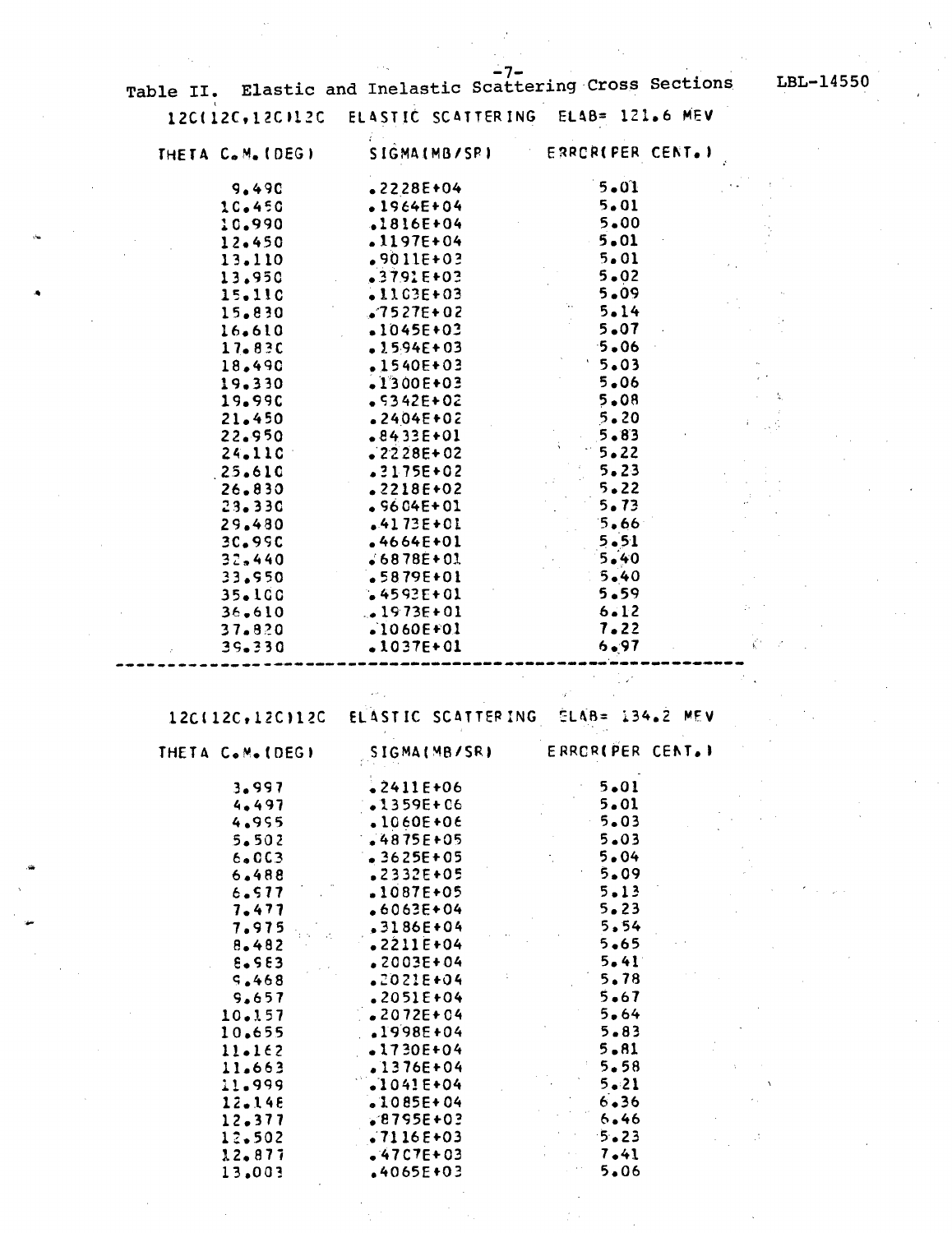|                          | -8-                                                |                   |           |
|--------------------------|----------------------------------------------------|-------------------|-----------|
| 13.375                   | $.2267E + 03$                                      | 10.22             | LBL-14550 |
| 13.495                   | $.2012E + 03$                                      | $-5.59$           |           |
| 13.882                   | $.5372E + 02$                                      | 13.65             |           |
| 13.995                   | $-7357E + 02$                                      | 5.73              |           |
| 14.383                   | .3154E+02                                          | 17.18             |           |
| 14.506                   | $-2850E+02$                                        | 5.98              |           |
| 14.868                   | $.5316E + 02$                                      | 18.37             |           |
| 14.975                   | $.5046E + 02$                                      | 8.24              |           |
| 14.955                   | .3938E+02                                          | 6.17              |           |
|                          |                                                    |                   |           |
| 15.482                   | $.8811E+02$                                        | 6.58              |           |
| 15.983                   | .1314E+03                                          | 5.16              |           |
| 16.475                   | $.1650E + 03$                                      | 5.69              |           |
| 16.975                   | $.1812E+03$                                        | 5.31              |           |
| 17.486                   | $.1774E+03$                                        | 5.17              |           |
| 17.655                   | $.1793E+03$                                        | $6 - 08$          |           |
| 17.979                   | $.1617E + 03$                                      | 5.30              |           |
| 18.162                   | $.1475E + 03$                                      | 5.99              |           |
| 18.663                   | $.1120E+03$                                        | 5.19              |           |
| 19.155                   | $.8338E+02$                                        | .6.28             |           |
| 19.655                   | $-3597E + 02$                                      | 6.32              |           |
| 20.166                   | $-2115E+02$                                        | 6.23              |           |
| 20.379                   | $.1200E+02$                                        | 14.27             |           |
| 20.500                   | $.1032E + 02$                                      | 5.48              |           |
| 20.659                   | $.8369E+01$                                        | 9.15              |           |
| 20.882                   | $.4458E + 01$                                      | 19.55             |           |
| 20.999                   | $-4415E+01$                                        | 8.23              |           |
| $.21 - 383$              | S5164E+01                                          | 8.18              |           |
| 21,500                   | $.5747E + 0!$                                      | 7.41              |           |
| 21.875                   | $.1066E + 02$                                      | 11.72             |           |
| 22.000                   | $-1272E+02$                                        | 7.62              |           |
| 22.375                   | $.2925E + 02$                                      | 6.63              |           |
| 22.886                   | $-2806E + 02$                                      | 5.98              |           |
| 22.995                   | $.2164E+02$                                        | 5.78              |           |
| 23,379                   | .3235E+02                                          | 6.34              |           |
| 23.480                   | $-3147E + 02$                                      | $5 - 56$          |           |
| 23.579                   | $-3364E + 02$                                      | 5.54              |           |
| 24,480                   | $-3382E + 02$                                      | 5.49              |           |
| 24.980                   |                                                    |                   |           |
|                          | $.2888E+02$                                        | 6.19              |           |
| 25.493                   | $-2357E+02$                                        | 5.76              |           |
| 25.S7C                   | $.1492E + 02$                                      | 6.10              |           |
| 26.160                   | $-1602E + 02$                                      | $6 - 03$          |           |
| 26.655                   | $.1067E + 02$                                      | 6.52              |           |
| 27.160                   | $.7682E+01$                                        | $6 - 88$          |           |
| 27.660                   | $-4273E + C1$                                      | 30.62             |           |
| 28.173                   | $-4905E + 01$                                      | 7.95              |           |
| 28.655                   | $.2672E + 01$                                      | 9.55              |           |
|                          |                                                    |                   |           |
|                          |                                                    |                   |           |
|                          |                                                    |                   |           |
|                          | 12C(12C,12C)12C ELASTIC SCATTERING ELAB= 147.6 MEV |                   |           |
|                          |                                                    |                   |           |
| THETA C.M. (DEG)         | SIGMAIMB/SRI                                       | ERRCRIPER CENT. ) |           |
|                          |                                                    |                   |           |
| 3.997                    | $-1515E+06$                                        | 5.00              |           |
| $5 - 00C$                | $6281E + 05$                                       | $5 - 01$          |           |
| 6.000                    | $-2226E + 05$                                      | 5.02              |           |
| 6.497                    | $.1200E+05$                                        | 5.03              |           |
| 6.577                    | $-7015E + 04$                                      | 5.04              |           |
| 7.483.<br>$\bar{\alpha}$ | $.3559E + 04$                                      | 5.21              |           |
| 7.981                    | $-2198E + 04$                                      | 5.11              |           |
| 8,478                    | $-1815E + 04$                                      | 5.08              |           |
| 8.980                    | $-1870E + 04$                                      | 5.17              |           |

 $\hat{\psi}$  ).

V.

 $\mathbf{v}$ 

 $\gamma_{\alpha\beta}$ 

÷,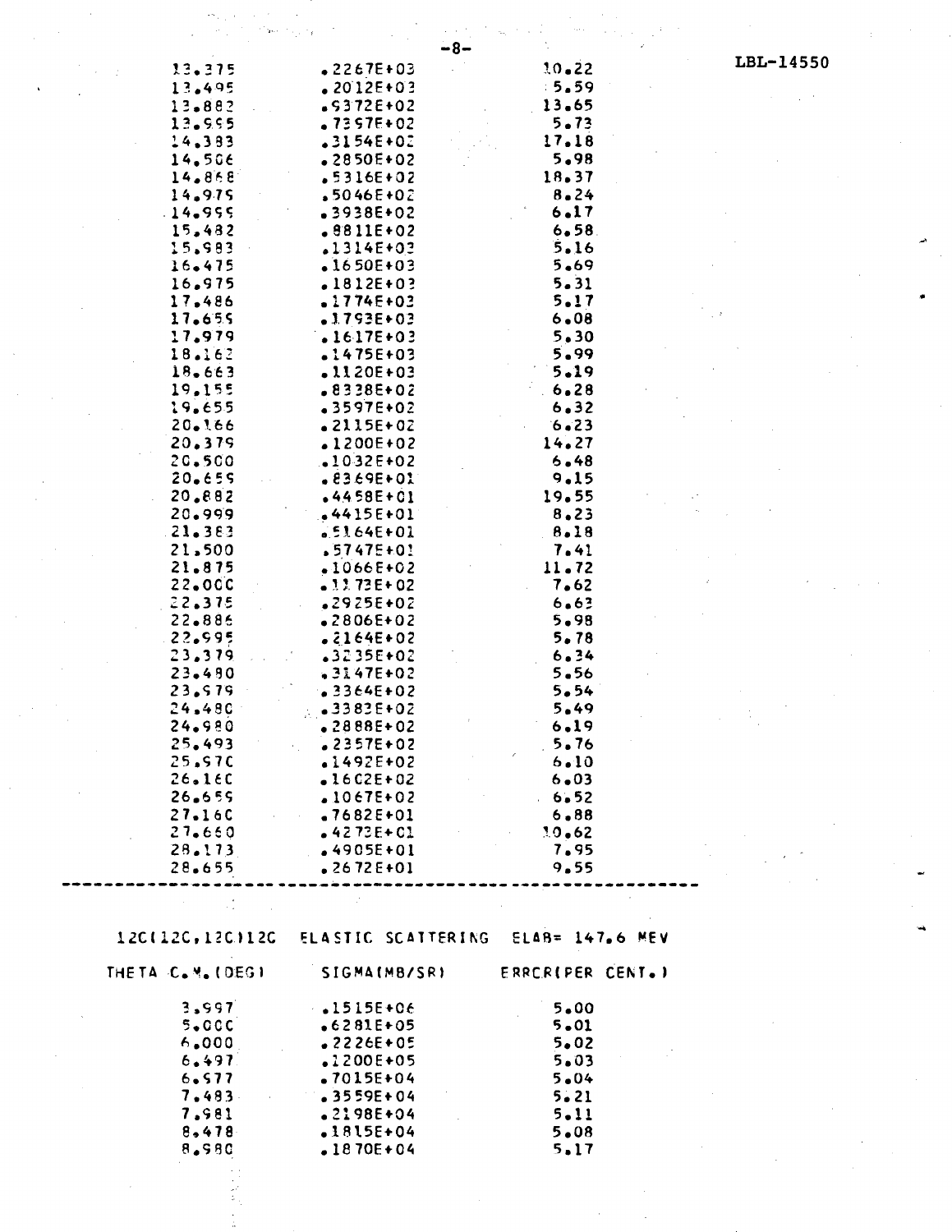| 5.477            | •1994E+04        | 5.16                               |  |
|------------------|------------------|------------------------------------|--|
| $5 - 657$        | $.2072E+04$      | 5.13                               |  |
| 10.163           | $.1911E+04$      | 5.37                               |  |
| 10.660           | $1604E + 04$     | $5 - 22$                           |  |
| 11.158           | $-1369E + 04$    | 5.11                               |  |
| $-11 - 662$      | $.9673E + 03$    | $-5 - 32$                          |  |
| 12.157           | $-5895E + 03$    | 5.52                               |  |
| 12.377           | $.4595E + 03$    | $-5.55$                            |  |
|                  | .2099E+03        | 7.75                               |  |
| 12.883           |                  |                                    |  |
| 13.381           | $6639E + 02$     | 7.85                               |  |
| 13.878           | $2747E + 02$     | 8.90                               |  |
| 14.382           | $-4662E+02$      | 9.63                               |  |
| 14.501           | $.5410E+02$      | 6.95                               |  |
| 14.877           | $$9482E+02$      | 7.67                               |  |
| 14.995           | $-9637E + 02$    | $5 - 39$                           |  |
| 15.498           | $.1329E + 03$    | 5.22                               |  |
| 16,001           | $.1649E + 03$    | 5.30                               |  |
| 17.481           | $-1389E+03$      | 5.84                               |  |
| 17.979           | $.1056E + 03$    | 5.36                               |  |
| 18.478           | $.7043E+02$      | 5.39                               |  |
| 18.981           | $-0.3966E + 0.2$ | 6.10                               |  |
| 19.480           | $.5897E+01$      | 6.40                               |  |
| 20.161           | $.7581E+01$      | 13.64                              |  |
| 20.659           | $.8371E + 01$    | 8.63                               |  |
|                  |                  | 6.83                               |  |
| 21.158           | $.1327E+02$      |                                    |  |
| 21.661           | $-2140E+02$      | 6.96                               |  |
| 22.881           | $-3206E+02$      | 7.98                               |  |
| 23.379           | $.3147E+02$      | $-6.11$                            |  |
| 23.878           | $.2762E+02$      | 5.96                               |  |
| 24.497           | $.1869E+02$      | 5.44                               |  |
| 24.999           | $-1381E+02$      | 5.42                               |  |
| 25.502           | $-1077E+02$      | 5.73                               |  |
| 26.005           | $-5814E+01$      | 5.91                               |  |
| 26.501           | $-3563E + 01$    | 6.52                               |  |
| 27.477           | $-2841E+01$      | 7.40                               |  |
| 27.979           | $.2870E + 01$    | 5.66                               |  |
| 28.482           | $.4414E + 01$    | 6.64                               |  |
| 28.985           | $•5082E+01$      | $6 - 02$                           |  |
| 29.481           | $-5919E + 01$    | 5.96                               |  |
| 30.157           | .5699E+01        | $.6 - 30$                          |  |
| 30.659           | •5320E+01        | 6 • 04                             |  |
| 31.162           | $.5088E + 01$    | 6.44                               |  |
| 31.665           | $-3682E + 01$    | 6.36                               |  |
| 32.161           | $-3080E + 01$    | 6.70                               |  |
| 32.877           | $.1831E+01$      | 8.41                               |  |
|                  |                  |                                    |  |
| 33.379           | .1603E+01        | 7.94                               |  |
| 33.882           | $.1349E + 01$    | 9.31                               |  |
| 34.385           | $.1327E+01$      | 9.22                               |  |
| 54.881           | $.1439E+01$      | 8.23                               |  |
|                  |                  |                                    |  |
|                  |                  |                                    |  |
| 12C(12C,12C)12C  |                  | ELASTIC SCATTERING ELAB= 149.8 MEV |  |
| THETA C.M. (DEG) | SIGMA(MB/SR)     | ERRCR(PER CENT.)                   |  |

.و

| 3.995     | $1477E + 06$  | 5.01  |
|-----------|---------------|-------|
| $4 - 497$ | $-9308E + 05$ | 5.0!  |
| 5.00C     | $6255E + C5$  | .5.02 |
| 5.494     | .3664E+05     | 5.01  |
| $6 - 003$ | $-2093E+05$   | 5.00  |
| 6.497     | $.1143E+05$   | 5.03  |

LBL-14550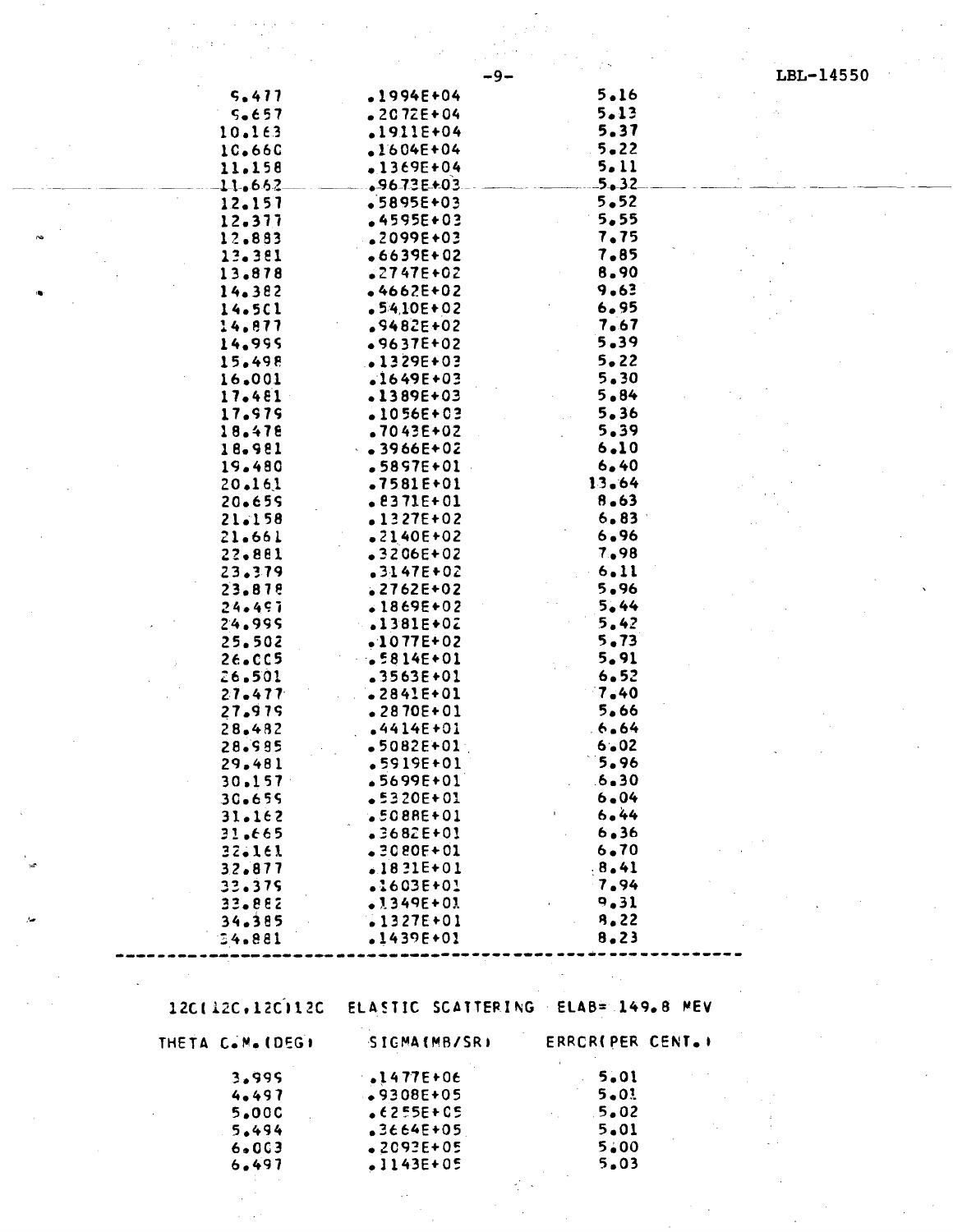|                  | $-10-$             |                    | LBL-14550 |
|------------------|--------------------|--------------------|-----------|
| 6.575            | $-6176E+04$        | 5.11               |           |
| 7.477            | $.2156E+04$        | 5.22               |           |
| 7,517            | $1997E + 04$       | $5 - 12$           |           |
| $8 - 474$        | $.1726E + 04$      | $5 - 13$           |           |
| 8.983            | $-1846E + 04$      | 5.10               |           |
| 9,477            | $.1941E + 04$      | 5.14               |           |
| 5.659            | $-2091E + 04$      | 5.31               |           |
| 10.157           | $.1985E + 04$      | 5.38               |           |
| 10,657           | $-1669E + 04$      | 5.14               |           |
| 11.154           | $.1304E + 04$      | $-5.17$            |           |
| 11.663           | $.5018E + 03$      | $5 - 18$           |           |
| 12.157           | $-4991E + 03$      | 5.63               |           |
| 12.375           | $-3572E + 03$      | 6.47               |           |
| 12,877           | $.1684E+03$        | 8,41               |           |
| 13.874           | $2649E + 02$       | 10.37              |           |
| 14.383           | $-5160E + 02$      | 7.55               |           |
| 14.877           | $.1084E + 0.3$     | 7.44               |           |
| 14.997           | $.1015E + 03$      | 5.67               |           |
| 15.5CC           | $.1674E + 03$      | 5.39               |           |
| 16.500           | $.1659E + 02$      | $-7.07$            |           |
| 17.000           | $-1461E + 03$      | 7.07               |           |
| 17.50C           | $.1151E + C3$      | $-7.07$            |           |
| 17,977           | $$5472E+02$        | 5.70               |           |
| 19.490           | $$8951E+01$        | $11 - 18$          |           |
| 15.580           | $64462E + 01$      | 11.18              |           |
| 20.480           | £6922E+01          | 11.18              |           |
| 20.657           | $.7700E+01$        | 10.81              |           |
| 21.156           | $.1541E + 02$      | $-8.31$            |           |
| 22.158           | $.2722E+02$        | 6.80               |           |
| 22.660           | $.3013E + 02$      | 11.18              |           |
| 23.160           | $2636E + 02$       | 11.18              |           |
| $-23,377$        | $.3075E + 0.2$     | 6.95               |           |
| 23.876           | $-3062E + 02$      | $5 - 87$           |           |
| 24.877           | $1453E + 02$       | 7.81               |           |
| 25.38C           | $891025 + 01$      | 9.39               |           |
| 25.882           | $-6057E + 01$      | 9.49               |           |
|                  |                    |                    |           |
|                  |                    |                    |           |
|                  |                    |                    |           |
| 120(120,120)120  | ELASTIC SCATTERING | $ELAB = L61.1$ MEV |           |
|                  |                    |                    |           |
| THETA C.M. (DEG) | SIGNA(MB/SR)       | ERRCRIPER CENT.I   |           |
|                  |                    |                    |           |
| 4.939            | $34459E + C5$      | 5.01               |           |
| 5.452            | $-2693E + 05$      | $-75-02$           |           |
| 5.993            | $1476E + 05$       | $5 - 02$           |           |
| 5.487            | $.7532E + 04$      | 5.07               |           |
| 6.598            | $-3774E + C4$      | 5.09               |           |
| 7.489            | $.2053E + 04$      | 5.27               |           |
| 7.965            | $-1595E + 04$      | 5.23               |           |
| 8,800            | $.1817E+04$        | 5.01               |           |
| 8.973            | $.1951E + C4$      | 5.17               |           |
| 9.162            | $-1547E + 04$      | 5.28               |           |
| 9.473            | $.1950E + C4$      | $5 - 20$           |           |
| 9.49C            | $.1765E+04$        | 5.01               |           |
| 5.657            | $•2008E+04$        | $5 - 17$           |           |
| 9.980            | $1821E + 04$       | $-5.08$            |           |
| 10.159           | $.1730E + 04$      | 5.31               |           |
| 10.350           | $-1511E+04$        | 5.01               |           |
| 10.475           | $-1585E + 04$      | 5.06               |           |
| 10.649           | $.1338E + 04$      | 5.26               |           |
| 10.581           | $\bullet$ 1062E+04 | 5.13               |           |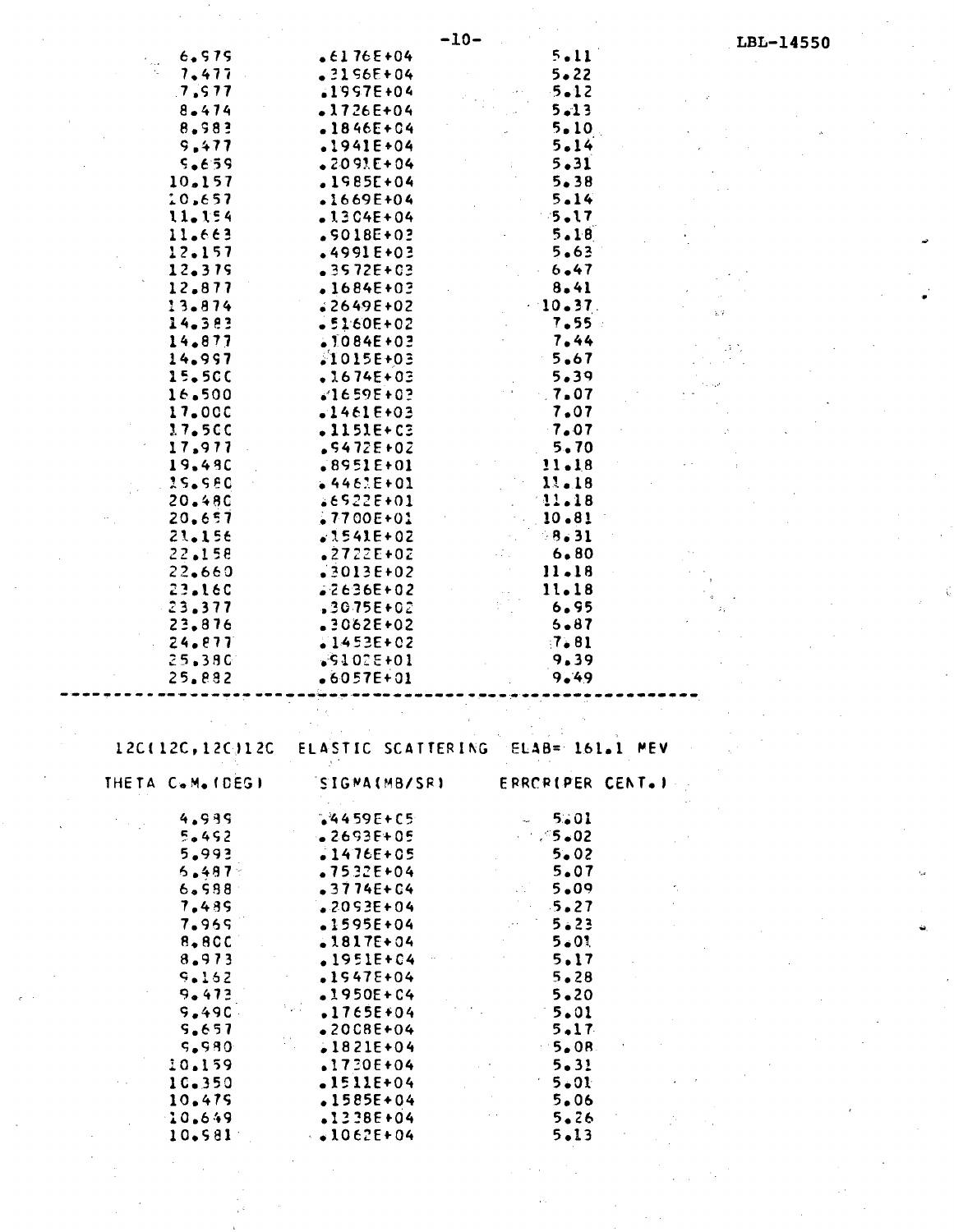$\mathcal{P}_{\mathcal{A}}^{\mathcal{A}}$  $\mathcal{O}_{\mathcal{O}_{\mathcal{A},\mathcal{C}}}$ 

 $\bar{\mathcal{A}}$  $\mathcal{L} \rightarrow \mathcal{L}_{\mathcal{L}}$ 

 $\sim$ 

 $\bar{\beta}$ 

|                  |                                | -11-1 |               |
|------------------|--------------------------------|-------|---------------|
| 11.050           | $.1071E+04$                    |       | $.5 - 01$     |
| 11.152           | $.9241E+03$                    |       | $5 - 38$      |
| 11.653           | $-5368E + 03$                  |       | 5.59          |
| 11.760           | .5933E+03                      |       | 5.02          |
| 11.882           | $-4031E+03$                    |       | 6.22          |
| 12.377           | $.1825E + 03$                  |       | $6 - 62$      |
| 12.450           | $.2567E + 03$                  |       | 5.07          |
| 12.660           | $.8071E + 02$                  |       | 6.50          |
| 12.879           | $-4517E + 02$                  |       | 11.72         |
| 13.369           | $.1288E+02$                    |       | 17.50         |
| 13,661           | $.3195E + 02$                  |       | 8.21          |
| 13.872           | $$5242E+02$                    |       | 9.73          |
| 14.373           | $.1056E + 03$                  |       | 7.51          |
| $14 - 420$       | $.1024E+03$                    |       | 5.10          |
| 14.873           | $-1692E + 03$                  |       | 7.00          |
| 15.110           | $-1514E+03$                    |       | 5.11          |
| 15,380           | <b>.19ClE+03</b>               |       | $5 - 70$      |
| 15.730           | $-1664E + 03$                  |       | 5.11          |
| 16.381           | $.1860E + 03$                  |       | 5.68          |
| 16.430           | $-1542E+03$                    |       | 5.08          |
| 17.140           | $.1172E + 03$                  |       | 5.09          |
| 17.830           | .7104E+02                      |       | 5.24          |
| 19.0CJ.          | $E429E+01$                     |       | 10.31         |
| 19.015           | $627276 + 01$                  |       | 7.41          |
| 19.990           | $.1183E+02$                    |       | 5.14          |
| 19.994           | <b>.</b> 3597E+01              |       | 7.88          |
| 20.690           | 1682E+02,                      |       | 5.06          |
| 20.998           | $3275E+02$                     |       | 5.74          |
| 21.390           | $2401E + 02$                   |       | 5.07          |
| 21.981           | $.2973E + 0.2$                 |       | 6.95          |
| 21.995           | $-3139E+02$                    |       | 5.77.         |
| 22.080           | $.2810E+02$                    |       | 5.06          |
| 22.950           | $.2400E + 02$                  |       | 5.07          |
| 22.974           | $-2552E + 02$                  |       | 5.94          |
| 23.650           | $-1848E + 02$                  |       | 5.05          |
| 23.978           | $.1438E+02$                    |       | $6 - 10$      |
| 24.35C           | $\frac{12}{2}$ S3 E + 02       |       | $5 - 13$      |
| 24.661           | $.7660E + 01$                  |       | 10.66<br>7.24 |
| 24.675           | <b>.4726E+01</b>               |       | 5.20          |
| 25.040           | $-7604E + 01$<br>$.4687E + 01$ |       | $5 - 33$      |
| 25.610<br>25.654 | $.2112E + C1$                  |       | $10 - 38$     |
| 26.310           | $.3832E+01$                    |       | 5.24          |
| 26.658           | $.3648E+01$                    |       | 8.55          |
| $27 - 010$       | $-4358F + C1$                  |       | 5.38          |
| 27,381           | $.4528E + 01$                  |       | 12.80         |
| 27.395           | $-5175E + 01$                  |       | 8.64          |
| 27.70C           | $-5454E + C$                   |       | 5.29          |
| 28.330           | $.5470E + 01$                  |       | 5.28          |
| 28.374           | $.6303E+01$                    |       | 8.13          |
| $25 - 030$       | $-5576E + 01$                  |       | 5.17          |
| $-29 - 378$      | .5532E+01                      |       | 7.54          |
| 29.730           | •5414E+01                      |       | 5.31          |
| 30.420           | $-4256E + C1$                  |       | 5.36          |
| 30.680           | .3568E+01                      |       | 5.29          |
| 31.390           | $.2632E + 01$                  |       | 5.61          |
| 32.CEC           | $.1742E + 01$                  |       | 5.73          |
| 32.78C           | $$1643E+01$                    |       | 7.96          |
| 32.940           | $.1492E + 01$                  |       | 5.60          |
| 33.480           | $.1465E + 01$                  |       | 7.34          |
| 33.640           | $.1453E + 01$                  |       | 5.69          |
| 34.350           | $.1426E+01$                    |       | , 6.07        |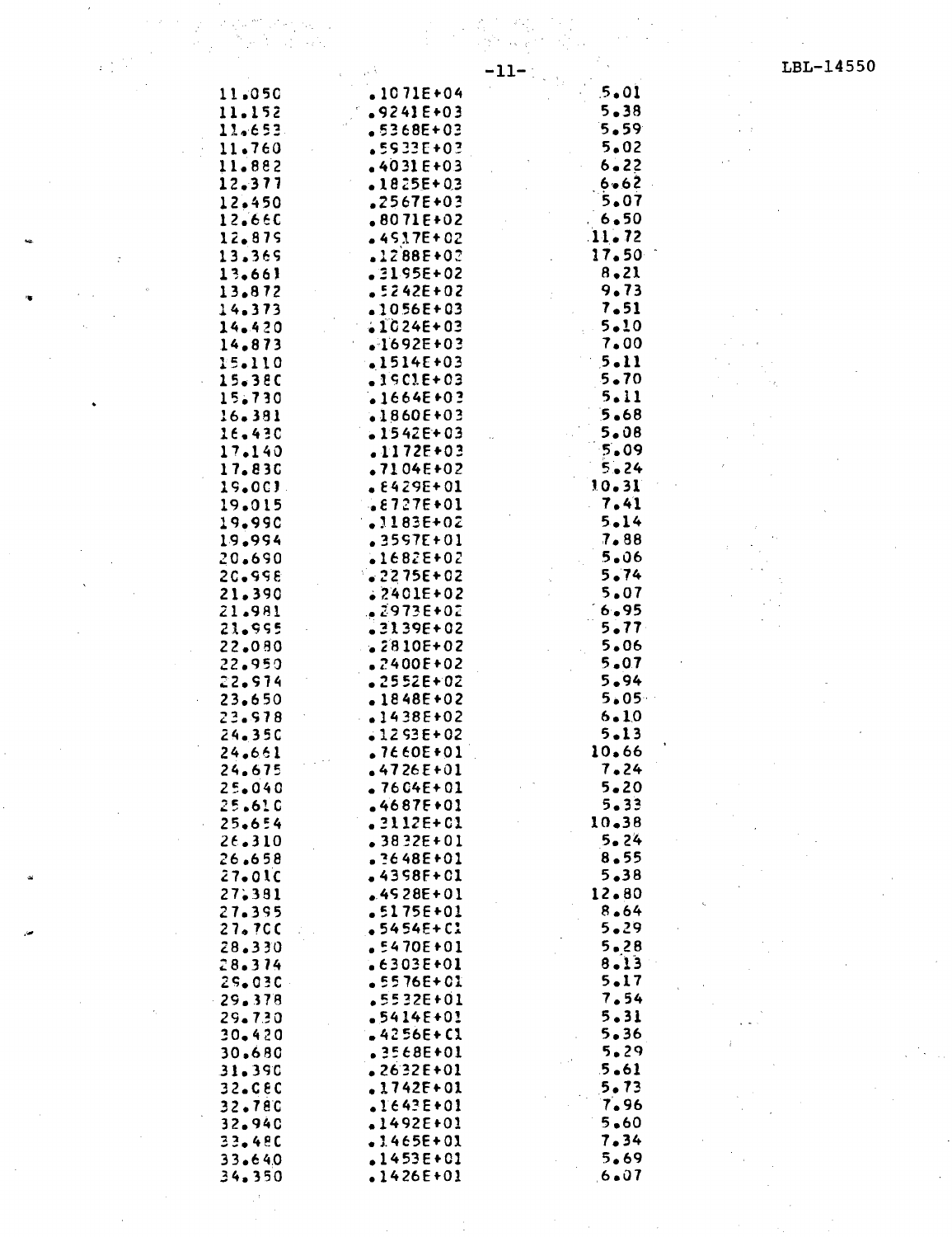| $-12-$<br>LBL-14550<br>5.89<br>35.040<br>$-1384E+01$<br>5.58<br>35.600<br>$.1561F + 01$<br>$8 - 30$<br>35.74C<br>$$1438E+01$<br>5.73<br>36.300<br>$.1351E+01$<br>7.60<br>36.440<br>$-1287E + 01$<br>6.29<br>$37 - 010$<br>$.1157E + C1$<br>6.44<br>37.7CC<br>$.8130E+0C$<br>5.28<br>38.320<br>$.6500E+00$<br>10.47<br>38,400<br>$-6300E+00$<br>6.99<br>$-4670E+00$<br>39.020<br>$.5080E+00$<br>10.38<br>39.100<br>8.77<br>39.73C<br>$-3150E+00$<br>8.94<br>40.420<br>$.2410E+0C$<br>15.34<br>41.120<br>$.3030E+00$<br>13.56<br>41.82C<br><b>.2610E+0C</b><br>8.68<br>41.990<br>.2380E+0C<br>7.86<br>42.67C<br>$-2530E+00$<br>43.37C<br>7.60<br>$.2040E+0C$<br>7.39<br>44.070<br>$20,50E+00$<br>$10 - 20$<br>44.950<br>$.1540E+00$<br>9.35<br>45.63C<br>$.1510E+00$<br>8.63<br>46.330<br>$.1360E+00$<br>8.67<br>47.030<br>$-1220E + 00$<br>$.1470E+00$<br>10.44<br>47.610<br>47.730<br>$10 - 22$<br>$.1200E+00$<br>9,48<br>$48 - 290$<br>$1400E + 00$<br>$B0$ 79<br>48.990<br>$.1300E+0C$<br>$.2250E+00$<br>49.690<br>8.55<br>$.1140E+00$<br>11.49<br>50.330<br>50.390<br>$-1350E+0C$<br>10.02<br>51.010<br>\$300E 01<br>11.08<br>51.710<br>$.7600E - 01$<br>10.69<br>52.410<br>9.95<br>$.7500E - 01$<br>•6700E 01<br>53.100<br>13.35<br>ELASTIC SCATTERING, ELAB= 168.0 MEV<br>120(120,120)120<br>THETA C.M. (DEG)<br>SIGMA(MB/SR)<br>ERRORIPER CENT. )<br>$5 - 00$<br>4.001<br>$.1159E + 06$<br>$5 - 01$<br>$5 - 010$<br>$-4296E + 05$<br>6.019<br>5.06<br>$.1237E + 05$<br>$5 - 12$<br>6.981<br>.3244E+04<br>5.13<br>7.550<br>$.1625E + 04$<br>5.29<br>8.999<br>$2058E + 04$<br>5.21<br>5.661<br>$-1846E + 04$<br>5.18<br>1C <sub>0</sub> 67C<br>$-1166E+04$<br>$.3621E + 03$<br>11.679<br>6.47<br>12.377<br>$$8950E+02$<br>$3 - 60$<br>$-1474E + C2$<br>5.73<br>13.002<br>13.377<br>.3147E+02<br>11.18<br>$5 - 31$<br>13.506<br><b>.3361E+02</b><br><b>II.18</b><br>$1335E + 03$<br>14.385<br>.1778E+03<br>5.39<br>14.984<br>15.983<br>$.1708E + 0.3$<br>5.39<br>15.993<br>$.1546E + 03$<br>5.11<br>$5 - 07$<br>$-1458E + 03$<br>16.486<br>$-7438E + 02$<br>5.16<br>17.02C<br>7.07<br>17.964<br>$.2679E + 02$<br>6.07<br>19,662<br>$$550E+01$ |  |  |  |
|--------------------------------------------------------------------------------------------------------------------------------------------------------------------------------------------------------------------------------------------------------------------------------------------------------------------------------------------------------------------------------------------------------------------------------------------------------------------------------------------------------------------------------------------------------------------------------------------------------------------------------------------------------------------------------------------------------------------------------------------------------------------------------------------------------------------------------------------------------------------------------------------------------------------------------------------------------------------------------------------------------------------------------------------------------------------------------------------------------------------------------------------------------------------------------------------------------------------------------------------------------------------------------------------------------------------------------------------------------------------------------------------------------------------------------------------------------------------------------------------------------------------------------------------------------------------------------------------------------------------------------------------------------------------------------------------------------------------------------------------------------------------------------------------------------------------------------------------------------------------------------------------------------------------------------------------------------------------------------------------------------------------------------------------------------------------------------------------------------------------------------------------------|--|--|--|
|                                                                                                                                                                                                                                                                                                                                                                                                                                                                                                                                                                                                                                                                                                                                                                                                                                                                                                                                                                                                                                                                                                                                                                                                                                                                                                                                                                                                                                                                                                                                                                                                                                                                                                                                                                                                                                                                                                                                                                                                                                                                                                                                                  |  |  |  |
|                                                                                                                                                                                                                                                                                                                                                                                                                                                                                                                                                                                                                                                                                                                                                                                                                                                                                                                                                                                                                                                                                                                                                                                                                                                                                                                                                                                                                                                                                                                                                                                                                                                                                                                                                                                                                                                                                                                                                                                                                                                                                                                                                  |  |  |  |
|                                                                                                                                                                                                                                                                                                                                                                                                                                                                                                                                                                                                                                                                                                                                                                                                                                                                                                                                                                                                                                                                                                                                                                                                                                                                                                                                                                                                                                                                                                                                                                                                                                                                                                                                                                                                                                                                                                                                                                                                                                                                                                                                                  |  |  |  |
|                                                                                                                                                                                                                                                                                                                                                                                                                                                                                                                                                                                                                                                                                                                                                                                                                                                                                                                                                                                                                                                                                                                                                                                                                                                                                                                                                                                                                                                                                                                                                                                                                                                                                                                                                                                                                                                                                                                                                                                                                                                                                                                                                  |  |  |  |
|                                                                                                                                                                                                                                                                                                                                                                                                                                                                                                                                                                                                                                                                                                                                                                                                                                                                                                                                                                                                                                                                                                                                                                                                                                                                                                                                                                                                                                                                                                                                                                                                                                                                                                                                                                                                                                                                                                                                                                                                                                                                                                                                                  |  |  |  |
|                                                                                                                                                                                                                                                                                                                                                                                                                                                                                                                                                                                                                                                                                                                                                                                                                                                                                                                                                                                                                                                                                                                                                                                                                                                                                                                                                                                                                                                                                                                                                                                                                                                                                                                                                                                                                                                                                                                                                                                                                                                                                                                                                  |  |  |  |
|                                                                                                                                                                                                                                                                                                                                                                                                                                                                                                                                                                                                                                                                                                                                                                                                                                                                                                                                                                                                                                                                                                                                                                                                                                                                                                                                                                                                                                                                                                                                                                                                                                                                                                                                                                                                                                                                                                                                                                                                                                                                                                                                                  |  |  |  |
|                                                                                                                                                                                                                                                                                                                                                                                                                                                                                                                                                                                                                                                                                                                                                                                                                                                                                                                                                                                                                                                                                                                                                                                                                                                                                                                                                                                                                                                                                                                                                                                                                                                                                                                                                                                                                                                                                                                                                                                                                                                                                                                                                  |  |  |  |
|                                                                                                                                                                                                                                                                                                                                                                                                                                                                                                                                                                                                                                                                                                                                                                                                                                                                                                                                                                                                                                                                                                                                                                                                                                                                                                                                                                                                                                                                                                                                                                                                                                                                                                                                                                                                                                                                                                                                                                                                                                                                                                                                                  |  |  |  |
|                                                                                                                                                                                                                                                                                                                                                                                                                                                                                                                                                                                                                                                                                                                                                                                                                                                                                                                                                                                                                                                                                                                                                                                                                                                                                                                                                                                                                                                                                                                                                                                                                                                                                                                                                                                                                                                                                                                                                                                                                                                                                                                                                  |  |  |  |
|                                                                                                                                                                                                                                                                                                                                                                                                                                                                                                                                                                                                                                                                                                                                                                                                                                                                                                                                                                                                                                                                                                                                                                                                                                                                                                                                                                                                                                                                                                                                                                                                                                                                                                                                                                                                                                                                                                                                                                                                                                                                                                                                                  |  |  |  |
|                                                                                                                                                                                                                                                                                                                                                                                                                                                                                                                                                                                                                                                                                                                                                                                                                                                                                                                                                                                                                                                                                                                                                                                                                                                                                                                                                                                                                                                                                                                                                                                                                                                                                                                                                                                                                                                                                                                                                                                                                                                                                                                                                  |  |  |  |
|                                                                                                                                                                                                                                                                                                                                                                                                                                                                                                                                                                                                                                                                                                                                                                                                                                                                                                                                                                                                                                                                                                                                                                                                                                                                                                                                                                                                                                                                                                                                                                                                                                                                                                                                                                                                                                                                                                                                                                                                                                                                                                                                                  |  |  |  |
|                                                                                                                                                                                                                                                                                                                                                                                                                                                                                                                                                                                                                                                                                                                                                                                                                                                                                                                                                                                                                                                                                                                                                                                                                                                                                                                                                                                                                                                                                                                                                                                                                                                                                                                                                                                                                                                                                                                                                                                                                                                                                                                                                  |  |  |  |
|                                                                                                                                                                                                                                                                                                                                                                                                                                                                                                                                                                                                                                                                                                                                                                                                                                                                                                                                                                                                                                                                                                                                                                                                                                                                                                                                                                                                                                                                                                                                                                                                                                                                                                                                                                                                                                                                                                                                                                                                                                                                                                                                                  |  |  |  |
|                                                                                                                                                                                                                                                                                                                                                                                                                                                                                                                                                                                                                                                                                                                                                                                                                                                                                                                                                                                                                                                                                                                                                                                                                                                                                                                                                                                                                                                                                                                                                                                                                                                                                                                                                                                                                                                                                                                                                                                                                                                                                                                                                  |  |  |  |
|                                                                                                                                                                                                                                                                                                                                                                                                                                                                                                                                                                                                                                                                                                                                                                                                                                                                                                                                                                                                                                                                                                                                                                                                                                                                                                                                                                                                                                                                                                                                                                                                                                                                                                                                                                                                                                                                                                                                                                                                                                                                                                                                                  |  |  |  |
|                                                                                                                                                                                                                                                                                                                                                                                                                                                                                                                                                                                                                                                                                                                                                                                                                                                                                                                                                                                                                                                                                                                                                                                                                                                                                                                                                                                                                                                                                                                                                                                                                                                                                                                                                                                                                                                                                                                                                                                                                                                                                                                                                  |  |  |  |
|                                                                                                                                                                                                                                                                                                                                                                                                                                                                                                                                                                                                                                                                                                                                                                                                                                                                                                                                                                                                                                                                                                                                                                                                                                                                                                                                                                                                                                                                                                                                                                                                                                                                                                                                                                                                                                                                                                                                                                                                                                                                                                                                                  |  |  |  |
|                                                                                                                                                                                                                                                                                                                                                                                                                                                                                                                                                                                                                                                                                                                                                                                                                                                                                                                                                                                                                                                                                                                                                                                                                                                                                                                                                                                                                                                                                                                                                                                                                                                                                                                                                                                                                                                                                                                                                                                                                                                                                                                                                  |  |  |  |
|                                                                                                                                                                                                                                                                                                                                                                                                                                                                                                                                                                                                                                                                                                                                                                                                                                                                                                                                                                                                                                                                                                                                                                                                                                                                                                                                                                                                                                                                                                                                                                                                                                                                                                                                                                                                                                                                                                                                                                                                                                                                                                                                                  |  |  |  |
|                                                                                                                                                                                                                                                                                                                                                                                                                                                                                                                                                                                                                                                                                                                                                                                                                                                                                                                                                                                                                                                                                                                                                                                                                                                                                                                                                                                                                                                                                                                                                                                                                                                                                                                                                                                                                                                                                                                                                                                                                                                                                                                                                  |  |  |  |
|                                                                                                                                                                                                                                                                                                                                                                                                                                                                                                                                                                                                                                                                                                                                                                                                                                                                                                                                                                                                                                                                                                                                                                                                                                                                                                                                                                                                                                                                                                                                                                                                                                                                                                                                                                                                                                                                                                                                                                                                                                                                                                                                                  |  |  |  |
|                                                                                                                                                                                                                                                                                                                                                                                                                                                                                                                                                                                                                                                                                                                                                                                                                                                                                                                                                                                                                                                                                                                                                                                                                                                                                                                                                                                                                                                                                                                                                                                                                                                                                                                                                                                                                                                                                                                                                                                                                                                                                                                                                  |  |  |  |
|                                                                                                                                                                                                                                                                                                                                                                                                                                                                                                                                                                                                                                                                                                                                                                                                                                                                                                                                                                                                                                                                                                                                                                                                                                                                                                                                                                                                                                                                                                                                                                                                                                                                                                                                                                                                                                                                                                                                                                                                                                                                                                                                                  |  |  |  |
|                                                                                                                                                                                                                                                                                                                                                                                                                                                                                                                                                                                                                                                                                                                                                                                                                                                                                                                                                                                                                                                                                                                                                                                                                                                                                                                                                                                                                                                                                                                                                                                                                                                                                                                                                                                                                                                                                                                                                                                                                                                                                                                                                  |  |  |  |
|                                                                                                                                                                                                                                                                                                                                                                                                                                                                                                                                                                                                                                                                                                                                                                                                                                                                                                                                                                                                                                                                                                                                                                                                                                                                                                                                                                                                                                                                                                                                                                                                                                                                                                                                                                                                                                                                                                                                                                                                                                                                                                                                                  |  |  |  |
|                                                                                                                                                                                                                                                                                                                                                                                                                                                                                                                                                                                                                                                                                                                                                                                                                                                                                                                                                                                                                                                                                                                                                                                                                                                                                                                                                                                                                                                                                                                                                                                                                                                                                                                                                                                                                                                                                                                                                                                                                                                                                                                                                  |  |  |  |
|                                                                                                                                                                                                                                                                                                                                                                                                                                                                                                                                                                                                                                                                                                                                                                                                                                                                                                                                                                                                                                                                                                                                                                                                                                                                                                                                                                                                                                                                                                                                                                                                                                                                                                                                                                                                                                                                                                                                                                                                                                                                                                                                                  |  |  |  |
|                                                                                                                                                                                                                                                                                                                                                                                                                                                                                                                                                                                                                                                                                                                                                                                                                                                                                                                                                                                                                                                                                                                                                                                                                                                                                                                                                                                                                                                                                                                                                                                                                                                                                                                                                                                                                                                                                                                                                                                                                                                                                                                                                  |  |  |  |
|                                                                                                                                                                                                                                                                                                                                                                                                                                                                                                                                                                                                                                                                                                                                                                                                                                                                                                                                                                                                                                                                                                                                                                                                                                                                                                                                                                                                                                                                                                                                                                                                                                                                                                                                                                                                                                                                                                                                                                                                                                                                                                                                                  |  |  |  |
|                                                                                                                                                                                                                                                                                                                                                                                                                                                                                                                                                                                                                                                                                                                                                                                                                                                                                                                                                                                                                                                                                                                                                                                                                                                                                                                                                                                                                                                                                                                                                                                                                                                                                                                                                                                                                                                                                                                                                                                                                                                                                                                                                  |  |  |  |
|                                                                                                                                                                                                                                                                                                                                                                                                                                                                                                                                                                                                                                                                                                                                                                                                                                                                                                                                                                                                                                                                                                                                                                                                                                                                                                                                                                                                                                                                                                                                                                                                                                                                                                                                                                                                                                                                                                                                                                                                                                                                                                                                                  |  |  |  |
|                                                                                                                                                                                                                                                                                                                                                                                                                                                                                                                                                                                                                                                                                                                                                                                                                                                                                                                                                                                                                                                                                                                                                                                                                                                                                                                                                                                                                                                                                                                                                                                                                                                                                                                                                                                                                                                                                                                                                                                                                                                                                                                                                  |  |  |  |
|                                                                                                                                                                                                                                                                                                                                                                                                                                                                                                                                                                                                                                                                                                                                                                                                                                                                                                                                                                                                                                                                                                                                                                                                                                                                                                                                                                                                                                                                                                                                                                                                                                                                                                                                                                                                                                                                                                                                                                                                                                                                                                                                                  |  |  |  |
|                                                                                                                                                                                                                                                                                                                                                                                                                                                                                                                                                                                                                                                                                                                                                                                                                                                                                                                                                                                                                                                                                                                                                                                                                                                                                                                                                                                                                                                                                                                                                                                                                                                                                                                                                                                                                                                                                                                                                                                                                                                                                                                                                  |  |  |  |
|                                                                                                                                                                                                                                                                                                                                                                                                                                                                                                                                                                                                                                                                                                                                                                                                                                                                                                                                                                                                                                                                                                                                                                                                                                                                                                                                                                                                                                                                                                                                                                                                                                                                                                                                                                                                                                                                                                                                                                                                                                                                                                                                                  |  |  |  |
|                                                                                                                                                                                                                                                                                                                                                                                                                                                                                                                                                                                                                                                                                                                                                                                                                                                                                                                                                                                                                                                                                                                                                                                                                                                                                                                                                                                                                                                                                                                                                                                                                                                                                                                                                                                                                                                                                                                                                                                                                                                                                                                                                  |  |  |  |
|                                                                                                                                                                                                                                                                                                                                                                                                                                                                                                                                                                                                                                                                                                                                                                                                                                                                                                                                                                                                                                                                                                                                                                                                                                                                                                                                                                                                                                                                                                                                                                                                                                                                                                                                                                                                                                                                                                                                                                                                                                                                                                                                                  |  |  |  |
|                                                                                                                                                                                                                                                                                                                                                                                                                                                                                                                                                                                                                                                                                                                                                                                                                                                                                                                                                                                                                                                                                                                                                                                                                                                                                                                                                                                                                                                                                                                                                                                                                                                                                                                                                                                                                                                                                                                                                                                                                                                                                                                                                  |  |  |  |
|                                                                                                                                                                                                                                                                                                                                                                                                                                                                                                                                                                                                                                                                                                                                                                                                                                                                                                                                                                                                                                                                                                                                                                                                                                                                                                                                                                                                                                                                                                                                                                                                                                                                                                                                                                                                                                                                                                                                                                                                                                                                                                                                                  |  |  |  |
|                                                                                                                                                                                                                                                                                                                                                                                                                                                                                                                                                                                                                                                                                                                                                                                                                                                                                                                                                                                                                                                                                                                                                                                                                                                                                                                                                                                                                                                                                                                                                                                                                                                                                                                                                                                                                                                                                                                                                                                                                                                                                                                                                  |  |  |  |
|                                                                                                                                                                                                                                                                                                                                                                                                                                                                                                                                                                                                                                                                                                                                                                                                                                                                                                                                                                                                                                                                                                                                                                                                                                                                                                                                                                                                                                                                                                                                                                                                                                                                                                                                                                                                                                                                                                                                                                                                                                                                                                                                                  |  |  |  |
|                                                                                                                                                                                                                                                                                                                                                                                                                                                                                                                                                                                                                                                                                                                                                                                                                                                                                                                                                                                                                                                                                                                                                                                                                                                                                                                                                                                                                                                                                                                                                                                                                                                                                                                                                                                                                                                                                                                                                                                                                                                                                                                                                  |  |  |  |
|                                                                                                                                                                                                                                                                                                                                                                                                                                                                                                                                                                                                                                                                                                                                                                                                                                                                                                                                                                                                                                                                                                                                                                                                                                                                                                                                                                                                                                                                                                                                                                                                                                                                                                                                                                                                                                                                                                                                                                                                                                                                                                                                                  |  |  |  |
|                                                                                                                                                                                                                                                                                                                                                                                                                                                                                                                                                                                                                                                                                                                                                                                                                                                                                                                                                                                                                                                                                                                                                                                                                                                                                                                                                                                                                                                                                                                                                                                                                                                                                                                                                                                                                                                                                                                                                                                                                                                                                                                                                  |  |  |  |
|                                                                                                                                                                                                                                                                                                                                                                                                                                                                                                                                                                                                                                                                                                                                                                                                                                                                                                                                                                                                                                                                                                                                                                                                                                                                                                                                                                                                                                                                                                                                                                                                                                                                                                                                                                                                                                                                                                                                                                                                                                                                                                                                                  |  |  |  |
|                                                                                                                                                                                                                                                                                                                                                                                                                                                                                                                                                                                                                                                                                                                                                                                                                                                                                                                                                                                                                                                                                                                                                                                                                                                                                                                                                                                                                                                                                                                                                                                                                                                                                                                                                                                                                                                                                                                                                                                                                                                                                                                                                  |  |  |  |
|                                                                                                                                                                                                                                                                                                                                                                                                                                                                                                                                                                                                                                                                                                                                                                                                                                                                                                                                                                                                                                                                                                                                                                                                                                                                                                                                                                                                                                                                                                                                                                                                                                                                                                                                                                                                                                                                                                                                                                                                                                                                                                                                                  |  |  |  |
|                                                                                                                                                                                                                                                                                                                                                                                                                                                                                                                                                                                                                                                                                                                                                                                                                                                                                                                                                                                                                                                                                                                                                                                                                                                                                                                                                                                                                                                                                                                                                                                                                                                                                                                                                                                                                                                                                                                                                                                                                                                                                                                                                  |  |  |  |
|                                                                                                                                                                                                                                                                                                                                                                                                                                                                                                                                                                                                                                                                                                                                                                                                                                                                                                                                                                                                                                                                                                                                                                                                                                                                                                                                                                                                                                                                                                                                                                                                                                                                                                                                                                                                                                                                                                                                                                                                                                                                                                                                                  |  |  |  |
|                                                                                                                                                                                                                                                                                                                                                                                                                                                                                                                                                                                                                                                                                                                                                                                                                                                                                                                                                                                                                                                                                                                                                                                                                                                                                                                                                                                                                                                                                                                                                                                                                                                                                                                                                                                                                                                                                                                                                                                                                                                                                                                                                  |  |  |  |
|                                                                                                                                                                                                                                                                                                                                                                                                                                                                                                                                                                                                                                                                                                                                                                                                                                                                                                                                                                                                                                                                                                                                                                                                                                                                                                                                                                                                                                                                                                                                                                                                                                                                                                                                                                                                                                                                                                                                                                                                                                                                                                                                                  |  |  |  |
|                                                                                                                                                                                                                                                                                                                                                                                                                                                                                                                                                                                                                                                                                                                                                                                                                                                                                                                                                                                                                                                                                                                                                                                                                                                                                                                                                                                                                                                                                                                                                                                                                                                                                                                                                                                                                                                                                                                                                                                                                                                                                                                                                  |  |  |  |
|                                                                                                                                                                                                                                                                                                                                                                                                                                                                                                                                                                                                                                                                                                                                                                                                                                                                                                                                                                                                                                                                                                                                                                                                                                                                                                                                                                                                                                                                                                                                                                                                                                                                                                                                                                                                                                                                                                                                                                                                                                                                                                                                                  |  |  |  |
|                                                                                                                                                                                                                                                                                                                                                                                                                                                                                                                                                                                                                                                                                                                                                                                                                                                                                                                                                                                                                                                                                                                                                                                                                                                                                                                                                                                                                                                                                                                                                                                                                                                                                                                                                                                                                                                                                                                                                                                                                                                                                                                                                  |  |  |  |
|                                                                                                                                                                                                                                                                                                                                                                                                                                                                                                                                                                                                                                                                                                                                                                                                                                                                                                                                                                                                                                                                                                                                                                                                                                                                                                                                                                                                                                                                                                                                                                                                                                                                                                                                                                                                                                                                                                                                                                                                                                                                                                                                                  |  |  |  |
|                                                                                                                                                                                                                                                                                                                                                                                                                                                                                                                                                                                                                                                                                                                                                                                                                                                                                                                                                                                                                                                                                                                                                                                                                                                                                                                                                                                                                                                                                                                                                                                                                                                                                                                                                                                                                                                                                                                                                                                                                                                                                                                                                  |  |  |  |
|                                                                                                                                                                                                                                                                                                                                                                                                                                                                                                                                                                                                                                                                                                                                                                                                                                                                                                                                                                                                                                                                                                                                                                                                                                                                                                                                                                                                                                                                                                                                                                                                                                                                                                                                                                                                                                                                                                                                                                                                                                                                                                                                                  |  |  |  |
|                                                                                                                                                                                                                                                                                                                                                                                                                                                                                                                                                                                                                                                                                                                                                                                                                                                                                                                                                                                                                                                                                                                                                                                                                                                                                                                                                                                                                                                                                                                                                                                                                                                                                                                                                                                                                                                                                                                                                                                                                                                                                                                                                  |  |  |  |
|                                                                                                                                                                                                                                                                                                                                                                                                                                                                                                                                                                                                                                                                                                                                                                                                                                                                                                                                                                                                                                                                                                                                                                                                                                                                                                                                                                                                                                                                                                                                                                                                                                                                                                                                                                                                                                                                                                                                                                                                                                                                                                                                                  |  |  |  |
|                                                                                                                                                                                                                                                                                                                                                                                                                                                                                                                                                                                                                                                                                                                                                                                                                                                                                                                                                                                                                                                                                                                                                                                                                                                                                                                                                                                                                                                                                                                                                                                                                                                                                                                                                                                                                                                                                                                                                                                                                                                                                                                                                  |  |  |  |
|                                                                                                                                                                                                                                                                                                                                                                                                                                                                                                                                                                                                                                                                                                                                                                                                                                                                                                                                                                                                                                                                                                                                                                                                                                                                                                                                                                                                                                                                                                                                                                                                                                                                                                                                                                                                                                                                                                                                                                                                                                                                                                                                                  |  |  |  |
|                                                                                                                                                                                                                                                                                                                                                                                                                                                                                                                                                                                                                                                                                                                                                                                                                                                                                                                                                                                                                                                                                                                                                                                                                                                                                                                                                                                                                                                                                                                                                                                                                                                                                                                                                                                                                                                                                                                                                                                                                                                                                                                                                  |  |  |  |
|                                                                                                                                                                                                                                                                                                                                                                                                                                                                                                                                                                                                                                                                                                                                                                                                                                                                                                                                                                                                                                                                                                                                                                                                                                                                                                                                                                                                                                                                                                                                                                                                                                                                                                                                                                                                                                                                                                                                                                                                                                                                                                                                                  |  |  |  |
|                                                                                                                                                                                                                                                                                                                                                                                                                                                                                                                                                                                                                                                                                                                                                                                                                                                                                                                                                                                                                                                                                                                                                                                                                                                                                                                                                                                                                                                                                                                                                                                                                                                                                                                                                                                                                                                                                                                                                                                                                                                                                                                                                  |  |  |  |

 $\hat{\mathcal{A}}$ 

 $\sim$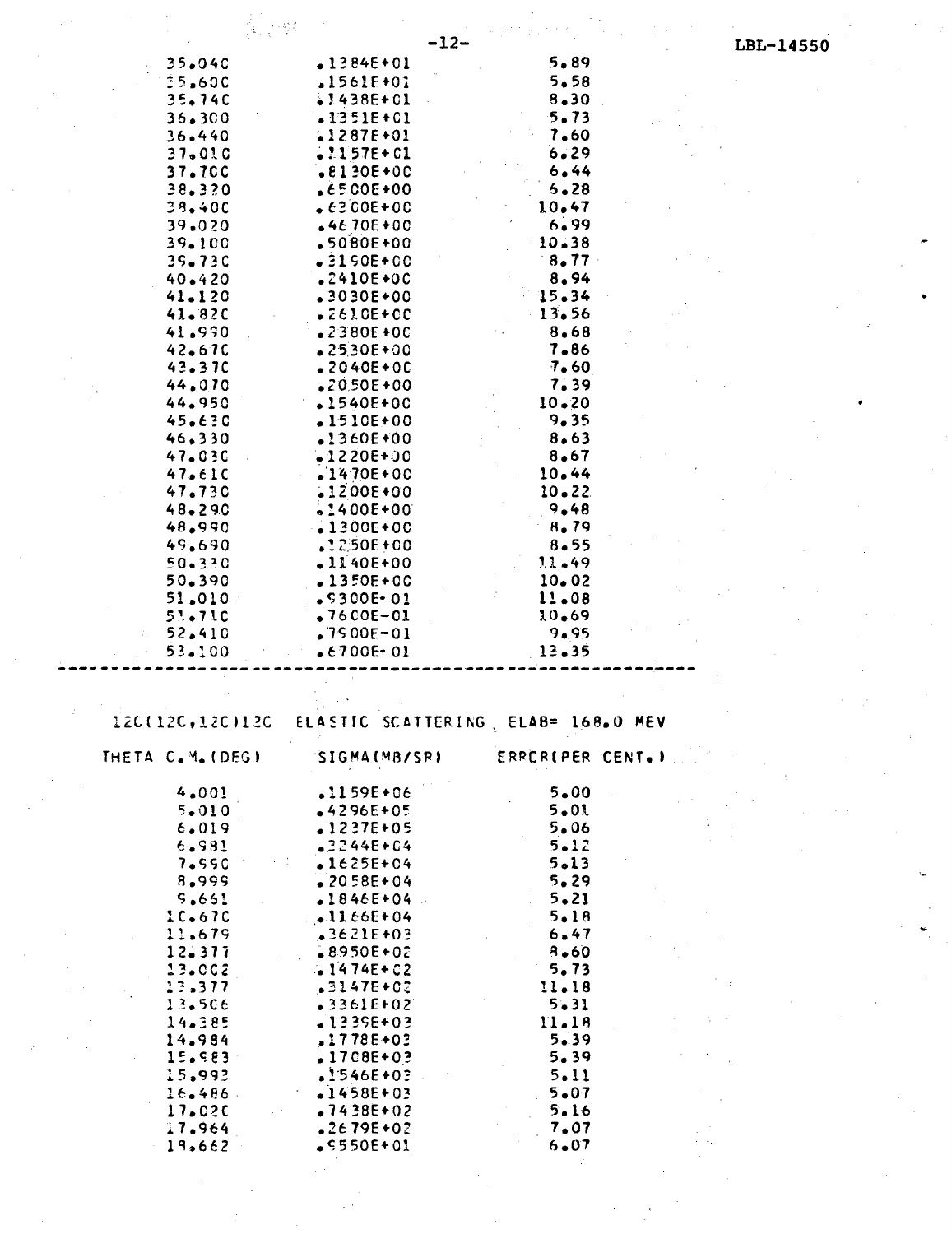|  |                  | $-13-$                                             |                   | LBL-14550 |
|--|------------------|----------------------------------------------------|-------------------|-----------|
|  | 18.969           | $-4989E + 01$                                      | 7.81              |           |
|  | 19.166           | $-4984E + 01$                                      | $6 - 80$          |           |
|  | 20.00C           | $-1759E + 02$                                      | 5.62              |           |
|  | 20.644           | $.2456E + 02$                                      | 7.07              |           |
|  | 21.382           | $-3113E+02$                                        | $5 - 35$          |           |
|  | 21.645           | $-2926E + 02$                                      | 5.83              |           |
|  | 21.877           | $.3092E+02$                                        | 5.39              |           |
|  | 22.68C           | $•2015E+02$                                        | 5.54              |           |
|  | 23.364<br>24.365 | $1458E + 02$<br>$.4796E + 01$                      | 7.81<br>8.60      |           |
|  | 25.376           | $-3096E + 01$                                      | 9.60              |           |
|  |                  |                                                    |                   |           |
|  |                  |                                                    |                   |           |
|  |                  | 12C(12C,12C)12C ELASTIC SCATTERING ELAB= 173.6 MEV |                   |           |
|  |                  |                                                    |                   |           |
|  | THETA C.M. (DEG) | SIGMA(MB/SR)                                       | ERROR(PER CENT.)  |           |
|  | 3.999            | $.1210E + 06$                                      | $5 - 01$          |           |
|  | $4 - 502$        | $-7923E + 05$                                      | 5.03              |           |
|  | 6,001            | $.1202E+05$                                        | 5.01              |           |
|  | 6.979            | $-3051E+04$                                        | $-5.34$           |           |
|  | 7.482            | $.1682E+04$                                        | 5.89              |           |
|  | 7.981            | $-1753E + C4$                                      | 5.61              |           |
|  | 8.482            | $.1918E + 04$                                      | 5.47              |           |
|  | 8.591            | $-2096E + 04$                                      | 5.07              |           |
|  | 5.659<br>10.162  | $.1917E + 04$<br>$-1554E + 04$                     | 5.53<br>$-5.94$   |           |
|  | 10.661           | $-1055E + 04$                                      | 5.93              |           |
|  | 11.162           | $6437E + 03$                                       | 6.27              |           |
|  | 11.661           | $-3209E + 03$                                      | 5.43              |           |
|  | 12.379           | $.1722E + 02$                                      | 18.37             |           |
|  | 12.503           | $-3462E + 02$                                      | 6.02              |           |
|  | 12.882           | $-6346E + 01$                                      | 35.71             |           |
|  | 12.997           | $.1801E+02$                                        | 6.33              |           |
|  | 13.381<br>13.497 | $3272E + 02$<br>$$5645E+02$                        | 13.95<br>$5 - 51$ |           |
|  | 13.882           | $6532E + 02$                                       | 9.77              |           |
|  | 13.998           | $-1195E+03$                                        | $5 - 53$          |           |
|  | 14.501           | $.1650E + 03$                                      | $5 - 36$          |           |
|  | 15,483           | $-1969E + 03$                                      | 5.19              |           |
|  | 15.977           | $.1726E+02$                                        | 5.15              |           |
|  | 16.477           | $.1253E + 03$                                      | $5 - 22$          |           |
|  | 16.578           | $.6738E+02$                                        | 5.71              |           |
|  | 17.481<br>18.163 | $64852E + 02$<br>$-1485E + C2$                     | $6 - 16$<br>7.11  |           |
|  | 18.657           | $-6438E + 01$                                      | 8.14              |           |
|  | 19.157           | $.7013E+01$                                        | 8.18              |           |
|  | 19.658           | $$1662E+02$                                        | $8 - 02$          |           |
|  | 20.161           | $.2177E+02$                                        | 7.32              |           |
|  | 20.501           | $-2352E + 02$                                      | $-5.70$           |           |
|  | $2C - 558$       | $-2820E+02$                                        | 5.63              |           |
|  | 21.492           | $2935E+02$                                         | 5.19              |           |
|  | 21.996           | $2624E + 02$                                       | $5 - 69$          |           |
|  | 22.504<br>22.995 | $-2031E+02$<br>$.1932E + 02$                       | $5 - 88$<br>6.14  |           |
|  | 23.481           | $-1193E+02$                                        | 6.25              |           |
|  | 23.978           | $.6719E + 01$                                      | 7.23              |           |
|  | 24.472           | $.3762E + 01$                                      | 8.71              |           |
|  | 24.976           | $-31.12E + 01$                                     | $8 - 60$          |           |
|  | 25.975           | $5014E + 01$                                       | 8.60              |           |
|  | 26.161           | $-4800E+01$<br>Ł                                   | 7.80              |           |
|  |                  |                                                    |                   |           |
|  |                  |                                                    |                   |           |
|  |                  |                                                    |                   |           |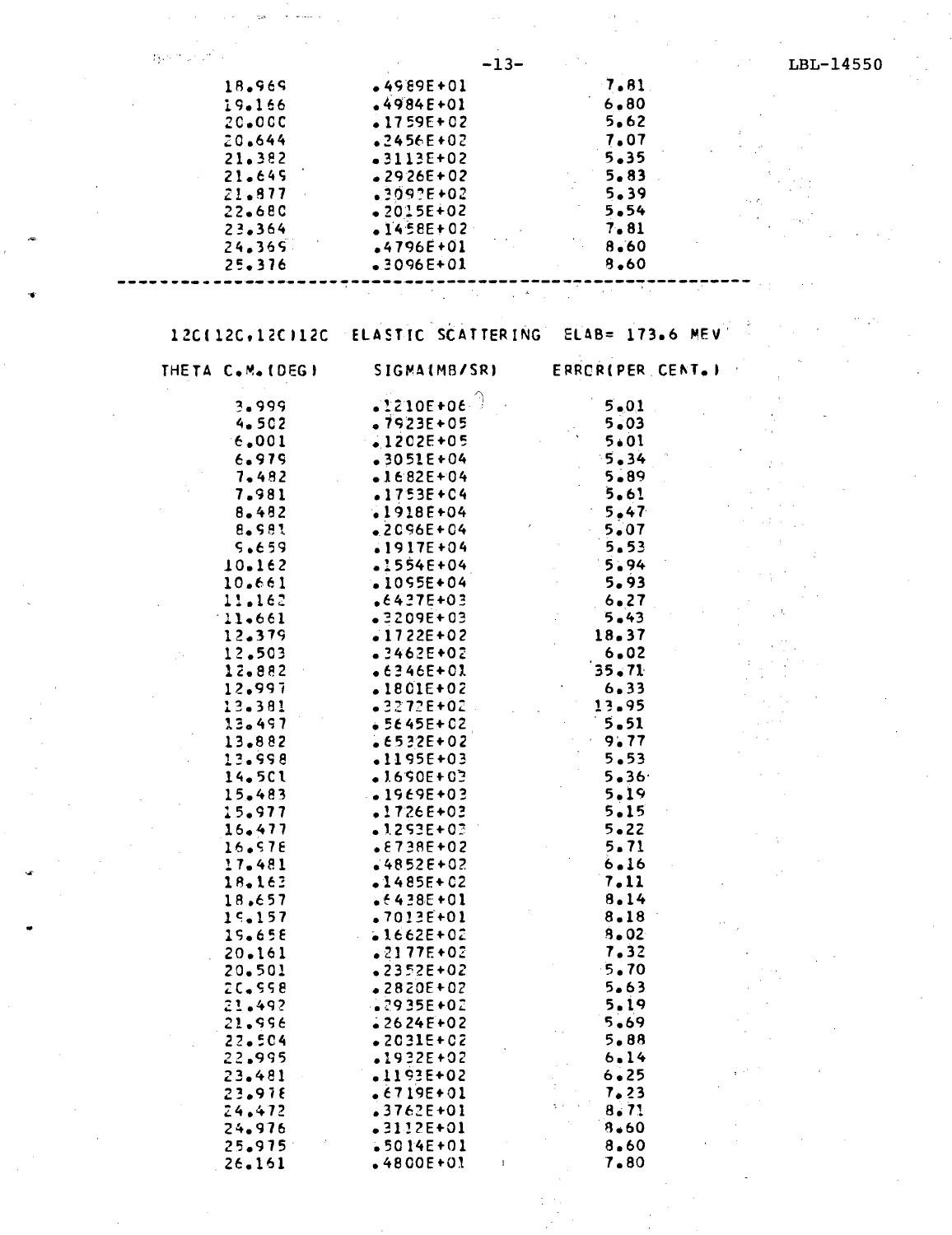|                   | -14-          |                                    |           |
|-------------------|---------------|------------------------------------|-----------|
| 26.658            | $-5973E + C1$ | 7.50                               | LBL-14550 |
| 27.152            | $.6820E + 01$ | .7.29                              |           |
| 28.164            | $.6201E+01$   | 7.46                               |           |
| 28.655            | $-6895E + 01$ | 7.73                               |           |
|                   |               |                                    |           |
| 28,881            | $.2306E + 01$ | 7.88                               |           |
| 29.378            | $-1609E + 01$ | 9.10                               |           |
| 25.872            | $.1289E + 01$ | .9.95                              |           |
| 30.376            | $.9670E + 00$ | 11.09                              |           |
| $30 - 884$        | $-6190E+00$   | $13 - 37$                          |           |
| 31.375            | $.6550E + 00$ | 14.50                              |           |
|                   |               |                                    |           |
|                   |               |                                    |           |
|                   |               |                                    |           |
|                   |               |                                    |           |
| 12C(12C, 12C)12C  |               | ELASTIC SCATTERING ELAB= 204.2 MEV |           |
|                   |               |                                    |           |
| THETA C.M. (DEG.) | SIGMA(MB/SR)  | <b>ERRORIPER CENT.I</b>            |           |
|                   |               |                                    |           |
| <b>4.50C</b>      | $-4646E + 05$ | 5.01                               |           |
| 5,001             | $.2330E + 05$ | 5.01                               |           |
| 5.505             | $-1209E + 05$ | $-5.02$                            |           |
| 6.008             | $.5184E+04$   | $-5.07$                            |           |
|                   |               |                                    |           |
| 6,499             | $.2380E + 04$ | 5.09                               |           |
| 6.570             | $$401E+03$    | 5.33                               |           |
| 7.480             | $-1659E + 04$ | $5 - 20$                           |           |
| 7,981             | $.1871E + 04$ | 5.14                               |           |
| 8.485             | $82029E+04$   | $.5 - 13$                          |           |
| 8,990             | $.1866E+04$   | 5.22                               |           |
| 9.564             |               |                                    |           |
|                   | $-1531E+04$   | 5.39                               |           |
| 10.160            | $.8693E + 03$ | 5.37                               |           |
| 10.661            | $-4385E + 03$ | $-5.55$                            |           |
| 11.165            | $-1706E + 03$ | 6.26                               |           |
| 11.668.           | $-4338E+02$   | 9.94                               |           |
| 12.159            | $-3405E + 02$ | 9.36                               |           |
| 12.370            | $-5329E + 02$ | 11.47                              |           |
| 12.880            | $-1033E+03$   | 7.57                               |           |
|                   |               |                                    |           |
| 13.331            | $.1678E + 03$ | 6.36                               |           |
| 13.885            | $.1938E + 03$ | 6.20                               |           |
| 14.388            | $.1859E+03$   | 6.52                               |           |
| 14.940            | $.1477E + 03$ | 6.40                               |           |
| 15.504            | $68931E+02$   | $5 - 33$                           |           |
| 16.001            | $.5665E + 02$ | 5.70                               |           |
| 16.499            | $$2755E+02$   | 6.47                               |           |
|                   |               |                                    |           |
| 16.999            | $.1376E+02$   | 9.55                               |           |
| 17.454            | $.6117E + 01$ | $9 - 10$                           |           |
| 17.970            | $-1240E + 02$ | 7.81                               |           |
| 18.480            | $.1776E+02$   | 6.40                               |           |
| 18.561            | $.2370E + 02$ | 6.60                               |           |
| 19.479            | .2801E+02     | 6.48                               |           |
| 19.979            | $2452E+02$    | 7.97                               |           |
| 20.654            | $.2189E+C2$   | $6 - 83$                           |           |
|                   |               |                                    |           |
| 21.164            | $-1676E + 02$ | $6 - 53$                           |           |
| 21.661            | $.1226E + 02$ | 7.77                               |           |
| 22.159            | $.8023E+01$   | 9.14                               |           |
| 22.659            | $-5225E + 01$ | 14.23                              |           |
| 23,154            | $-3262E + 01$ | 12.85                              |           |
| 23.374            | $-3638E + 01$ | 12.44                              |           |
| 22.884            | $-3557E + 01$ | 10.39                              |           |
|                   |               |                                    |           |
| 24.361            | $-4280E+03$   | 11.25                              |           |
| 24.875            | $.4745E + 01$ | 11.12                              |           |
| 25.379            | $-4801E+01$   | 14.81                              |           |
| 25.874            | $.3833E+01$   | 11.98                              |           |
|                   |               |                                    |           |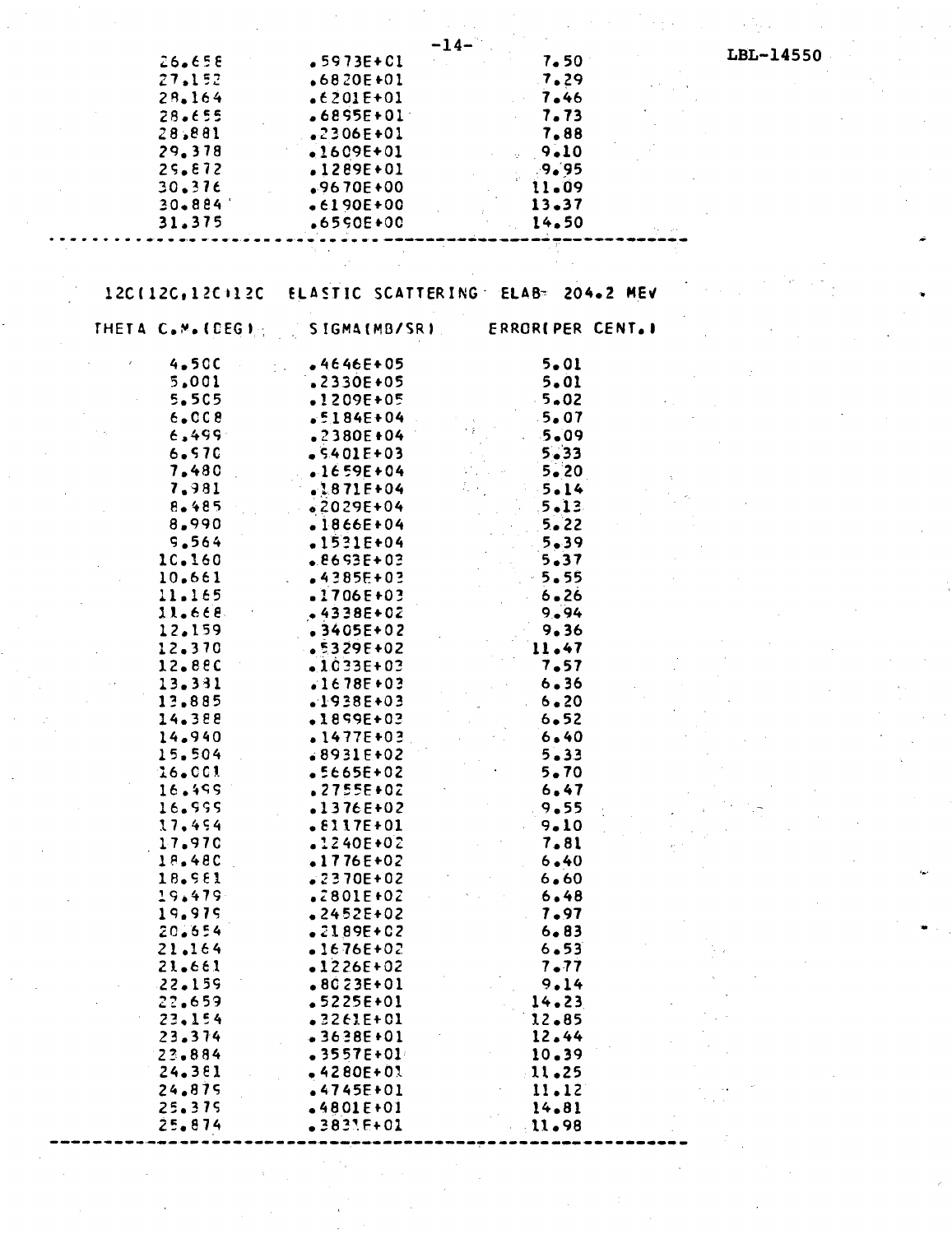$\beta_{\rm c}$  $\frac{1}{2}$ 

 $\mathcal{I}$ 

#### $ELAB = 242.7 MEV$ 120(120,120)120 ELASTIC SCATTERING

| THETA C.M. (DEG) | SIGMA(MB/SR)                                       | <b>ERROR(PER CENT.)</b> |  |
|------------------|----------------------------------------------------|-------------------------|--|
| 4,000            | $-5314E + 05$                                      | 5.00                    |  |
| 4.499            | $.2710E + 05$                                      | 5.04                    |  |
| 5.000            | •1233E+05                                          | 5.02                    |  |
| 5,420            | $-4550E + C4$                                      | 5.04                    |  |
| 6.006            | $.1729E + 04$                                      | 5.12                    |  |
| 6.457            | $1423E + 03$                                       | 5.39                    |  |
| 6.980            | $1614E + 04$                                       | 5.06                    |  |
| 7.478            | $.2067E + 04$                                      | 5.59                    |  |
| 7.980            | $•2063E+04$                                        | 5.09                    |  |
| $8 - 40C$        | $.1744E + 04$                                      | $5 - 10$                |  |
| 8.986            | $.1225E + 04$                                      | 5.16                    |  |
| 5.477            | $.7188E+03$                                        | $-5.27$                 |  |
| 5.660            | $6295E + 03$                                       | 5.15                    |  |
| 10.159           | $2467E + 03$                                       | 7.81                    |  |
| 10.660           | $-5600E + 02$                                      | 7.54                    |  |
| 11.080           | $2557E + 02$                                       | 9.53                    |  |
| 11.666           | $.7987E + 0.2$                                     | 7.04                    |  |
| 12.157           | $-1608E + 03$                                      | 6.10                    |  |
| 12.380           | $.1807E + 03$                                      | 5.49                    |  |
| 12.876           | $1.2206E + 0.3$                                    | 8.20                    |  |
| 13.380           | $\cdot$ 2165E+03                                   | 5.80                    |  |
| 13.800           | $-1615E + 03$                                      | 5.94                    |  |
| 14.386           | .1116E+03                                          | 6.51                    |  |
| 14.877           | $-6284E + 02$                                      | 7.48                    |  |
| 14.995           | $.5505E + 02$                                      | 7.07                    |  |
| 15.496           | $-2832E+02$                                        | 6.40                    |  |
| 15,995           | $.1738E+02$                                        | $6 - 88$                |  |
| 16.499           | $.1523E + 02$                                      | $-7.64$                 |  |
| 16.999           | .1995E+02                                          | 6.46                    |  |
| 17.497           | $2678E + 02$                                       | 6.14                    |  |
| 17.975           | .3139E+02                                          | 7.81                    |  |
| 18.476           | $-3175E+02$                                        | .6.22                   |  |
| 18.575.          | $.2726E + 02$                                      | 6.28                    |  |
| 19.479           | $.2132E + 02$                                      | 6.95                    |  |
| 19.979           | $-1537E+02$                                        | $6 - 80$                |  |
| 20.477           | $$57775+01$                                        | 7.69                    |  |
| 20.655           | .8839E+01                                          | 9.43                    |  |
| 21.156           | $.6156E + 01$                                      | 9.65                    |  |
| 21.655           | $.5045E + 01$                                      | 10.11                   |  |
| 22.159           | $-4845E + 01$                                      | 11.34                   |  |
| 22.655           | $• 5681E + 01$                                     | 9.14                    |  |
| 23.157           | $-5629E + 01$                                      | 9.22                    |  |
| 23.375           | $6396E + 01$                                       | 13.93                   |  |
| 23.876           | $-6328E + 01$                                      | $.9 - 62$               |  |
| 24.375           | $-5820E + 01$                                      | .9.57                   |  |
| 24.879           | $+42,20E+01$                                       | 11.95                   |  |
| .25.375          | $-3814E + 01$                                      | 10.44                   |  |
| 25.877           | $.3090E + 01$                                      | 11.54                   |  |
|                  |                                                    |                         |  |
|                  |                                                    |                         |  |
|                  | 12C(12C,12C)12C ELASTIC SCATTERING ELAB: 287.6 MEV |                         |  |
| THETA C.M. (CEG) | SIGMA(MB/SR)                                       | ERROR(PER CENT.)        |  |

 $.15C6E+04$ 

 $5,05$ 

6.990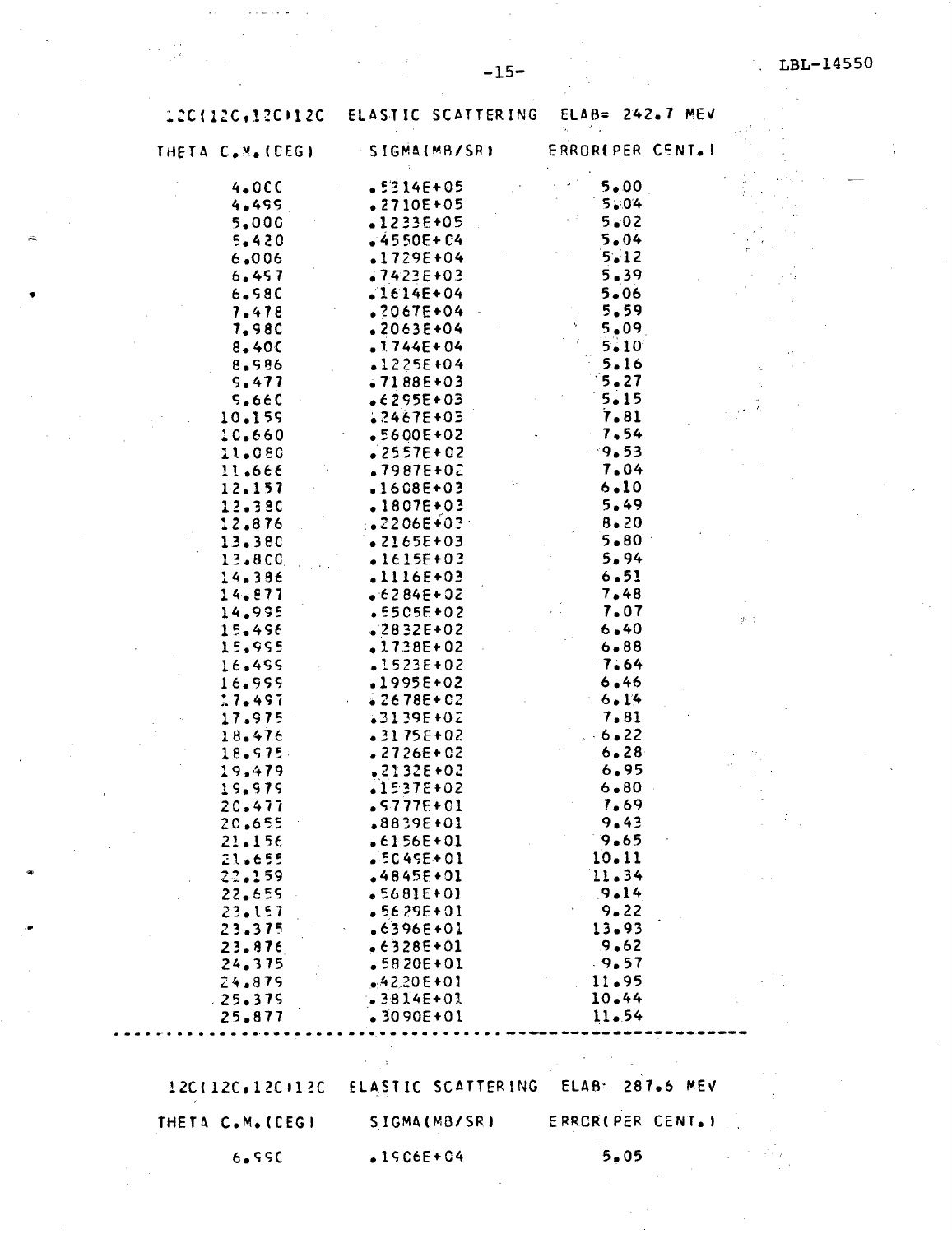| $-16-$<br>LBL-14550<br>$5 - 10$<br>7.490<br>$.1750E+04$<br>$5 - 03$<br>7.990<br>$.1410E+04$<br>8.500<br>$-5.05$<br>$•1064E+04$<br>$5 - 10$<br>9.490<br>$.3747E + 03$<br>5.29<br>9.55C<br>$-2356E + 03$<br>10.450<br>6.09<br>$.1287E+03$<br>5.29<br>10.950<br>$-1157E+03$<br>5.32<br>11.460<br>$.1455E + 03$<br>5.19<br>12.450<br>$.1857E + 03$<br>5.40<br>12.610<br>$.1765E + 03$<br>6.02<br>13.110<br>$.1430E + 03$<br>13.610<br>5.32<br>$.1030E + 03$<br>14.120<br>$5 - 67$<br>$.6621E+02$<br>15.11C<br>6.21<br>$-2610F + 02$<br>15.330<br>7.29<br>$.2592E + 02$<br>9.59<br>15.830<br>$-2395E + 02$<br>16.330<br>$6 - 02$<br>$.2975E + 02$<br>6.41<br>16.840<br>$$2933E+02$$<br>$6 - 13$<br>17.830<br>$-2789E+02$<br>5.50<br>17.990<br>$-2474E + 02$<br>20.950<br>6.70<br>$-6469E + 01$<br>7.18<br>23.610<br>$-4869E + 01$<br>10.21<br>26.330<br>$.1600E+01$<br>ELASTIC SCATTERING<br>$ELAB = 288.6$ MEV<br>12C(12C, 12C)12C<br>SIGMA(MB/SR)<br>ERPOR(PER CENT.)<br>THETA C.M. (DEG)<br>5.09<br>6.440<br>$2119E+04$<br>6.760<br>$-2371E + 04$<br>5.08<br>$5 - 08$<br>7.080<br>$-2600E + 04$<br><b>7.4CC</b><br>$-2420E + C4$<br>5.08<br>5.45<br>7.720<br>$-1785E + 04$<br>5.55<br>8.040<br>$.1452E + 04$<br>8.36C<br>$.1171F+04$<br>5.17<br>8.58C<br>5.26<br>$.7449E+03$<br>$5 - 45$<br>5.000<br>$-4160E + 03$<br>5.32C<br>6.59<br>$.2146E + 03$<br>9.640<br>10.51<br>$.9960E + 02$<br>$S - 960$<br>11.72<br>$-7578E + 02$<br>10.280<br>$.9754E + 02$<br>10.58<br>10.600<br>$.1296E + 03$<br>6.35<br>10.520<br>6.07<br>$-1675E + 03$<br>5.87<br>11.240<br>$-2101E+03$<br>7.70<br>11.560<br>$-2401E + 03$<br>11.880<br>7.69<br>$$2499E+03$<br>12.360<br>$5 - 88$<br>$-2086E+03$<br>12.680<br>5.99<br>$-18.30E + 0.3$<br>$-13,000$<br>$-13.88E+03$<br>6.27<br>13.320<br>$6 - 59$<br>$10.78E + 03$<br>13.640<br>12.88<br>$.6065E + 02$<br>15.27<br>13.960<br>$-4102E+02$<br>14:280<br>9.16<br>$-3380E+02$<br>14.60C<br>$-2108E+02$<br>10.92<br>11.09<br>14.970<br>$-2029E + 02$<br>15.240<br>10.81<br>$-2169E + 02$<br>9.46<br>15.560<br>$$30865+02$<br>15.88C<br>$-3247E + 02$<br>9.29<br>16.200<br>$.3786E+02$<br>8.82<br>16.520<br>$-4386E + 02$<br>8.39 |  |  |  |
|------------------------------------------------------------------------------------------------------------------------------------------------------------------------------------------------------------------------------------------------------------------------------------------------------------------------------------------------------------------------------------------------------------------------------------------------------------------------------------------------------------------------------------------------------------------------------------------------------------------------------------------------------------------------------------------------------------------------------------------------------------------------------------------------------------------------------------------------------------------------------------------------------------------------------------------------------------------------------------------------------------------------------------------------------------------------------------------------------------------------------------------------------------------------------------------------------------------------------------------------------------------------------------------------------------------------------------------------------------------------------------------------------------------------------------------------------------------------------------------------------------------------------------------------------------------------------------------------------------------------------------------------------------------------------------------------------------------------------------------------------------------------------------------------------------------------------------------------------------------------------------------------------------------------------------------------------------------------------------------------------------------------------------------------------------------------------------------------------------------------------------------------------------|--|--|--|
|                                                                                                                                                                                                                                                                                                                                                                                                                                                                                                                                                                                                                                                                                                                                                                                                                                                                                                                                                                                                                                                                                                                                                                                                                                                                                                                                                                                                                                                                                                                                                                                                                                                                                                                                                                                                                                                                                                                                                                                                                                                                                                                                                            |  |  |  |
|                                                                                                                                                                                                                                                                                                                                                                                                                                                                                                                                                                                                                                                                                                                                                                                                                                                                                                                                                                                                                                                                                                                                                                                                                                                                                                                                                                                                                                                                                                                                                                                                                                                                                                                                                                                                                                                                                                                                                                                                                                                                                                                                                            |  |  |  |
|                                                                                                                                                                                                                                                                                                                                                                                                                                                                                                                                                                                                                                                                                                                                                                                                                                                                                                                                                                                                                                                                                                                                                                                                                                                                                                                                                                                                                                                                                                                                                                                                                                                                                                                                                                                                                                                                                                                                                                                                                                                                                                                                                            |  |  |  |
|                                                                                                                                                                                                                                                                                                                                                                                                                                                                                                                                                                                                                                                                                                                                                                                                                                                                                                                                                                                                                                                                                                                                                                                                                                                                                                                                                                                                                                                                                                                                                                                                                                                                                                                                                                                                                                                                                                                                                                                                                                                                                                                                                            |  |  |  |
|                                                                                                                                                                                                                                                                                                                                                                                                                                                                                                                                                                                                                                                                                                                                                                                                                                                                                                                                                                                                                                                                                                                                                                                                                                                                                                                                                                                                                                                                                                                                                                                                                                                                                                                                                                                                                                                                                                                                                                                                                                                                                                                                                            |  |  |  |
|                                                                                                                                                                                                                                                                                                                                                                                                                                                                                                                                                                                                                                                                                                                                                                                                                                                                                                                                                                                                                                                                                                                                                                                                                                                                                                                                                                                                                                                                                                                                                                                                                                                                                                                                                                                                                                                                                                                                                                                                                                                                                                                                                            |  |  |  |
|                                                                                                                                                                                                                                                                                                                                                                                                                                                                                                                                                                                                                                                                                                                                                                                                                                                                                                                                                                                                                                                                                                                                                                                                                                                                                                                                                                                                                                                                                                                                                                                                                                                                                                                                                                                                                                                                                                                                                                                                                                                                                                                                                            |  |  |  |
|                                                                                                                                                                                                                                                                                                                                                                                                                                                                                                                                                                                                                                                                                                                                                                                                                                                                                                                                                                                                                                                                                                                                                                                                                                                                                                                                                                                                                                                                                                                                                                                                                                                                                                                                                                                                                                                                                                                                                                                                                                                                                                                                                            |  |  |  |
|                                                                                                                                                                                                                                                                                                                                                                                                                                                                                                                                                                                                                                                                                                                                                                                                                                                                                                                                                                                                                                                                                                                                                                                                                                                                                                                                                                                                                                                                                                                                                                                                                                                                                                                                                                                                                                                                                                                                                                                                                                                                                                                                                            |  |  |  |
|                                                                                                                                                                                                                                                                                                                                                                                                                                                                                                                                                                                                                                                                                                                                                                                                                                                                                                                                                                                                                                                                                                                                                                                                                                                                                                                                                                                                                                                                                                                                                                                                                                                                                                                                                                                                                                                                                                                                                                                                                                                                                                                                                            |  |  |  |
|                                                                                                                                                                                                                                                                                                                                                                                                                                                                                                                                                                                                                                                                                                                                                                                                                                                                                                                                                                                                                                                                                                                                                                                                                                                                                                                                                                                                                                                                                                                                                                                                                                                                                                                                                                                                                                                                                                                                                                                                                                                                                                                                                            |  |  |  |
|                                                                                                                                                                                                                                                                                                                                                                                                                                                                                                                                                                                                                                                                                                                                                                                                                                                                                                                                                                                                                                                                                                                                                                                                                                                                                                                                                                                                                                                                                                                                                                                                                                                                                                                                                                                                                                                                                                                                                                                                                                                                                                                                                            |  |  |  |
|                                                                                                                                                                                                                                                                                                                                                                                                                                                                                                                                                                                                                                                                                                                                                                                                                                                                                                                                                                                                                                                                                                                                                                                                                                                                                                                                                                                                                                                                                                                                                                                                                                                                                                                                                                                                                                                                                                                                                                                                                                                                                                                                                            |  |  |  |
|                                                                                                                                                                                                                                                                                                                                                                                                                                                                                                                                                                                                                                                                                                                                                                                                                                                                                                                                                                                                                                                                                                                                                                                                                                                                                                                                                                                                                                                                                                                                                                                                                                                                                                                                                                                                                                                                                                                                                                                                                                                                                                                                                            |  |  |  |
|                                                                                                                                                                                                                                                                                                                                                                                                                                                                                                                                                                                                                                                                                                                                                                                                                                                                                                                                                                                                                                                                                                                                                                                                                                                                                                                                                                                                                                                                                                                                                                                                                                                                                                                                                                                                                                                                                                                                                                                                                                                                                                                                                            |  |  |  |
|                                                                                                                                                                                                                                                                                                                                                                                                                                                                                                                                                                                                                                                                                                                                                                                                                                                                                                                                                                                                                                                                                                                                                                                                                                                                                                                                                                                                                                                                                                                                                                                                                                                                                                                                                                                                                                                                                                                                                                                                                                                                                                                                                            |  |  |  |
|                                                                                                                                                                                                                                                                                                                                                                                                                                                                                                                                                                                                                                                                                                                                                                                                                                                                                                                                                                                                                                                                                                                                                                                                                                                                                                                                                                                                                                                                                                                                                                                                                                                                                                                                                                                                                                                                                                                                                                                                                                                                                                                                                            |  |  |  |
|                                                                                                                                                                                                                                                                                                                                                                                                                                                                                                                                                                                                                                                                                                                                                                                                                                                                                                                                                                                                                                                                                                                                                                                                                                                                                                                                                                                                                                                                                                                                                                                                                                                                                                                                                                                                                                                                                                                                                                                                                                                                                                                                                            |  |  |  |
|                                                                                                                                                                                                                                                                                                                                                                                                                                                                                                                                                                                                                                                                                                                                                                                                                                                                                                                                                                                                                                                                                                                                                                                                                                                                                                                                                                                                                                                                                                                                                                                                                                                                                                                                                                                                                                                                                                                                                                                                                                                                                                                                                            |  |  |  |
|                                                                                                                                                                                                                                                                                                                                                                                                                                                                                                                                                                                                                                                                                                                                                                                                                                                                                                                                                                                                                                                                                                                                                                                                                                                                                                                                                                                                                                                                                                                                                                                                                                                                                                                                                                                                                                                                                                                                                                                                                                                                                                                                                            |  |  |  |
|                                                                                                                                                                                                                                                                                                                                                                                                                                                                                                                                                                                                                                                                                                                                                                                                                                                                                                                                                                                                                                                                                                                                                                                                                                                                                                                                                                                                                                                                                                                                                                                                                                                                                                                                                                                                                                                                                                                                                                                                                                                                                                                                                            |  |  |  |
|                                                                                                                                                                                                                                                                                                                                                                                                                                                                                                                                                                                                                                                                                                                                                                                                                                                                                                                                                                                                                                                                                                                                                                                                                                                                                                                                                                                                                                                                                                                                                                                                                                                                                                                                                                                                                                                                                                                                                                                                                                                                                                                                                            |  |  |  |
|                                                                                                                                                                                                                                                                                                                                                                                                                                                                                                                                                                                                                                                                                                                                                                                                                                                                                                                                                                                                                                                                                                                                                                                                                                                                                                                                                                                                                                                                                                                                                                                                                                                                                                                                                                                                                                                                                                                                                                                                                                                                                                                                                            |  |  |  |
|                                                                                                                                                                                                                                                                                                                                                                                                                                                                                                                                                                                                                                                                                                                                                                                                                                                                                                                                                                                                                                                                                                                                                                                                                                                                                                                                                                                                                                                                                                                                                                                                                                                                                                                                                                                                                                                                                                                                                                                                                                                                                                                                                            |  |  |  |
|                                                                                                                                                                                                                                                                                                                                                                                                                                                                                                                                                                                                                                                                                                                                                                                                                                                                                                                                                                                                                                                                                                                                                                                                                                                                                                                                                                                                                                                                                                                                                                                                                                                                                                                                                                                                                                                                                                                                                                                                                                                                                                                                                            |  |  |  |
|                                                                                                                                                                                                                                                                                                                                                                                                                                                                                                                                                                                                                                                                                                                                                                                                                                                                                                                                                                                                                                                                                                                                                                                                                                                                                                                                                                                                                                                                                                                                                                                                                                                                                                                                                                                                                                                                                                                                                                                                                                                                                                                                                            |  |  |  |
|                                                                                                                                                                                                                                                                                                                                                                                                                                                                                                                                                                                                                                                                                                                                                                                                                                                                                                                                                                                                                                                                                                                                                                                                                                                                                                                                                                                                                                                                                                                                                                                                                                                                                                                                                                                                                                                                                                                                                                                                                                                                                                                                                            |  |  |  |
|                                                                                                                                                                                                                                                                                                                                                                                                                                                                                                                                                                                                                                                                                                                                                                                                                                                                                                                                                                                                                                                                                                                                                                                                                                                                                                                                                                                                                                                                                                                                                                                                                                                                                                                                                                                                                                                                                                                                                                                                                                                                                                                                                            |  |  |  |
|                                                                                                                                                                                                                                                                                                                                                                                                                                                                                                                                                                                                                                                                                                                                                                                                                                                                                                                                                                                                                                                                                                                                                                                                                                                                                                                                                                                                                                                                                                                                                                                                                                                                                                                                                                                                                                                                                                                                                                                                                                                                                                                                                            |  |  |  |
|                                                                                                                                                                                                                                                                                                                                                                                                                                                                                                                                                                                                                                                                                                                                                                                                                                                                                                                                                                                                                                                                                                                                                                                                                                                                                                                                                                                                                                                                                                                                                                                                                                                                                                                                                                                                                                                                                                                                                                                                                                                                                                                                                            |  |  |  |
|                                                                                                                                                                                                                                                                                                                                                                                                                                                                                                                                                                                                                                                                                                                                                                                                                                                                                                                                                                                                                                                                                                                                                                                                                                                                                                                                                                                                                                                                                                                                                                                                                                                                                                                                                                                                                                                                                                                                                                                                                                                                                                                                                            |  |  |  |
|                                                                                                                                                                                                                                                                                                                                                                                                                                                                                                                                                                                                                                                                                                                                                                                                                                                                                                                                                                                                                                                                                                                                                                                                                                                                                                                                                                                                                                                                                                                                                                                                                                                                                                                                                                                                                                                                                                                                                                                                                                                                                                                                                            |  |  |  |
|                                                                                                                                                                                                                                                                                                                                                                                                                                                                                                                                                                                                                                                                                                                                                                                                                                                                                                                                                                                                                                                                                                                                                                                                                                                                                                                                                                                                                                                                                                                                                                                                                                                                                                                                                                                                                                                                                                                                                                                                                                                                                                                                                            |  |  |  |
|                                                                                                                                                                                                                                                                                                                                                                                                                                                                                                                                                                                                                                                                                                                                                                                                                                                                                                                                                                                                                                                                                                                                                                                                                                                                                                                                                                                                                                                                                                                                                                                                                                                                                                                                                                                                                                                                                                                                                                                                                                                                                                                                                            |  |  |  |
|                                                                                                                                                                                                                                                                                                                                                                                                                                                                                                                                                                                                                                                                                                                                                                                                                                                                                                                                                                                                                                                                                                                                                                                                                                                                                                                                                                                                                                                                                                                                                                                                                                                                                                                                                                                                                                                                                                                                                                                                                                                                                                                                                            |  |  |  |
|                                                                                                                                                                                                                                                                                                                                                                                                                                                                                                                                                                                                                                                                                                                                                                                                                                                                                                                                                                                                                                                                                                                                                                                                                                                                                                                                                                                                                                                                                                                                                                                                                                                                                                                                                                                                                                                                                                                                                                                                                                                                                                                                                            |  |  |  |
|                                                                                                                                                                                                                                                                                                                                                                                                                                                                                                                                                                                                                                                                                                                                                                                                                                                                                                                                                                                                                                                                                                                                                                                                                                                                                                                                                                                                                                                                                                                                                                                                                                                                                                                                                                                                                                                                                                                                                                                                                                                                                                                                                            |  |  |  |
|                                                                                                                                                                                                                                                                                                                                                                                                                                                                                                                                                                                                                                                                                                                                                                                                                                                                                                                                                                                                                                                                                                                                                                                                                                                                                                                                                                                                                                                                                                                                                                                                                                                                                                                                                                                                                                                                                                                                                                                                                                                                                                                                                            |  |  |  |
|                                                                                                                                                                                                                                                                                                                                                                                                                                                                                                                                                                                                                                                                                                                                                                                                                                                                                                                                                                                                                                                                                                                                                                                                                                                                                                                                                                                                                                                                                                                                                                                                                                                                                                                                                                                                                                                                                                                                                                                                                                                                                                                                                            |  |  |  |
|                                                                                                                                                                                                                                                                                                                                                                                                                                                                                                                                                                                                                                                                                                                                                                                                                                                                                                                                                                                                                                                                                                                                                                                                                                                                                                                                                                                                                                                                                                                                                                                                                                                                                                                                                                                                                                                                                                                                                                                                                                                                                                                                                            |  |  |  |
|                                                                                                                                                                                                                                                                                                                                                                                                                                                                                                                                                                                                                                                                                                                                                                                                                                                                                                                                                                                                                                                                                                                                                                                                                                                                                                                                                                                                                                                                                                                                                                                                                                                                                                                                                                                                                                                                                                                                                                                                                                                                                                                                                            |  |  |  |
|                                                                                                                                                                                                                                                                                                                                                                                                                                                                                                                                                                                                                                                                                                                                                                                                                                                                                                                                                                                                                                                                                                                                                                                                                                                                                                                                                                                                                                                                                                                                                                                                                                                                                                                                                                                                                                                                                                                                                                                                                                                                                                                                                            |  |  |  |
|                                                                                                                                                                                                                                                                                                                                                                                                                                                                                                                                                                                                                                                                                                                                                                                                                                                                                                                                                                                                                                                                                                                                                                                                                                                                                                                                                                                                                                                                                                                                                                                                                                                                                                                                                                                                                                                                                                                                                                                                                                                                                                                                                            |  |  |  |
|                                                                                                                                                                                                                                                                                                                                                                                                                                                                                                                                                                                                                                                                                                                                                                                                                                                                                                                                                                                                                                                                                                                                                                                                                                                                                                                                                                                                                                                                                                                                                                                                                                                                                                                                                                                                                                                                                                                                                                                                                                                                                                                                                            |  |  |  |
|                                                                                                                                                                                                                                                                                                                                                                                                                                                                                                                                                                                                                                                                                                                                                                                                                                                                                                                                                                                                                                                                                                                                                                                                                                                                                                                                                                                                                                                                                                                                                                                                                                                                                                                                                                                                                                                                                                                                                                                                                                                                                                                                                            |  |  |  |
|                                                                                                                                                                                                                                                                                                                                                                                                                                                                                                                                                                                                                                                                                                                                                                                                                                                                                                                                                                                                                                                                                                                                                                                                                                                                                                                                                                                                                                                                                                                                                                                                                                                                                                                                                                                                                                                                                                                                                                                                                                                                                                                                                            |  |  |  |
|                                                                                                                                                                                                                                                                                                                                                                                                                                                                                                                                                                                                                                                                                                                                                                                                                                                                                                                                                                                                                                                                                                                                                                                                                                                                                                                                                                                                                                                                                                                                                                                                                                                                                                                                                                                                                                                                                                                                                                                                                                                                                                                                                            |  |  |  |
|                                                                                                                                                                                                                                                                                                                                                                                                                                                                                                                                                                                                                                                                                                                                                                                                                                                                                                                                                                                                                                                                                                                                                                                                                                                                                                                                                                                                                                                                                                                                                                                                                                                                                                                                                                                                                                                                                                                                                                                                                                                                                                                                                            |  |  |  |
|                                                                                                                                                                                                                                                                                                                                                                                                                                                                                                                                                                                                                                                                                                                                                                                                                                                                                                                                                                                                                                                                                                                                                                                                                                                                                                                                                                                                                                                                                                                                                                                                                                                                                                                                                                                                                                                                                                                                                                                                                                                                                                                                                            |  |  |  |
|                                                                                                                                                                                                                                                                                                                                                                                                                                                                                                                                                                                                                                                                                                                                                                                                                                                                                                                                                                                                                                                                                                                                                                                                                                                                                                                                                                                                                                                                                                                                                                                                                                                                                                                                                                                                                                                                                                                                                                                                                                                                                                                                                            |  |  |  |
|                                                                                                                                                                                                                                                                                                                                                                                                                                                                                                                                                                                                                                                                                                                                                                                                                                                                                                                                                                                                                                                                                                                                                                                                                                                                                                                                                                                                                                                                                                                                                                                                                                                                                                                                                                                                                                                                                                                                                                                                                                                                                                                                                            |  |  |  |
|                                                                                                                                                                                                                                                                                                                                                                                                                                                                                                                                                                                                                                                                                                                                                                                                                                                                                                                                                                                                                                                                                                                                                                                                                                                                                                                                                                                                                                                                                                                                                                                                                                                                                                                                                                                                                                                                                                                                                                                                                                                                                                                                                            |  |  |  |
|                                                                                                                                                                                                                                                                                                                                                                                                                                                                                                                                                                                                                                                                                                                                                                                                                                                                                                                                                                                                                                                                                                                                                                                                                                                                                                                                                                                                                                                                                                                                                                                                                                                                                                                                                                                                                                                                                                                                                                                                                                                                                                                                                            |  |  |  |
|                                                                                                                                                                                                                                                                                                                                                                                                                                                                                                                                                                                                                                                                                                                                                                                                                                                                                                                                                                                                                                                                                                                                                                                                                                                                                                                                                                                                                                                                                                                                                                                                                                                                                                                                                                                                                                                                                                                                                                                                                                                                                                                                                            |  |  |  |
|                                                                                                                                                                                                                                                                                                                                                                                                                                                                                                                                                                                                                                                                                                                                                                                                                                                                                                                                                                                                                                                                                                                                                                                                                                                                                                                                                                                                                                                                                                                                                                                                                                                                                                                                                                                                                                                                                                                                                                                                                                                                                                                                                            |  |  |  |
|                                                                                                                                                                                                                                                                                                                                                                                                                                                                                                                                                                                                                                                                                                                                                                                                                                                                                                                                                                                                                                                                                                                                                                                                                                                                                                                                                                                                                                                                                                                                                                                                                                                                                                                                                                                                                                                                                                                                                                                                                                                                                                                                                            |  |  |  |
|                                                                                                                                                                                                                                                                                                                                                                                                                                                                                                                                                                                                                                                                                                                                                                                                                                                                                                                                                                                                                                                                                                                                                                                                                                                                                                                                                                                                                                                                                                                                                                                                                                                                                                                                                                                                                                                                                                                                                                                                                                                                                                                                                            |  |  |  |
|                                                                                                                                                                                                                                                                                                                                                                                                                                                                                                                                                                                                                                                                                                                                                                                                                                                                                                                                                                                                                                                                                                                                                                                                                                                                                                                                                                                                                                                                                                                                                                                                                                                                                                                                                                                                                                                                                                                                                                                                                                                                                                                                                            |  |  |  |
|                                                                                                                                                                                                                                                                                                                                                                                                                                                                                                                                                                                                                                                                                                                                                                                                                                                                                                                                                                                                                                                                                                                                                                                                                                                                                                                                                                                                                                                                                                                                                                                                                                                                                                                                                                                                                                                                                                                                                                                                                                                                                                                                                            |  |  |  |
|                                                                                                                                                                                                                                                                                                                                                                                                                                                                                                                                                                                                                                                                                                                                                                                                                                                                                                                                                                                                                                                                                                                                                                                                                                                                                                                                                                                                                                                                                                                                                                                                                                                                                                                                                                                                                                                                                                                                                                                                                                                                                                                                                            |  |  |  |
|                                                                                                                                                                                                                                                                                                                                                                                                                                                                                                                                                                                                                                                                                                                                                                                                                                                                                                                                                                                                                                                                                                                                                                                                                                                                                                                                                                                                                                                                                                                                                                                                                                                                                                                                                                                                                                                                                                                                                                                                                                                                                                                                                            |  |  |  |
|                                                                                                                                                                                                                                                                                                                                                                                                                                                                                                                                                                                                                                                                                                                                                                                                                                                                                                                                                                                                                                                                                                                                                                                                                                                                                                                                                                                                                                                                                                                                                                                                                                                                                                                                                                                                                                                                                                                                                                                                                                                                                                                                                            |  |  |  |
|                                                                                                                                                                                                                                                                                                                                                                                                                                                                                                                                                                                                                                                                                                                                                                                                                                                                                                                                                                                                                                                                                                                                                                                                                                                                                                                                                                                                                                                                                                                                                                                                                                                                                                                                                                                                                                                                                                                                                                                                                                                                                                                                                            |  |  |  |
|                                                                                                                                                                                                                                                                                                                                                                                                                                                                                                                                                                                                                                                                                                                                                                                                                                                                                                                                                                                                                                                                                                                                                                                                                                                                                                                                                                                                                                                                                                                                                                                                                                                                                                                                                                                                                                                                                                                                                                                                                                                                                                                                                            |  |  |  |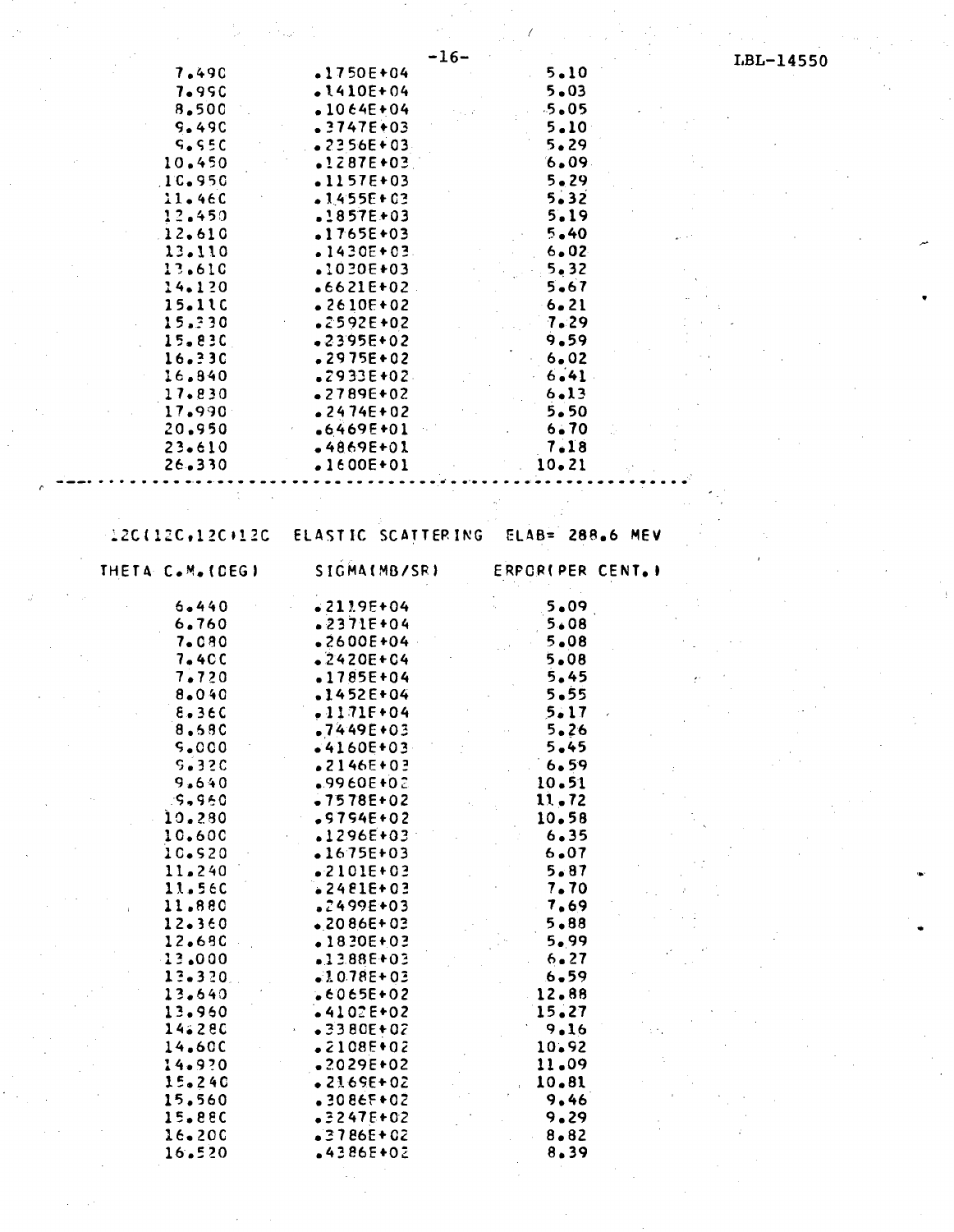| $16 - 840$ |                      | $-3989E+02$       |                                                                                     | 8.66      |  |
|------------|----------------------|-------------------|-------------------------------------------------------------------------------------|-----------|--|
| 17.160     |                      | $.3631E+02$       |                                                                                     | 8.94      |  |
|            |                      | <b>.2874E+02</b>  |                                                                                     | 12.81     |  |
| 17.480     |                      |                   |                                                                                     |           |  |
| 17.880     |                      | $.2411E+02$       |                                                                                     | $5 - 56$  |  |
| 18.200     |                      | $.1798E+02$       |                                                                                     | 5.74      |  |
| 19.520     |                      | $-1431E+02$       |                                                                                     | 5.91      |  |
| 18.840     |                      | $-1188E+02$       |                                                                                     | 6.09      |  |
| 19.160     |                      | $E560E + 01$      |                                                                                     | 6.46      |  |
| 19.480     |                      | $-7692E + 01$     |                                                                                     | 6.60      |  |
|            |                      |                   |                                                                                     |           |  |
| 19.800     |                      | $.27255E+01$      |                                                                                     | 6.68      |  |
| 20.120     |                      | $.7459E + 01$     |                                                                                     | 6.64      |  |
| 20.440     |                      | $.8405E + 01$     |                                                                                     | 6.49      |  |
| 20.760     |                      | $-2585E+01$       |                                                                                     | 6.63      |  |
| 21.080     |                      | .7546E+01         |                                                                                     | 6.63      |  |
| 21.400     | $\mathcal{F}_\alpha$ | $.7801E+01$       |                                                                                     | 6.59      |  |
| 21.720     |                      | $.7651E + 01$     |                                                                                     | 6.61      |  |
|            |                      |                   |                                                                                     |           |  |
| 22.040     |                      | $.7752E + 01$     |                                                                                     | 6.59      |  |
| 22.360     |                      | $6780E + C1$      |                                                                                     | 6.79      |  |
| 22.690     |                      | .5691E+01         |                                                                                     | 7.09      |  |
| 23.000     |                      | $.5220E+01$       |                                                                                     | 7.25      |  |
| 23.320     |                      | $-41.58E + C1$    |                                                                                     | 7.72      |  |
| 23.640     |                      | $-3829E + 01$     |                                                                                     | $-7.91$   |  |
| 23.560     |                      | $.3256E + 01$     |                                                                                     | $8 - 32$  |  |
| 24.280     |                      | $. 2767E + 01$    |                                                                                     | 8.78      |  |
|            |                      |                   |                                                                                     |           |  |
| 24.600     |                      | $.2149E+01$       |                                                                                     | 9.60      |  |
| $24 - 920$ |                      | $.2129E+01$       |                                                                                     | 9,63      |  |
| 25.240     |                      | $.18C5E+01$       |                                                                                     | 10.24     |  |
| 25.560     |                      | $-1951E+01$       |                                                                                     | 9.96      |  |
| 25.880     |                      | $.1648E+01$       |                                                                                     | 10.62     |  |
| 26.040     |                      | $.1562E+01$       |                                                                                     | 10.84     |  |
| 26.200     |                      | $.1584E+01$       |                                                                                     | 10.79     |  |
|            |                      | $.14C4E + 01$     |                                                                                     |           |  |
| $26 - 360$ |                      |                   |                                                                                     | 11.31     |  |
| 26.520     |                      | $.1839E+01$       |                                                                                     | 10.18     |  |
| 26.630     |                      | $.1767E + 01$     |                                                                                     | 10.34     |  |
| $26 - 840$ |                      | $-1586E+01$       |                                                                                     | $10 - 79$ |  |
| 27.000     |                      | $.1638E+01$       |                                                                                     | 10.65     |  |
| $26 - 840$ |                      | $-1586E + 01$     |                                                                                     | 10.79     |  |
| 27.000     |                      | $.1638E + 01$     |                                                                                     | 10.66     |  |
| 27.160     |                      | $.1529E + 01$     |                                                                                     | 10.95     |  |
| 27.320     |                      | $.1697E + 01$     |                                                                                     | 10.51     |  |
|            |                      |                   |                                                                                     |           |  |
| 27.480     |                      | $.1610E + 01$     | $\mathcal{A}^{\text{max}}_{\text{max}}$ and $\mathcal{A}^{\text{max}}_{\text{max}}$ | 10.73     |  |
| 27.640     |                      | $.1408E + 01$     |                                                                                     | 11.31     |  |
| 27.8CC     |                      | $.1597E + C3$     |                                                                                     | 10.76     |  |
| 27.560     |                      | .1438E+01         |                                                                                     | 11.23     |  |
| 28.120     |                      | $.1482E + 01$     |                                                                                     | 11.09     |  |
| 28.280     |                      | $-1293E + 01$     |                                                                                     | 11.72     |  |
| 28.440     |                      | $.1265E + 01$     |                                                                                     | 11.83     |  |
|            |                      |                   |                                                                                     | 17.75     |  |
| 29.000     |                      | $-6680E + 00$     |                                                                                     |           |  |
| 29.320     |                      | $E230E+00$        |                                                                                     | 16.13     |  |
| 29.960     |                      | $\cdot$ 37280E+00 |                                                                                     | 17.08     |  |
| $30 - 280$ |                      | $.6120E+00$       |                                                                                     | 18,51     |  |
| 30,600     |                      | $6220E + 00$      |                                                                                     | 18.37     |  |
| 30.920     |                      | $-8170E+00$       |                                                                                     | 16.22     |  |
| 31.240     |                      | $-5540E+0C$       |                                                                                     | 18.79     |  |
| 32.200     |                      | $.5270E + 00$     |                                                                                     | 19.89     |  |
|            |                      |                   |                                                                                     |           |  |
| 32.520     |                      | $.4980E + 00$     |                                                                                     | 20.42     |  |
| 32.840     |                      | $-4400E+0C$       |                                                                                     | 21.66     |  |
| 33.160     |                      | $.2810F + 0C$     |                                                                                     | 23.20     |  |
| 34.120     |                      | $-4120E+00$       |                                                                                     | 22.39     |  |
| 34.440     |                      | $-4220E+00$       |                                                                                     | 22.14     |  |
| 34.760     |                      | $•2650E+00$       |                                                                                     | 27.68     |  |
| 35.09C     |                      | $.2350E + CC$     |                                                                                     | 25.50     |  |
|            |                      |                   |                                                                                     |           |  |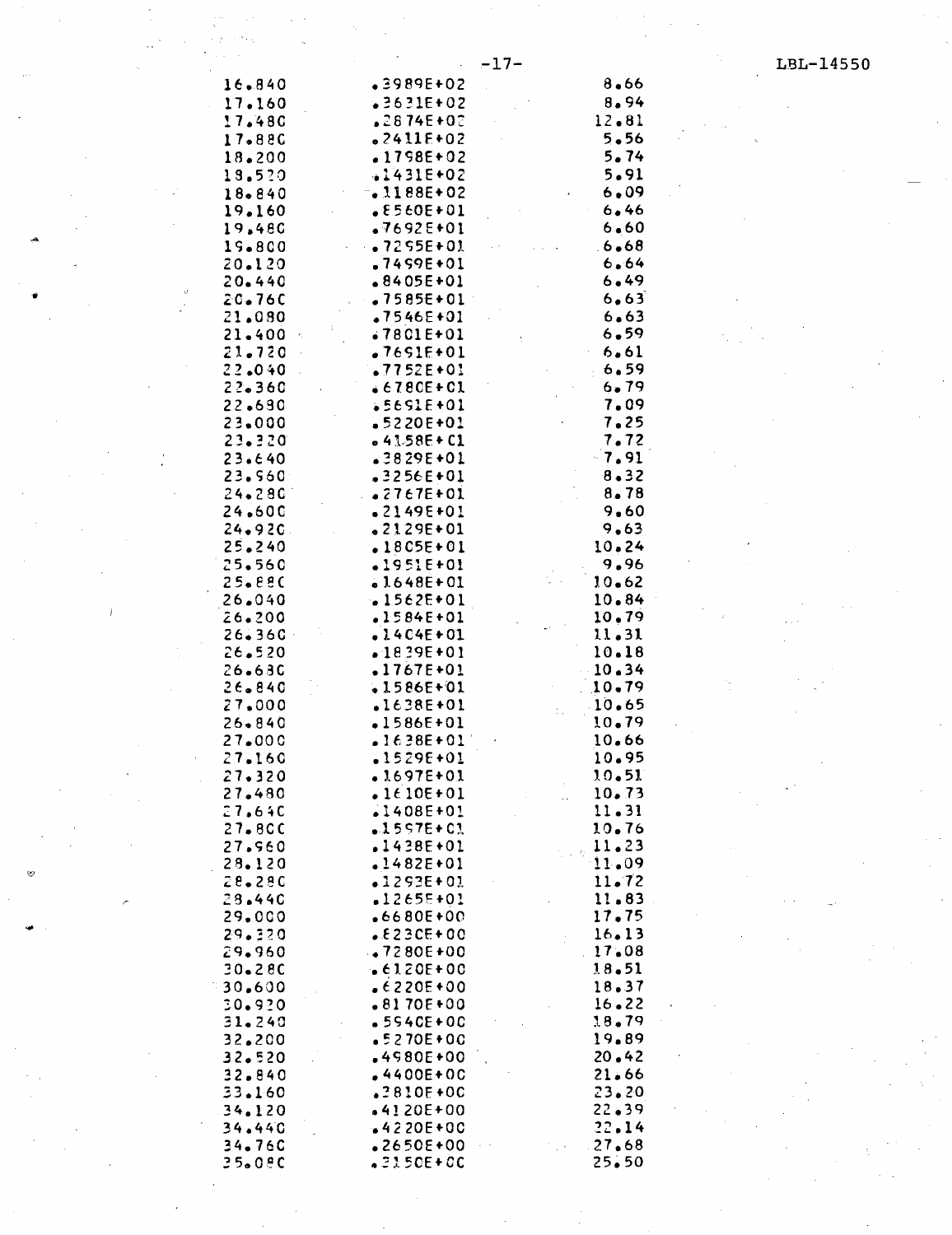|            | $-18-$        |           |           |
|------------|---------------|-----------|-----------|
| 36.040     | $32960E+0C$   | 26.30     | LBL-14550 |
| 36.360     | $.1870E+00$   | $32 - 82$ |           |
| 36.690     | $•2570E+CO$   | 28.15     |           |
| 37.00C     | $.2270E+00.$  | 29.92     |           |
| 37.320     | $-2470E + 00$ | $28 - 74$ |           |
| 38.280     | $.1980E+0C$   | 31.99     |           |
| 38.60C     | .1590E+00     | 35.75     |           |
| $38 - 920$ | $.2090E+0C$   | $31 - 20$ |           |
| 39.240     | $.1850E+0C$   | 32.78     |           |
| 39.560     | $2090E + 00$  | 31.26     |           |
|            |               |           |           |

12C(12C+12C)12C INELASTIC SCATTERING 2+ Q=-4.43 ELAB=121.6 MEV

| THETA C.M. (DEG) | <b>SIGMA(MB/SR)</b> | ERRCRIPER CENT. ) |  |
|------------------|---------------------|-------------------|--|
| 9.670            | $.1679E + 03$       | 5.06              |  |
| 9.68C            | $-1662E + 03$       | 5.06              |  |
| 10.650           | $-1048E+03$         | $5 - 10$          |  |
| 11.210           | $-6476E + 02$       | 5.11              |  |
| 12.690           | $-7012E+02$         | 5.14              |  |
| 12.690           | $-7009E + 02$       | 5.14              |  |
| 13.370           | $.76.78E + 02$      | 5.14              |  |
| 14.220           | $$6829E+02$         | $5 - 07$          |  |
| 15.400           | $.1008E + 03$       | 5.10              |  |
| 15.410           | $9995F+02$          | 5.10              |  |
| 16.140           | $.8242E+02$         | 5.13              |  |
| 16.540           | $-5828E+02$         | 5.12              |  |
| 18.170           | $.2551E+02$         | 5.37              |  |
| 18.180           | $-2566E+02$         | 5.37              |  |
| 18.85C           | $.2074E+02$         | 5.23              |  |
| 19.710           | $2001E+02$          | $-5.34$           |  |
| 20.37C           | $.2570E + C2$       | 5.28              |  |
| 20.370           | $2493E + 02$        | 5.22              |  |
| $21 - 870$       | $3486E+02$          | 5.14              |  |
| 23.35C           | $.2086E + 02$       | $5 - 23$          |  |
| 23.390           | $.2108E + 02$       | $5.17 -$          |  |
| 24.580           | $.1499E+02$         | $5 - 30$          |  |
| 26.110           | $.057E + 02$        | 5.65              |  |
| 26.110           | $1084E+02$          | 5.47              |  |
| $27 - 36C$       | $1452E + 02$        | $5 - 30$          |  |
| 28.890           | $1282E+02$          | 5.54              |  |
| 28.830           | $-1254E+02$         | 5.41              |  |
| $30 - 060$       | $-2230E+02$         | 5.21              |  |
| 30.060           | $82044E+02$         | 5.18              |  |
| 31.600           | $-1017E+02$         | 5.23              |  |
| 33.090           | $6583E + 01$        | 5.41              |  |
| 33.090           | .1C33E+02           | 5.35              |  |
| 34.620           | $-4971E + 01$       | 5.46              |  |
| 35.800           | $.5379E + 01$       | 5.49              |  |
| 35.800           | $E275E+01$          | 5.43              |  |
| 37.340           | $-5789E+01$         | $5 - 39$          |  |
| 38.580           | $-5104E+01$         | 5.51              |  |
| 38.580           | $.7748E+01$         | 5.46              |  |
| 40.120           | $-3714E + 01$       | $5 - 60$          |  |

12C(12C+1?C)12C INELASTIC SCATTERING 2+ Q=-4.43 ELAB=134.2 MEV

THETA C.M. (DEG)

SIGMA(MB/SR)

ERREFIPER CENT. )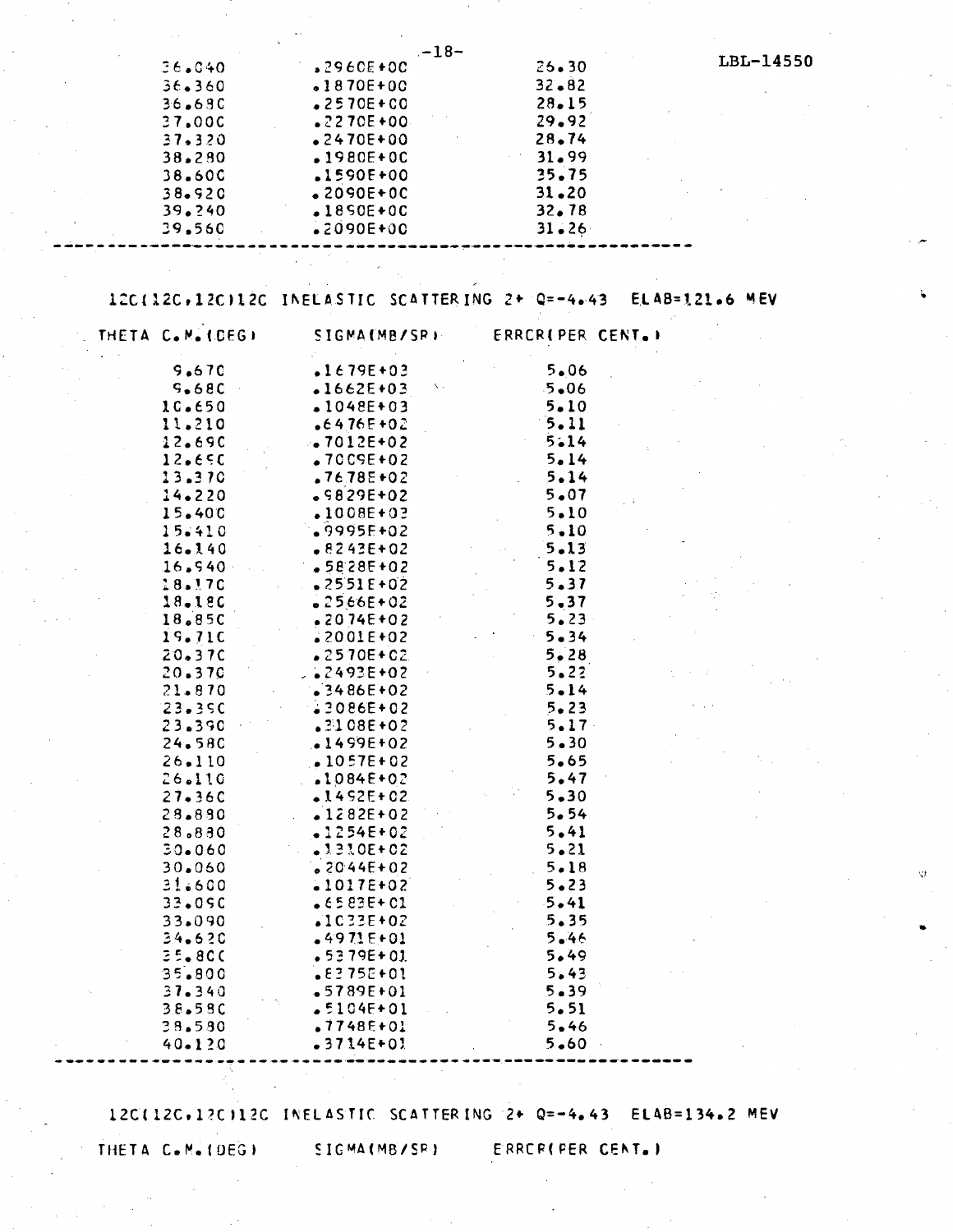| <b>7.100</b> | •4566E+03           | 7.50     |
|--------------|---------------------|----------|
| 7.610        | $.3996E + 0.3$      | 7.72     |
|              |                     |          |
| 8,110        | $-3341E + 03$       | 8.79     |
|              |                     |          |
| $8 - 63C$    | $\cdot$ .2372E+03   | $9 - 36$ |
| 9,140        | $.1566E+03$         | 8.83     |
|              |                     |          |
| 9.630        | $-8903E + 02$       | 14.44    |
|              |                     |          |
| 5.830        | $\ddotsc 1$ C27E+03 | 12.71    |
| 10.330       | $-5060E + 02$       | 17.17    |
|              |                     |          |
| 10.840       | $-2835E + 02$       | $-24.83$ |
| 11.360       | $-4560E + 02$       | 18.59    |
|              |                     |          |
| 11.870       | $-5190E + 02$       | 13.43    |
|              |                     |          |
| 12.210       | $.6902E + 02$       | 7.45     |
| 12.360       | $E244E+02$          | 14.87    |
|              |                     |          |
| 12.590       | •8937E+02           | 13.55    |
|              |                     |          |
| 12.720       | $-8527E + 02$       | 6.57     |
| 13,100       | $.1208E+03$         | 11.72    |
|              |                     |          |
| 13.230       | $-1075E + 03$       | 5.20     |
| 13.610       | $.1443E + 03$       | 12.06    |
|              |                     |          |
| 13.730       | $.1163E + 03$       | 5.96     |
|              |                     |          |
| 14.120       | $-1300E+03$         | $-11.72$ |
| 14.240       | $-1138E + C3$       | $5 - 48$ |
|              |                     |          |
| 14.530       | $.1170E + 03$       | 9.77     |
|              |                     |          |
| 14.760       | $.1046E + 03$       | 5.28     |
| 15.130       | $.1284E+03$         | 12.25    |
|              |                     |          |
| 15.240       | $$682E+02$          | $6 - 83$ |
|              |                     | 5.54     |
| 15.260       | $$8798E+02$         |          |
| 15.750       | $.6791E+02$         | 6.93     |
|              |                     |          |
| 16.260       | $-4721E + 02$       | 5.43     |
| 16.760       | $-3017E+02$         | 7.99     |
|              |                     |          |
| 17.270       | $-1966E + 02$       | 7.32     |
|              |                     |          |
| 17.970       | $-1628E+02$         | 12.35    |
| 18.290       | $.1681E+02$         | 7.36     |
|              |                     |          |
| 18.480       | $.1856E+02$         | 10.41    |
| 18.990       | $.2445E + 02$       | 5.79     |
|              |                     |          |
| 19.490       | $.3389E + 02$       | 7.69     |
|              |                     |          |
| 20.000       | $.3402E + 02$       | 6.41     |
| 20.520       | $-42.47E + 02$      | $5 - 65$ |
|              |                     |          |
| 20.740       | $.4139E + 02$       | .8.66    |
| 20,360       | .3964E+02           | 5.44     |
|              |                     |          |
| 21,020       | $-4101E+02$         | $6 - 07$ |
| 21.250       | <b>.</b> 3783E+02   | 8.10     |
|              |                     |          |
| 21,370       | $-3879E+02$         | 5.46     |
|              |                     |          |
| 21,760       | $-3946E + 02$       | $5 - 50$ |
| 21.880       | $-3613E + 02$       | 5.45     |
|              |                     |          |
| 22.260       | $.3194E + 02$       | 7.83     |
| 22.390       | $-2507E + 02$       | 6.16     |
|              |                     |          |
| 22.770       | $.3187E+02$         | 6.50     |
| 23.290       |                     | 6.39     |
|              | $-1845E + 02$       |          |
| 23.400       | $-1613E+02$         | 5.98     |
|              |                     |          |
| 23.790       | $.1215E + 02$       | 8.01     |
| 23.890       | $-1373E+02$         | 6.16     |
|              |                     |          |
| 24.400       | $.5780E + C1$       | 6.61     |
|              |                     |          |
| 24.910       | $.9270E + 01$       | 6.57     |
| 25.420       | $-9170E + 01$       | $9 - 10$ |
|              |                     |          |
| 25.940       | $-1153E+02$         | 6.42     |
| 26.620       | $-1292E + 02$       | $6 - 23$ |
|              |                     |          |
| 27.130       | $.1486E + C2$       | 6.11     |
| 27.640       | $.1687E + 02$       | $-5.91$  |
|              |                     |          |
| 28.150       | $.1640E + 02$       | $6 - 89$ |
|              | $-1165E+02$         |          |
| 28.670       |                     | 6.33     |
| 29.160       | $.1272E + 02$       | 6.20     |
|              |                     |          |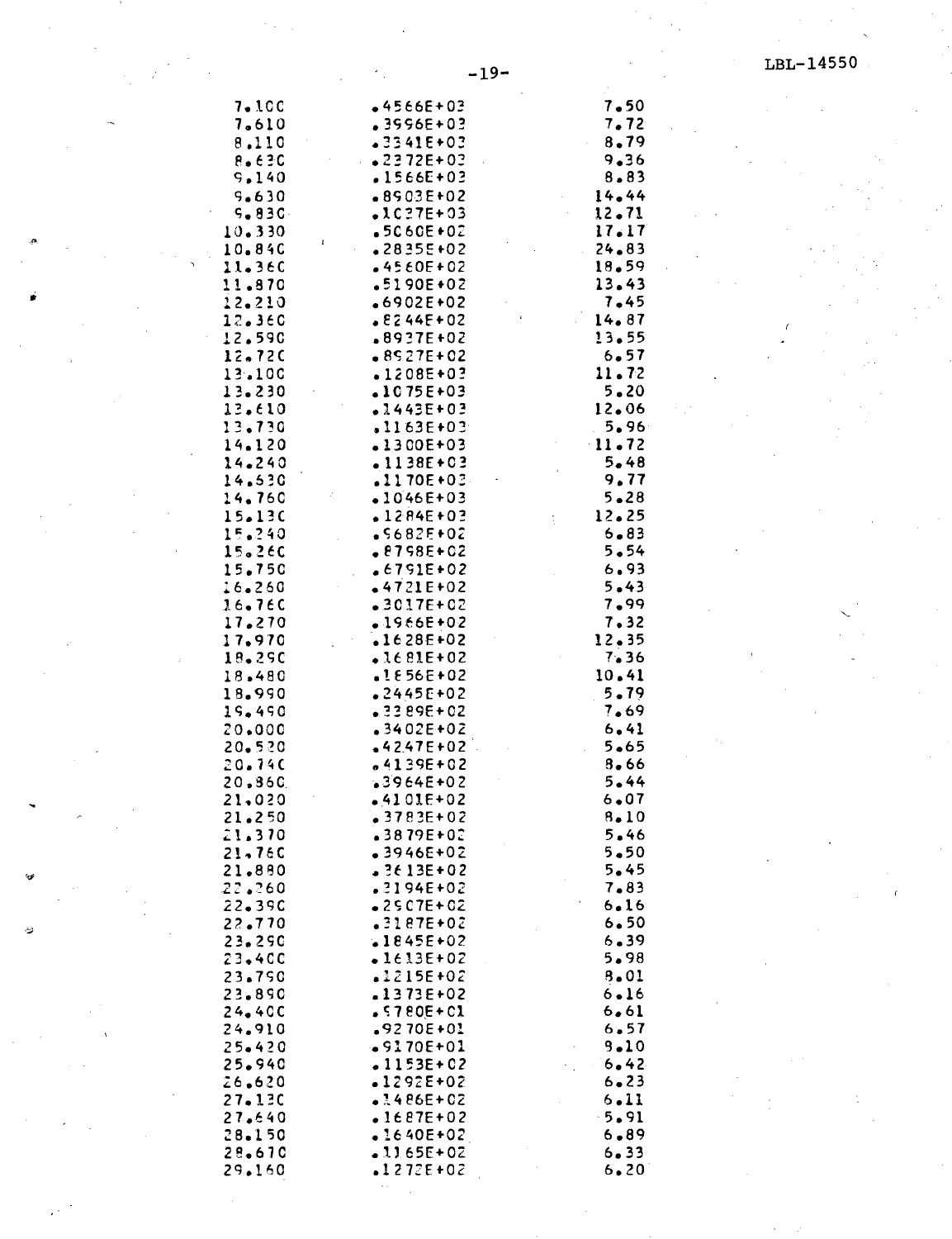$-20-$ 

|        | $-20-$        |          |  |
|--------|---------------|----------|--|
| 29.350 | $.1245E+02$   | $6 - 26$ |  |
| 30.410 | $.5360E + 01$ | 6.54     |  |
| 30.920 | $.7550E+01$   | 8.59     |  |
| 31.440 | $-1015E+02$   | 6.52     |  |
| 31.930 | $.4771E+01$   | 7.80     |  |
|        |               |          |  |

## IZC(12C,12C)12C INELASTIC SCATTERING 2+ Q=-4.43 ELAB=147.6 MEV

| THETA C.M. (DEG) | SIGMA(MB/SR)               | ERROR(PER CENT.) |  |
|------------------|----------------------------|------------------|--|
| 7.600            | $.3652E + C3$              | 6.70             |  |
| 8.110            | $-2642E + 03$              | $.5 - 84$        |  |
| $8 - 610$        | $-1963E + 03$              | 5.70             |  |
| 9.120            | $•1209E+03$                | 7.14             |  |
| 9.630            | $.7306E+02$                | $8 - 25$         |  |
| $9 - 810$        | $-5876E+02$                | 8.31             |  |
| 10.320           | .3516E+02                  | 15.12            |  |
| 10.830           | $-3744E+02$                | 9.40             |  |
| 11.330           | $-5920E+02$                | 7.04             |  |
| 11,850           | $.8748E + 02$              | 7.82             |  |
| 12.350           | $.1054E+03$                | $\sim 7.40$      |  |
| 12.57C           | $.1233E+03$                | 6.77             |  |
| 13.090           | $-1311E+03$                | 8.91             |  |
| 13.590           | $-1264E + 03$              | 6.61             |  |
| 14.1CC           | $.1167E + 03$              | 5.11             |  |
| 14.610           | $.5371E+02$                | 7.65             |  |
| 14.730           | $.8131E+02$                | 6.33             |  |
| 15.110           | $.6571E+02$                | 8.51             |  |
| 15.240           | $6285E + 02$               | $-5.57$          |  |
| 15.740           | $-4241E+02$                | $5 - 63$         |  |
| 16.250           | $.2932E+02$                | 6.46             |  |
| 17.760           | $2000E + 02$               | 9.26             |  |
| 18.260           | $.2633E + 02$              | $6 - 28$         |  |
| 18.770           | $3357E + 02$               | 5.79             |  |
| 19.280           | $.3861E+02$                | 6.14             |  |
| 20.480           | $-4396E+02$                | 7.23             |  |
| 20.990           | .3689E+02                  | 5.98             |  |
| 21.490           | $.3172E+02$                | $5 - 82$         |  |
| 22.010           | $$2549E+02$                | 6.63             |  |
| 23.250           | $.1246E + 02$              | 11.01            |  |
| 23.750           | $-1097E+02$                | 7.70             |  |
| 24.260           | $.5521E+01$                | 7.32             |  |
| 24.890           | $.1041E + 02$              | 5.74             |  |
| 25.400           | $-1181E+02$                | 5.48             |  |
| 25.910           | $.1242E+02$                | 5.62             |  |
| 26.420           | $.1378E+02$                | 5.39             |  |
| 26,530           | $-1402E + 02$              | $5 - 42$         |  |
| 27.920           | $-1343E + 02$              | 5.58             |  |
| 28.430           | .9706E+01                  | $5 - 23$         |  |
| $28 - 940$       | $$57.72E+01$               | 5.77             |  |
| 29.450           | $.7690E+01$                | 5.67             |  |
| 29.960           | $.6264E + 01$              | $5 - 88$<br>6.39 |  |
| 30.640<br>31.150 | .5123E+01<br>$-4620E + 01$ | 6.15             |  |
| 31.660           | .4797E+01                  | 6.47             |  |
| 32.18C           | $-4753E + C1$              | 6.05             |  |
| 32.680           | $$5007E+01$                | 6.08             |  |
|                  |                            |                  |  |

LBL-14550

 $\bar{\Omega}$ 

 $\ddot{\text{c}}$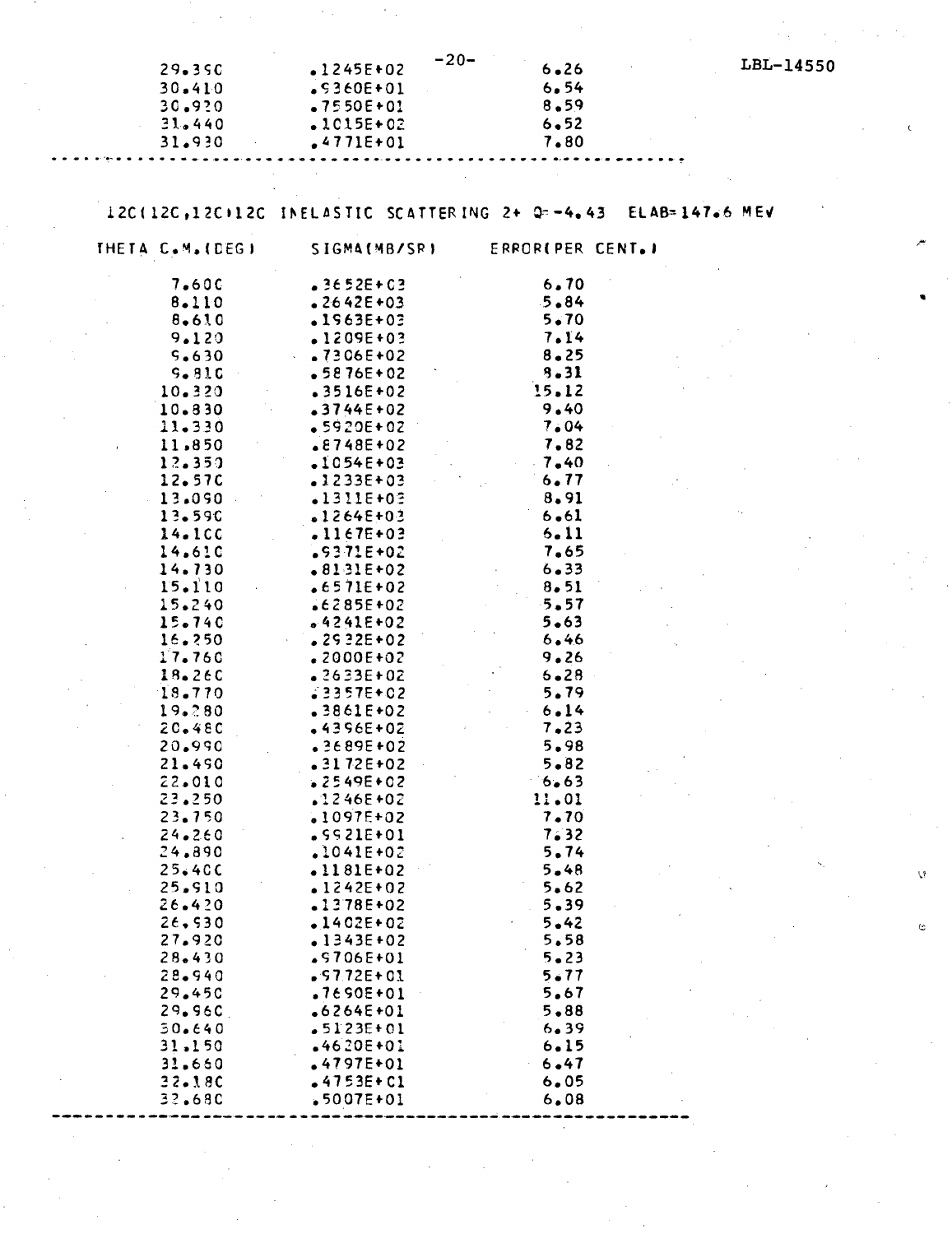### 12C(12C,12C)12C INELASTIC SCATTERING 2+ Q=-4.43 ELAB=149.8 MEV

| THETA C.M. (DEG) | SIGMA(MB/SR) ERRORIPER CENT.) |                                                     |  |
|------------------|-------------------------------|-----------------------------------------------------|--|
| 8,600            | $-1676E + 03$                 | $6 - 15$                                            |  |
| 9.810            | $-4513E+02$                   | 12.57                                               |  |
| 10.310           | $\frac{1}{2}$ 36 24E + 02     | 15.33                                               |  |
| 10.820           | $-3905E + 02$                 | 9.03                                                |  |
| 11.840           | $.8664E+02$                   | 6.62                                                |  |
| 12.350           | .1131E+03                     | 7.30                                                |  |
| 12.570           | $.1316E + 03$                 | $\frac{7.30}{8.62}$                                 |  |
| 13.060           | $.1257E + C3$                 | 9.24                                                |  |
| 13.580           | $.1271E + 03$                 | 6.51                                                |  |
| 14.090           | $.1111E+03$                   | 6.64                                                |  |
| 14.610           | $.8820E+02$                   | $6.58$<br>$8.78$<br>$6.7$                           |  |
| 15.110           | $6145E + 02$                  |                                                     |  |
| 15.220           | $-5570E+02$                   |                                                     |  |
| 16.760           | $.1064E+02$                   |                                                     |  |
| 17.270           | .1103E+02                     | $\begin{array}{c} 6.81 \\ 8.72 \\ 7.15 \end{array}$ |  |
| 17.77C           | $-1433E+02$                   |                                                     |  |
| 18.260           | $2682E+02$                    | 7.13                                                |  |
| 19.780           | $.2727E+02$                   | 5.47                                                |  |
| 19.780           | $-2631E+02$                   | 6.66                                                |  |
| 20.290           | $.2528E+02$                   | 6.74                                                |  |
| 20.800           | $\sqrt{23255+02}$             | 6.36                                                |  |
| 22.500           | $$5829E+01$                   | 6.24                                                |  |
| 22,510           | $. 1509E + 02$                | 7.88                                                |  |
| $23-020$         | $.7458E + 01$                 | 9.85                                                |  |
| 23.530           | $-5773E + 01$                 | $9 - 33$                                            |  |
| 23.740           | .8737E+01                     | 10.21                                               |  |
| 24.250           | $.1185E+02$                   | 9.00                                                |  |
| 25.270           | $-1335E+02$                   | 6.00                                                |  |
| 25.270           | $.1273E+02$                   | 8.29                                                |  |
| $-25.79C$        | $.1452E + 02$                 | 7.97                                                |  |
| 26.290           | $.1507E+02$                   | 7.10                                                |  |

12C(12C+12C)12C INELASTIC SCATTERING 2+ Q=-4.43 ELAB=161.1 MEV

| THETA C.M. (DEG) | SIGMA(MB/SR)  | ERROR(PER CENT.) |
|------------------|---------------|------------------|
| $6 - 580$        | $-4967E + 03$ | $6 - 01$         |
| 6.590            | $-5160F + 03$ | 5.72             |
| 7.080            | $-4126E+02$   | 5.79             |
| 7.1CC            | $-3580E + C3$ | $5 - 35$         |
| 7.590            | $.3169E + 03$ | 6.50             |
| 7.610            | $-3517E+03$   | 5.24             |
| 8.080            | $$2219E+03$   | $6 - 41$         |
| 9.100            | $.6678E + 02$ | 7.92             |
| 9.290            | $-5952E+02$   | 10.77            |
| 9.610            | $-4265E + 02$ | 10.67            |
| 9.800            | .3901E+02     | 10.65            |
| 10.120           | $-3595E+02$   | 7.95             |
| 10.300           | $.3250E + 02$ | 13.76            |
| 10.630           | $.4871E + 02$ | 6.53             |
| 10.800           | $.6104E + 02$ | 9.10             |
| 11.140           | $.7501E+02$   | 6.47             |
| 11.310           | $-8894E + 02$ | 8.08             |
| 11.820           | $.1199E + 03$ | 7.21             |
| 12.050           | $-1212E+03$   | 8, 33            |
| 12.560           | 1336E+03      | 7.13             |

 $\mathcal{L}$ 

 $\omega$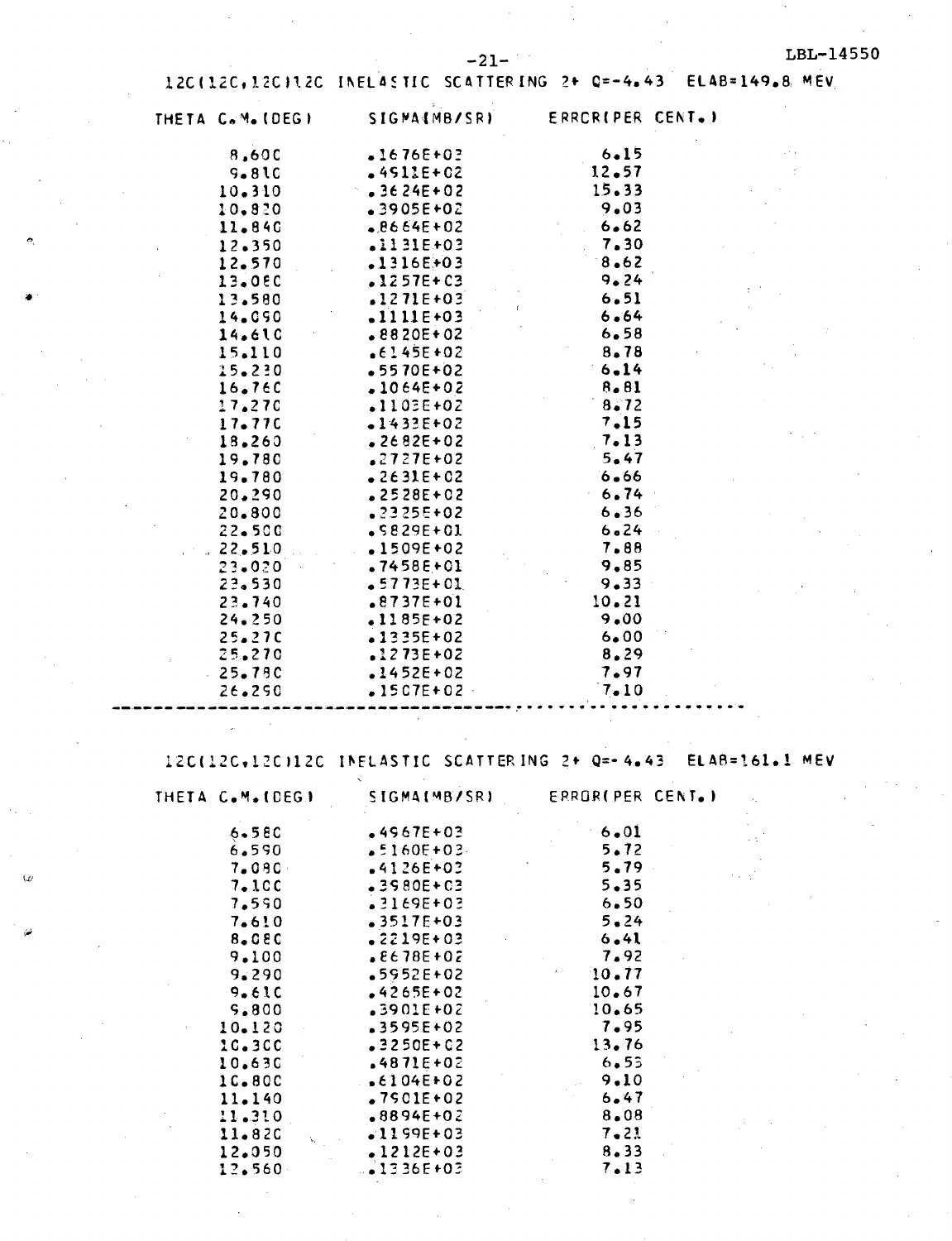|         | -22-          |          |
|---------|---------------|----------|
| 12.840  | $-1328E + 03$ | 5.95     |
| 13.060  | $.1243E + 03$ | 8.26     |
| 13.560  | $-1175E + 03$ | 7.41     |
| 13.860  | $-1056E + C3$ | 6.12     |
| 14.070  | $$5205E+02$   | 7.98     |
| 14.580  | $-7240E+02$   | 8,34     |
| 15.090  | $.4010E + 02$ | 11.07    |
| 15.600  | $•2551E+02$   | 8.86     |
| 16.620  | $.1761E+02$   | 9.99     |
| 19.280  | $.4194E+02$   | 6.42     |
| 19.290  | $.4313E+02$   | 5.56     |
| 20.280  | $.2001E+02$   | 5.61     |
| 21.300  | $.2132E+02$   | 5.76     |
| 22.30C  | $-1141E+02$   | $9 - 16$ |
| 22.310  | $-1170E+02$   | 6.83     |
| 23.310. | $.1015E+02$   | 7.08     |
| 24.330  | $.1296E+02$   | 6.19     |
| 25.020  | $-1443E+02$   | 8.44     |
| 26.030  | $.1496E + 02$ | 6.47     |
| 27.050  | $-1294E+02$   | 6.18     |
| 27.780  | $.5578E + 01$ | 9.71     |
| 27.800  | $.9963E+01$   | 7.07     |
| 28.75C  | $-5658E + 01$ | $8 - 33$ |
| 29.810  | $.4512E+01$   | 7.93     |
|         |               |          |

120(120,120)120 INELASTIC SCATTERING 2+ Q--4.43 ELAB=168.0 MEV

| THETA C.M. (CEG) | <b>SIGMA(MB/SR)</b> | <b>ERRORIPER CENT.I</b> |  |
|------------------|---------------------|-------------------------|--|
| 8.100            | $\bullet$ 1922E+03  | 10.00                   |  |
| 9.120            | $.5635E + 02$       | 10.00                   |  |
| <b>S.75C</b>     | $4553E + C2$        | 10.00                   |  |
| 10.820           | $.6987E + 02$       | 10.00                   |  |
| 11.840           | $3.1186E+03$        | $10 - 00$               |  |
| 12.550           | $.1351E+03$         | 10.00                   |  |
| 13.570           | $1137E+03$          | 10.00                   |  |
| 13.690           | $.5170E+02$         | 10.00                   |  |
| 14.600           | $-4830E+02$         | 10.00                   |  |
| 15.190           | .2094E+02           | $10 - 00$               |  |
| 16.20C           | $.1573E+02$         | 10.00                   |  |
| 16.210           | $.1797E + 02$       | 10,00                   |  |
| 16.710           | $.2218E+02$         | 10.00                   |  |
| 17.260           | .2310E+02           | 10.00                   |  |
| 18.210           | $4770E+02$          | 10.00                   |  |
| 19.240           | $.4340E + 02$       | $10 - 00$               |  |
| 19.430           | $4218E+02$          | 10.00                   |  |
| $-20.280$        | $-2824E+02$         | 10.00                   |  |
| 20.93C           | $.1543E+02$         | 10.00                   |  |
| 21.690           | $.1400E+02$         | 10.00                   |  |
| 21.940           | $.1101E+02$         | 10.00                   |  |
| 22.190           | $.1061E+02$         | 10.00                   |  |
| 23.000           | $.1041E+02$         | 10.00                   |  |
| 23.690           | $.1355E+02$         | 10.00                   |  |
| <b>24.700</b>    | $.1550E+02$         | 10.00                   |  |

12C(12C,12C)12C INELASTIC SCATTERING 2+ Q=-4.43 ELAB=173.6 MEV

THETA C.M. (DEG) SIGMA (MB/SR)

ERRERIPER CENT. )

LBL-14550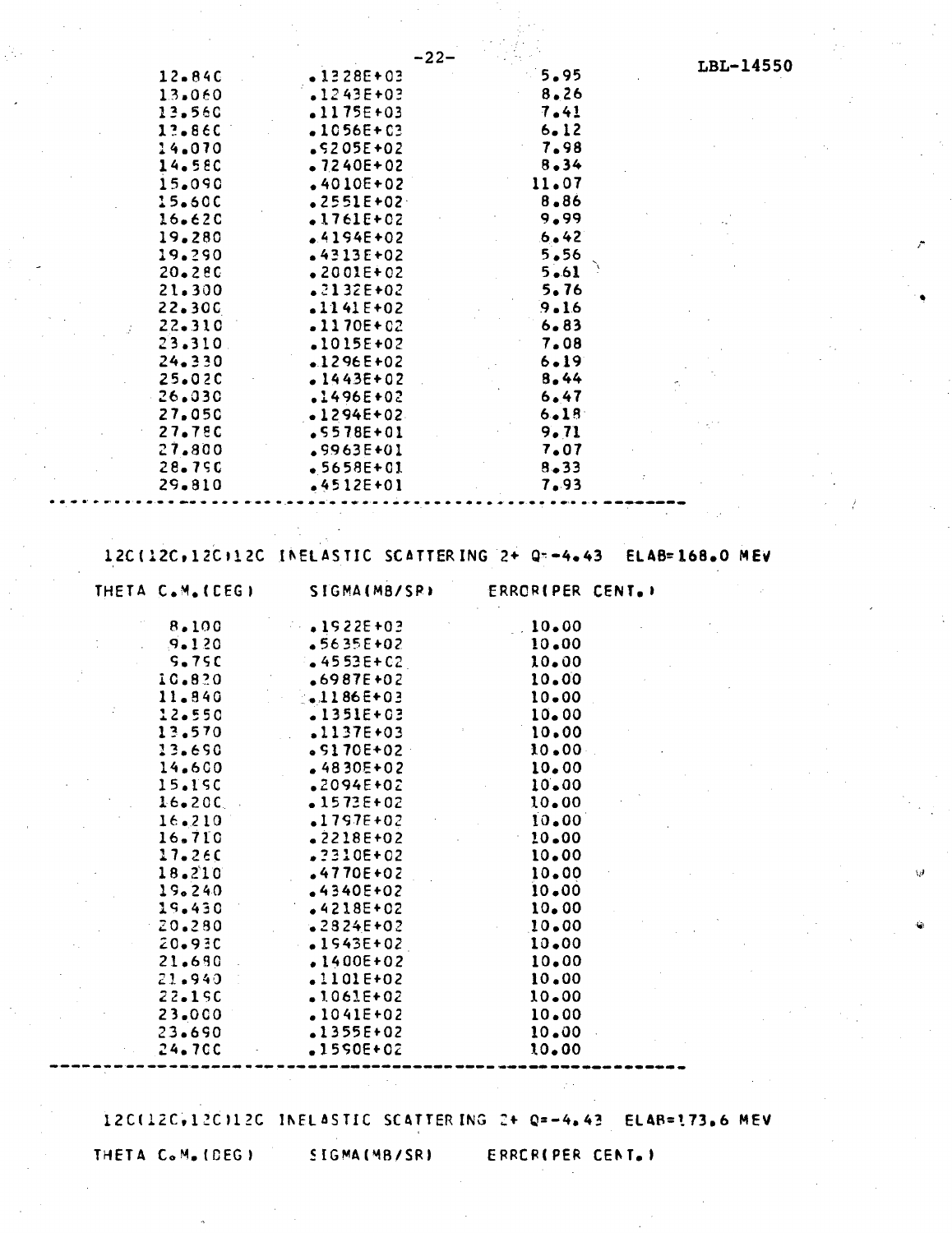ú.

 $\sim 10$ 

 $\ddot{\phantom{1}}$ 

 $\pmb{\phi}$ 

 $\bar{\mathbf{G}}$ 

 $\tilde{\mathcal{A}}$ 

| 7.07C                                                           | $-3824E + 03$                   | 7.25                    |  |
|-----------------------------------------------------------------|---------------------------------|-------------------------|--|
| 7.580                                                           | $.2692E + 03$                   | 9.13                    |  |
| 8.090                                                           | $-1691E + 03$                   | 9.49                    |  |
| 8.600                                                           | $$8760E+02$                     | 11.36                   |  |
| 9.100                                                           | $-5079E + 02$                   | 7.30                    |  |
| 5.79C                                                           | $-4202E + C2$                   | 16.57                   |  |
| 10.300                                                          | $-4386E + 02$                   | 19.55                   |  |
| 10.800                                                          | $.8118E+02$                     | 12.62                   |  |
| 11.310                                                          | $.1248E + 03$                   | 9.89                    |  |
| 11.820                                                          | $.1425E + 03$                   | 5.92                    |  |
| 12.670                                                          | $.1349E + 03$                   | 5.27                    |  |
| 13.170                                                          | $.1143E + 03$                   | 5.23                    |  |
| 13.690                                                          | $-8894E+02$<br>$.6113E+02$      | 5.32<br>5.97            |  |
| 14.190<br>14.690                                                | $-3650E+02$                     | $-6.48$                 |  |
| 15.690                                                          | $-1832E+02$                     | 6.74                    |  |
| 16.190                                                          | $.1935E + 02$                   | 6.21                    |  |
| 16.700                                                          | $.2741E + 02$                   | 5.96                    |  |
| 17.210                                                          | $-3663E + 02$                   | 6.52                    |  |
| 17.710                                                          | $-4511E+02$                     | 6.21                    |  |
| 18.410                                                          | $.4875E + 02$                   | 5.71                    |  |
| 18.910                                                          | $-4886E+02$                     | $5 - 50$                |  |
| 19.410                                                          | $-4253E + C2$                   | $5 - 63$                |  |
| 19.920                                                          | $.3455E + 0.2$                  | 6.59                    |  |
| 20.430                                                          | $$2622E+02$                     | 6.93                    |  |
| 2C.78C                                                          | $2022E + 02$                    | 5.77                    |  |
| 21.280                                                          | $-1431E+02$                     | 6.14                    |  |
| 23.78C                                                          | $-1105E+02$                     | 5.47                    |  |
| 22.290                                                          | $.9963E + 01$                   | 6.64                    |  |
| $27 - 810$                                                      | $-1148E+02$                     | 6.44                    |  |
| $23 - 300$                                                      | .1636E+02                       | $6 - 30$                |  |
| 23.800                                                          | $.1368E+02$                     | $-6.11$                 |  |
| 24.300                                                          | $.1594E + 02$                   | 6.04                    |  |
| $-24.8CC$<br>$-26.510$                                          | $-1603E + C2$<br>$.1082E + 0.2$ | 6.07<br>6.35            |  |
| 27.020                                                          | $$316E+01$                      | 6.65                    |  |
| 27.520                                                          | $.7154E + 01$                   | 7.14                    |  |
| 28.030                                                          | $•6101E+01$                     | 5.81                    |  |
|                                                                 |                                 |                         |  |
|                                                                 |                                 |                         |  |
|                                                                 |                                 |                         |  |
| 12CI12C, 12CI12C INELASTIC SCATTERING 2+ Q=-4.43 ELAB=204.2 MEV |                                 |                         |  |
|                                                                 |                                 |                         |  |
| THETA C.M. (DEG)                                                | SIGMA(MB/SR)                    | <b>ERROR(PER CENT.)</b> |  |
| 7,050                                                           | $.1919E + 03$                   | 6.40                    |  |
| 7.560                                                           | $-1679E + 03$                   | 6.68                    |  |
| 8.070                                                           | $.1169E + 03$                   | 6.85                    |  |
| 8.580                                                           | $-5280E + 02$                   | 8,57                    |  |
| 5.55C                                                           | $.6776E + C2$                   | 7.52                    |  |
| 9.760                                                           | $$9217E+02$                     | 9.26                    |  |
| 10.270                                                          | $.1167E + 03$                   | 7.33                    |  |
| 10.780                                                          | $-1487E + 03$                   | 6.49                    |  |
| 11.290                                                          | $.1653E + 03$                   | 6.36                    |  |
| 11.800                                                          | $-1465E + 03$                   | $6 - 88$                |  |
| 12.300                                                          | $.1180E + 03$                   | 6.55                    |  |
| 12.510                                                          | $.1279E + 03$                   | 8.27                    |  |
| 13.030                                                          | $-8053E + 02$                   | $8 - 13$                |  |
| 13.530                                                          | $-4765E + 02$                   | 8.81                    |  |
| 14.040                                                          | $$2845E+02$$                    | 10.65                   |  |
| 14.550                                                          | $-2389E+02$                     | 12.69                   |  |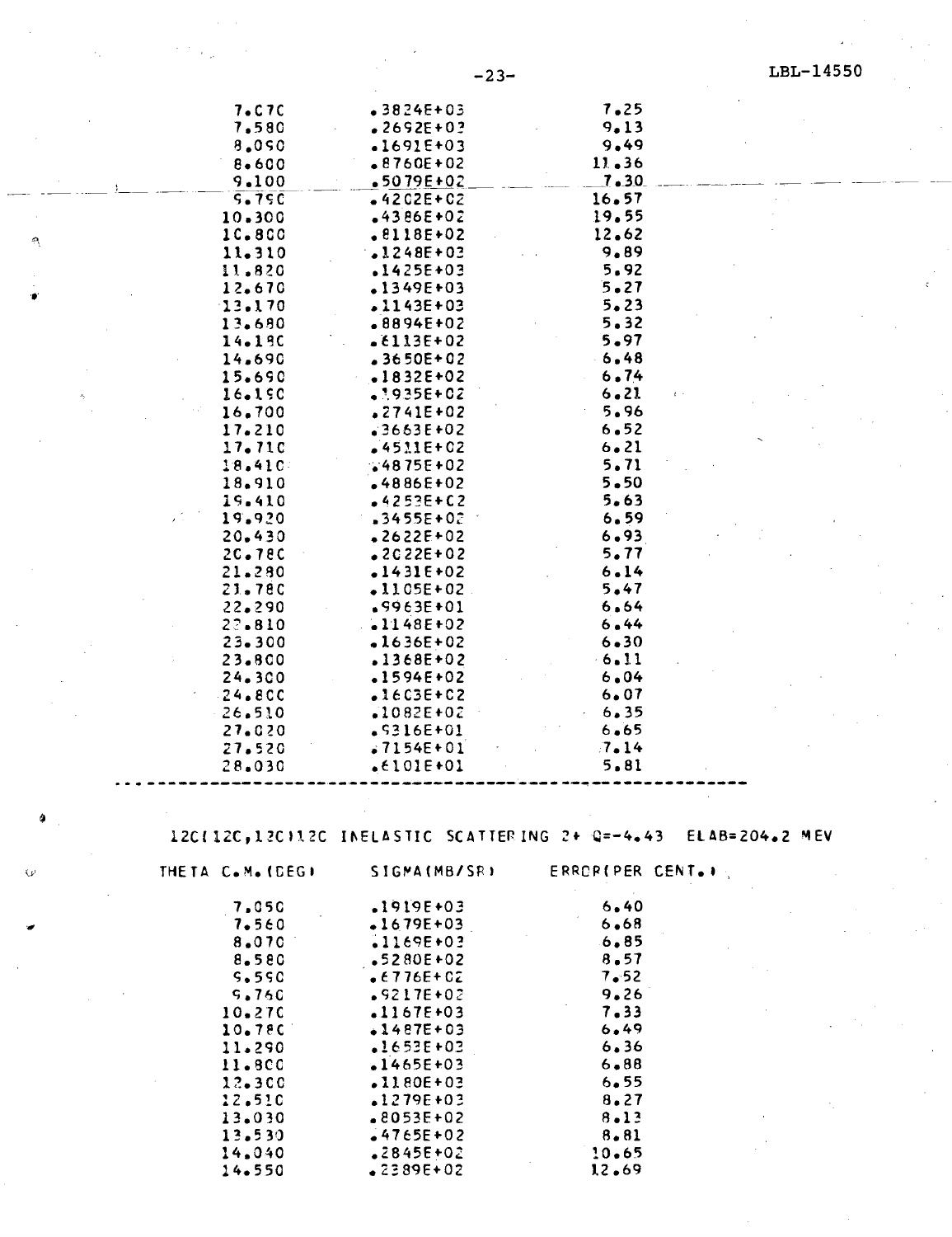|        | $-24-$        |          | LBL-14550 |
|--------|---------------|----------|-----------|
| 15.050 | $.2502E + 02$ | 10.46    |           |
| 15.160 | $2361E+02$    | 6.72     |           |
| 15.65C | $2899E+02$    | 5.94     |           |
| 16.180 | $.3543E + 02$ | 6.11     |           |
| 16.690 | $-4050E + 02$ | 6.05     |           |
| 17.190 | $.2812E+02$   | 7.05     |           |
| 17,690 | $2655E + 02$  | 6.50     |           |
| 19.200 | $.1918E+02$   | $6 - 88$ |           |
| 19.7CC | $-1337E+02$   | 7.72     |           |
| 20,210 | $.1093E + 02$ | 10.44    |           |
| 20.710 | $.7857E+01$   | 9.09     |           |
| 20.890 | $.1101E+02$   | 8.20     |           |
| 21.400 | $.1138E+02$   | 7.11     |           |
| 21.910 | $.1327E+02$   | 7.57     |           |
| 22.410 | $.1525E+02$   | 7.43     |           |
| 22.920 | $.1499E + 02$ | 9.30     |           |
| 23.640 | $•1294E+02$   | 7.79     |           |
| 24.160 | 1228E+02      | 6.97     |           |
| 24.66C | $$9222E+01$   | $8 - 42$ |           |
| 25.160 | $.8553E+01$   | 8.85     |           |
| 25.670 | $.6073E + 01$ | 13.27    |           |
| 26.170 | $-4237E + 01$ | 11.39    |           |

12C(12C,12C)12C INELASTIC SCATTERING 2+ Q=-4.43 **ELAB=242.7 MEV** 

| THETA C.M. (DEG) | SIGMA (MB/SR)  | ERRERIPER CENT. )                                                                         |  |
|------------------|----------------|-------------------------------------------------------------------------------------------|--|
| 5.470            | $.6043E + 03$  | $5 - 28$                                                                                  |  |
| <b>7.050</b>     | $.1750E + 03$  | 5.51                                                                                      |  |
| 7.550            | $.8006E + 02$  | 11.78                                                                                     |  |
| 8.050            | $-4724E+02$    | $8 - 00$                                                                                  |  |
| 8.480            | $-5800E+02$    | 7.34                                                                                      |  |
| 9.070            | $-1045E + 03$  | 6.60                                                                                      |  |
| 5.570            | $.1310E+03$    | 6.32                                                                                      |  |
| 9.750            | $.1512E + 03$  | 5.57                                                                                      |  |
| 10.250           | $.1689E+03$    | 5.85                                                                                      |  |
| 10.250           | $1844E+03$     | 8.58                                                                                      |  |
| 10,760           | $.1604E + 03$  | 6.04<br>$\mathcal{L}^{\text{max}}_{\text{max}}$ , $\mathcal{L}^{\text{max}}_{\text{max}}$ |  |
| 11.180           | $-1345E + 03$  | $6 - 10$                                                                                  |  |
| 11.780           | $.9361E+02$    | 6.75                                                                                      |  |
| 12.270           | $.6069E+02$    | 7.53                                                                                      |  |
| 12,500           | $-4834E+02$    | 6.61                                                                                      |  |
| 13,000           | $.2609E + 02$  | 9.18                                                                                      |  |
| 13.000           | $.2952E + 02$  | 18.08                                                                                     |  |
| 13.510           | $.2729E + 02$  | 9.59                                                                                      |  |
| 13.930           | $.3002E + 02$  | 8.91                                                                                      |  |
| 14.520           | $.3976E+02$    | $8 - 55$                                                                                  |  |
| 15.020           | $-5151E+02$    | 7.87<br>$\sim 10^{-1}$                                                                    |  |
| 15,130           | $-4889E+02$    | 7.00                                                                                      |  |
| 15.140           | $+4553E+02$    | 5.99                                                                                      |  |
| 16.660           | $.4116E+02$    | 5.08                                                                                      |  |
| 17.160           | $.3229E+02$    | 5.92                                                                                      |  |
| 17.660           | $.2441E+02$    | 6.18                                                                                      |  |
| 18.140           | $.1620E + 0.2$ | 9.80                                                                                      |  |
| 18.150           | $.1778E+02$    | 7.42                                                                                      |  |
| 18.650           | $.1382E+02$    | $\frac{7.47}{1}$                                                                          |  |
| 19.160           | $.1366E + 0.2$ | 7.31                                                                                      |  |
| 19.660           | $-1388E+02$    | 7.80                                                                                      |  |
| 20.170           | $.1573E+02$    | 6.78                                                                                      |  |
| 20.670           | $.1623E + 02$  | 6.76                                                                                      |  |

 $\mathcal{L}_{\mathcal{L}}$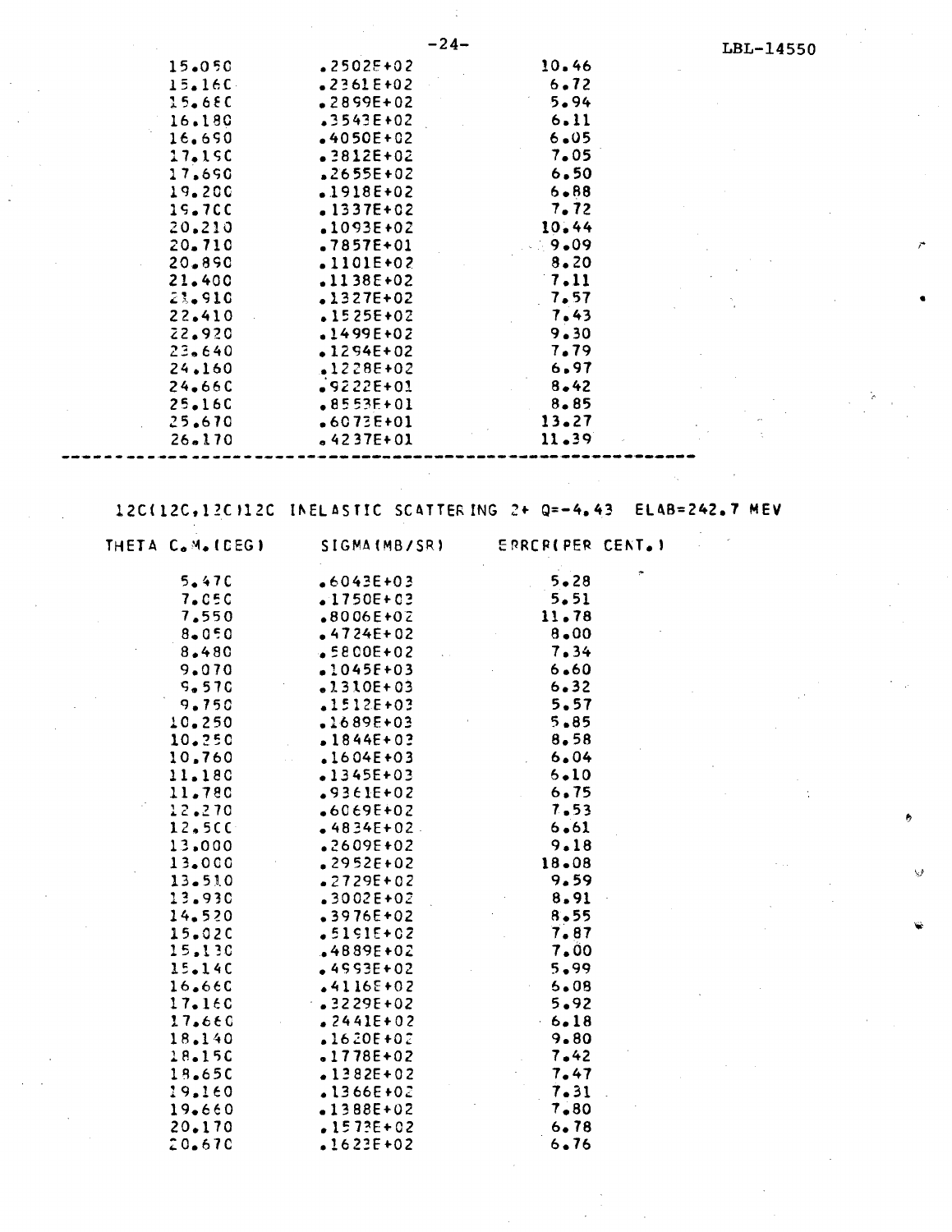| 20.650            | $.1819E + 02$ | 7.37     |            |
|-------------------|---------------|----------|------------|
| 21,360            | $.1736E + 02$ | 7.01     | $\epsilon$ |
| 21.860            | $.1668E + 02$ | $6 - 91$ |            |
| 22.37C            | $1369E + 02$  | 7.78     |            |
| 22.870            | $.1097E+02$   | 7.36     |            |
| 23.380            | $SC68E + 01$  | 7.82     |            |
| 23.600            | $.7542E+01$   | 13.28    |            |
| 23.600            | $.7737E+01$   | 9.67     |            |
| 24.1 <sub>C</sub> | $-5672E + 01$ | 9.94     |            |
| 24.610            | $.5931E+01$   | 9.45     |            |
| 25.120            | $.6032E+01$   | 10.31    |            |
|                   |               |          |            |

Ą

12C(12C,12C)12C INELASTIC SCATTERING 2+ Q=-4.43 ELAB=287.6 MEV

| THETA C.M. (DEG) | <b>SIGMA(MB/SR)</b> | ERRCRIPER CENT.I |
|------------------|---------------------|------------------|
| 7.550            | .1174E+03           | 6.31             |
| 8.050            | $-$ \$290E+02       | $5 - 36$         |
| 8.560            | $$5989E+02$         | 5.46             |
| 9.560            | $.1496E + 03$       | 5.23             |
| 5.560            | $.1420E + 03$       | 5.28             |
| 10.030           | $.1331E+03$         | 5.52             |
| 1C.530           | $.1148E + 03$       | 6.23             |
| 11.030           | $.9120E+02$         | 5.35             |
| 11.550           | $6632E + 02$        | 5.66             |
| 12.550           | $-3810E+02$         | 5.85             |
| 12.550           | $-0.3683E + 0.2$    | 5.98             |
| 12.710           | $-4002E+02$         | 6.57             |
| 13.220           | $.2977E + 02$       | $8 - 04$         |
| 13.710           | $.4533E+02$         | 5.69             |
| 14.230           | 4990E+02            | 5.87             |
| 15.230           | .4957E+02           | 5.66             |
| 15.230           | $-4624E + 02$       | 5.79             |
| 15.460           | $.4052E + 02$       | 6.53             |
| 15.56C           | $-3372E + 02$       | $8 - 42$         |
| 16.450           | $.2593E+02$         | 6.14             |
| 16.970           | $.2017E+02$         | 5.92             |
| 17.97C           | $.1526E+02$         | $6 - 90$         |
| 17.970           | $.1499E+02$         | 7.13             |
| 18.130           | •1506E+02           | 5.79             |
| 21.110           | $.2136E + 02$       | $6 - 01$         |
| 23.790           | $.6574E + 01$       | 6.65             |
| 26.540           | $.3945E + 01$       | 7.53             |

120(120,120)120 INELASTIC SCATTERING 2+ Q=-4.43 ELAB=288.6 MEV

 $\bullet$ 

| THETA C.M. (CEG) | <b>SIGMA(MB/SR)</b> | <b>ERROR(PER CENT</b> |
|------------------|---------------------|-----------------------|
| 7.940            | $.8618F + 0.2$      | 11.05                 |
| 8.110            | $.8703E + 02$       | 11.01                 |
| 8.27C            | $.1158E + 03$       | 6.47                  |
| 8.430            | $.1487E + 03$       | 6.17                  |
| 8.590            | $-1530E + 03$       | $6 - 14$              |
| 8,750            | $.1733E + 03$       | 6.02                  |
| 8.910            | $1750E + 03$        | 6.01                  |
| 5.07C            | $.1504E + 03$       | 5.94                  |
| 9.230            | $.2041E+03$         | 5.88                  |
| 9.390            | $-1798E + 03$       | 5.99                  |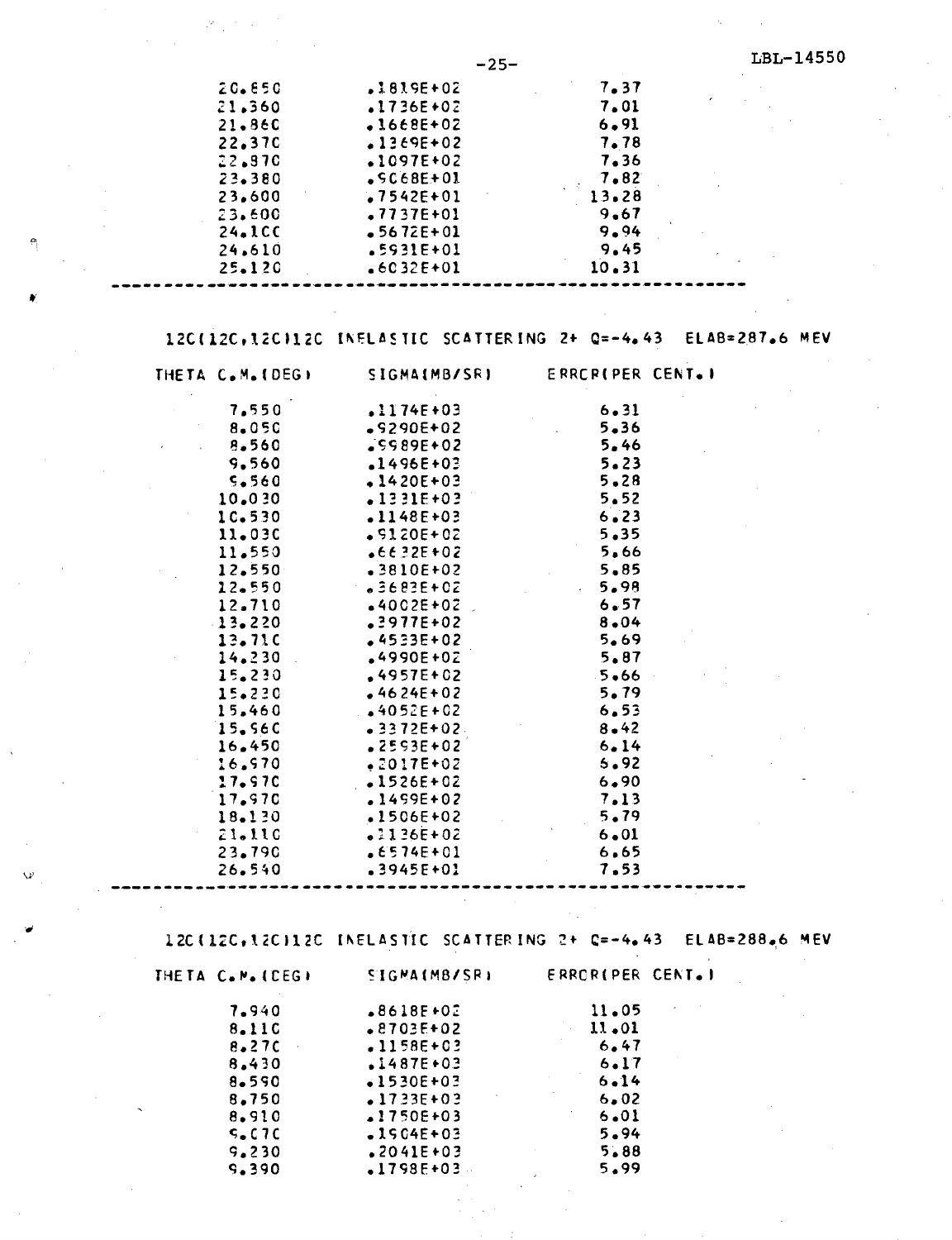|            |                        | $-26-$ |          |           |
|------------|------------------------|--------|----------|-----------|
| 5.560      | $-1837E + 03$          |        | 5.97     | LBL-14550 |
| 9.720      | $.1801E+03$            |        | 8.46     |           |
| 9.880      | $-1583E + 03$          |        | $8 - 82$ |           |
| 10.040     | $.1734E+03$            |        | 8.56     |           |
|            | $.1306E+03$            |        | 7.40     |           |
| 10.200     |                        |        |          |           |
| 10.360     | $-1292E + 03$          |        | $6 - 33$ |           |
| 10.520     | $-1341E + 03$          |        | 6.29     |           |
| 10.690     | $.1084E+03$            |        | 6.56     |           |
| 10.850     | $-5340E + 02$          |        | 6.77     |           |
| 11.010     | $.8171E+02$            |        | 6.99     |           |
| 11.170     | $.6749E + 02$          |        | 7.34     |           |
| 11.330     | $-5579E + 02$          |        | 7.74     |           |
| 11.490     | $-4721E + 02$          |        | 8.15     |           |
| 11.650     | $-3020E + 02$          |        | 17.43    |           |
| 11.820     | $-2937E + 02$          |        | 17.62    |           |
| 11.980     | $.3860E+02$            |        | 15.56    |           |
| 12.140     | .2928E+02              |        | 12.59    |           |
| 12.300     | $-2378E + 02$          |        | 9.10     |           |
| 12.460     | .3261E+02              |        | 9.21     |           |
| 12.620     | $-3144E + 02$          |        | $9 - 33$ |           |
|            |                        |        |          |           |
| 12.780     | $.2750E + 02$          |        | $8 - 78$ |           |
| 12.940     | $-4630E + 02$          |        | $8 - 19$ |           |
| 13.110     | $+4885E+02$            |        | 8,07     |           |
| 13.270     | $$5120E+02$            |        | 7.95     |           |
| 13.430     | $-5179E + 02$          |        | 7.92     |           |
| 13.590     | $-4887E+02$            |        | $8 - 07$ |           |
| 13.750     | $.5905E+02$            |        | 9.54     |           |
| 13.910     | $$5802E+02$            |        | 13.04    |           |
| 14.070     | $.7064E + 02$          |        | 12.00    |           |
| 14.230     | $.6142E + 02$          |        | 9.42     |           |
| 14.400     | $-5948E + 02$          |        | 7.60     |           |
| 14.560     | $.6379E + 02$          |        | 7.46     |           |
| 14.720     | $.5402E + 02$          |        | 7.83     |           |
| 14.880     | $-5462E + 02$          |        | 7.80     |           |
| 15.040     | $-4855E + 02$          |        | 8.07     |           |
| 15.200     | <b>4876E+02</b>        |        | 8.07     |           |
| $15 - 360$ | $\frac{2}{9}$ 4505E+02 |        | $8 - 27$ |           |
| 15.530     | $-4036E+02$            |        | 8.58     |           |
| 15.690     | $-3409E + 02$          |        | 9.08     |           |
|            |                        |        |          |           |
| $15 - 840$ | $-3410E + C2$          |        | 9.08     |           |
| 16.010     | .3430E+02              |        | 9.06     |           |
| 16.170     | $-3000E + 02$          |        | 9.51     |           |
| 16,330     | $-2196E+02$            |        | 10.69    |           |
| 16.490     | $$2354E+02$            |        | 10.4!    |           |
| 16.650     | $-1981E+02$            |        | 11.14    |           |
| 16.820     | $.20.41E + 02$         |        | 11.01    |           |
| 16.980     | $2021E+02$             |        | 11.05    |           |
| 17.140     | $.1747E+02$            |        | 11.72    |           |
| 17.300     | $-1531E+02$            |        | 12.38    |           |
| 17.460     | $-1826E + 02$          |        | 11.51    |           |
| 17.620     | $.1787E+02$            |        | 11.61    |           |
| 17.700     | $-1027E+02$            |        | 6.21     |           |
| 17.860     | $-1336E+02$            |        | 5.96     |           |
| 18.020     | $.1771E + 02$          |        | 5.74     |           |
| 18.190     | $-1785E+02$            |        | 5.74     |           |
| 18.350     | $-1884E+02$            |        | 5.70     |           |
| 18.510     | $-2013E+02$            |        | 5.65     |           |
| 18.670     | $-2054E+02$            |        | 5.64     |           |
| 18.830     | $-2056E + 02$          |        | 5.64     |           |
| 18.990     | $$2025E+02$            |        | 5.65     |           |
| 19.160     | $-1935E + 02$          |        | 5.68     |           |
| 19.320     | $.1633E + 02$          |        | $5 - 80$ |           |
|            |                        |        |          |           |
| $\sim$     |                        |        |          |           |

 $\vec{P}^{\pm}$ 

 $\hat{\mathbf{w}}$ 

 $\hat{\mathbb{W}}$ 

 $\label{eq:2} \frac{1}{\sqrt{2}}\sum_{i=1}^n\frac{1}{\sqrt{2}}\sum_{i=1}^n\frac{1}{\sqrt{2}}\sum_{i=1}^n\frac{1}{\sqrt{2}}\sum_{i=1}^n\frac{1}{\sqrt{2}}\sum_{i=1}^n\frac{1}{\sqrt{2}}\sum_{i=1}^n\frac{1}{\sqrt{2}}\sum_{i=1}^n\frac{1}{\sqrt{2}}\sum_{i=1}^n\frac{1}{\sqrt{2}}\sum_{i=1}^n\frac{1}{\sqrt{2}}\sum_{i=1}^n\frac{1}{\sqrt{2}}\sum_{i=1}^n\frac{1$ 

 $\frac{1}{2} \frac{1}{2} \frac{1}{2}$ 

 $\sim$   $\sim$ 

 $\frac{1}{\sqrt{2}}$ 

 $\label{eq:2} \frac{1}{\sqrt{2}}\sum_{i=1}^n\frac{1}{\sqrt{2}}\sum_{i=1}^n\frac{1}{\sqrt{2}}\sum_{i=1}^n\frac{1}{\sqrt{2}}\sum_{i=1}^n\frac{1}{\sqrt{2}}\sum_{i=1}^n\frac{1}{\sqrt{2}}\sum_{i=1}^n\frac{1}{\sqrt{2}}\sum_{i=1}^n\frac{1}{\sqrt{2}}\sum_{i=1}^n\frac{1}{\sqrt{2}}\sum_{i=1}^n\frac{1}{\sqrt{2}}\sum_{i=1}^n\frac{1}{\sqrt{2}}\sum_{i=1}^n\frac{1$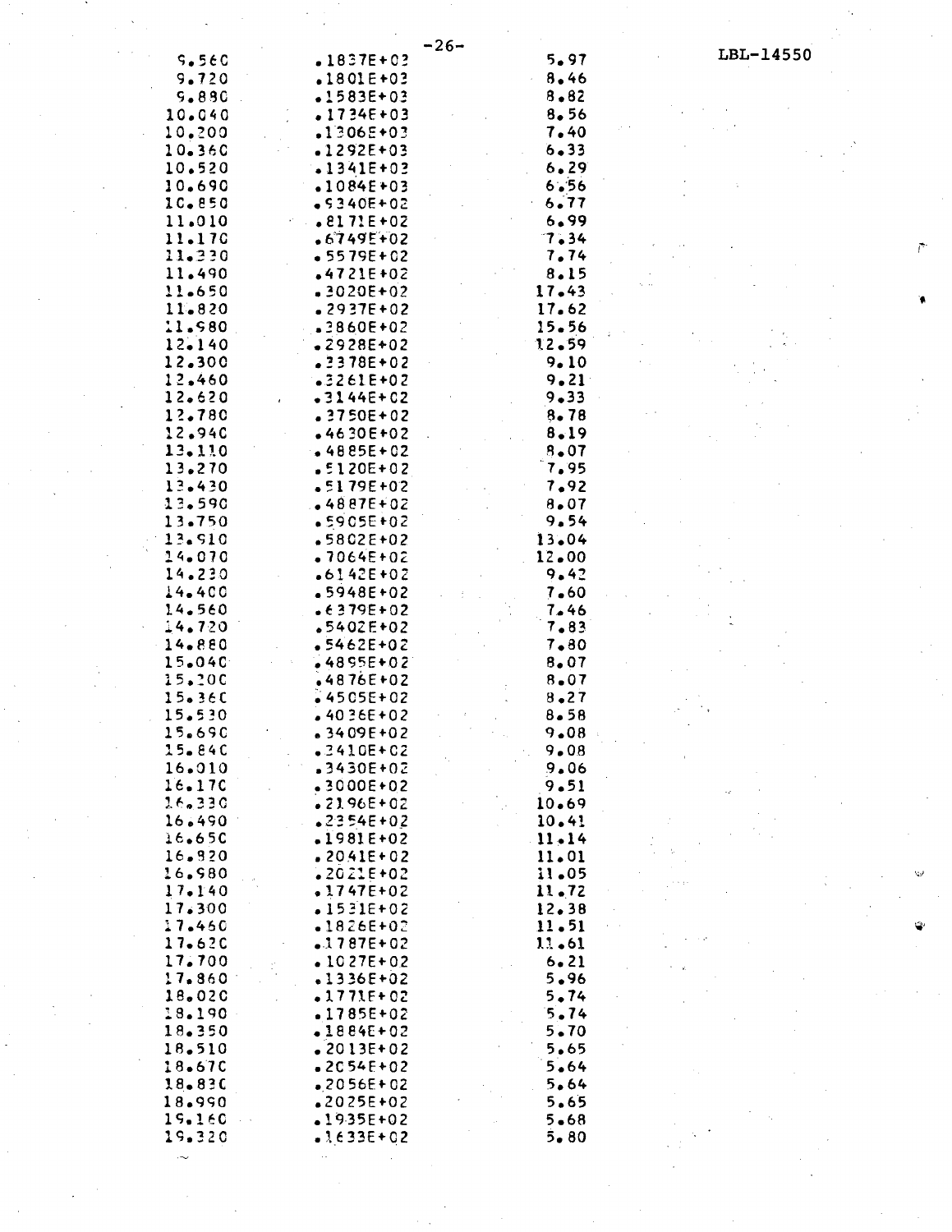$\cdot$ 

 $\ddot{\phantom{a}}$ 

| 19.480                 | .1681E+02                      | 5.78             |
|------------------------|--------------------------------|------------------|
| 19.640                 | $1605E+02$                     | 5.81             |
| 19.900                 | $.1666E + 02$                  | 5.82             |
| 19.960                 | $-1773E + 02$                  | 5.74             |
| 20.120                 | $.16C2E+02$                    | 5.82             |
| 20.280                 | $1539E + 02$                   | 5.85             |
| $-20 - 450$            | $-1368E+02$                    | 5.94             |
| 20.610                 | $-1385E + 02$                  | 5.93             |
| 20.770                 | $-1159E + C2$                  | 6.10             |
| 20.930                 | $-1190E+02$                    | 6.07             |
| 21.050<br>21.250       | $-1064E + 02$                  | 6.18             |
| 21.410                 | $$5240E+01$<br>$-9330E+01$     | 6.35<br>$6 - 33$ |
| 21.570                 | $.8710E + 01$                  | 6.42             |
| $21 - 740$             | $.7620E + 01$                  | $6 - 59$         |
| 21.900                 | $.7660E+01$                    | $6 - 59$         |
| 22.060                 | $.7660E + 01$                  | 6.59             |
| 22.220                 | $.7540E + 01$                  | 6.61             |
| 22.380                 | $.6870E + C1$                  | 6.75             |
| 22.540                 | $.7210E+01$                    | 6.68             |
| 22.70C                 | $.2170E+01$                    | 6.69             |
| 22.860                 | $.6540E + 01$                  | 6.73             |
| 23.030                 | $.6830E+02$                    | 6.76             |
| 23.190                 | $+6850F+01$                    | $6 - 75$         |
| 23.350                 | $.7060E + 01$                  | 6.71             |
| 23.510                 | $.6230E + 01$                  | 6.91             |
| 23.670                 | $-6150E+01$                    | 6.93             |
| 23.830                 | $.6250E + 01$                  | 6.90             |
| 24.000                 | $-6770E + 01$                  | 6.77'            |
| 24.160<br>24.320       | $-5810E + 01$<br>$-6500E + 01$ | 7.03<br>6.84     |
| 24.480                 | $.6100E + 01$                  | 6.94             |
| 24.640                 | $•6530E+01$                    | $6 - 83$         |
| 24,800                 | $.5690E + 01$                  | 7.06             |
| 24, 560                | $-6370F + 01$                  | $6 - 88$         |
| 25.120                 | $.5710E+01$                    | 7.06             |
| 25.280                 | $$5200E+01$                    | 7.24             |
| $25 - 450$             | $-4630E + 01$                  | 7.46             |
| 25.610                 | $-4710E+01$                    | 7.43             |
| 25.770                 | $-4610E + 01$                  | 7.47             |
| 25.930                 | -4530E+01                      | $-7.51$          |
| 26.090                 | $.4060E + 01$                  | 7,76             |
| 26.250                 | $-4050E + 01$                  | 7.76             |
| 26.420                 | •4430E+01                      | 7.56             |
| 26.580<br>26.740       | $.2920E + 01$<br>$.3900E + 01$ | $-7.83$<br>7.84  |
| 26.50C                 | $.2140E+01$                    | 8.39             |
| 27.060                 | $.3150E+01$                    | $8 - 38$         |
| 27.220                 | $.3290E + 01$                  | 8.27             |
| 27.380                 | $.2950E+01$                    | 8.57             |
| 27.540                 | $.3140E+01$                    | 8.39             |
| 27.710                 | $-3050E + 01$                  | 8.47             |
| 27.870                 | $.3160E + 01$                  | 8.38             |
| 28.030<br>$\epsilon$ . | $.2870E+01$                    | 8.64             |
| 28.190                 | $-3000E + 02$                  | 8.52             |
| 23.350                 | $.2630E + 01$                  | 3.90             |
| 28.510                 | $.2710E+01$                    | 8.81             |
| 28.67C                 | $-2880E + 01$                  | 8.64             |
| 28.830                 | $.2720E + 01$                  | 8.81             |
| 29.480                 | •19105+01                      | 11.18<br>14.58   |
| 30.130<br>30.450       | $-2040E + 01$<br>.1920E+01     | 11.15            |
|                        |                                |                  |

٧U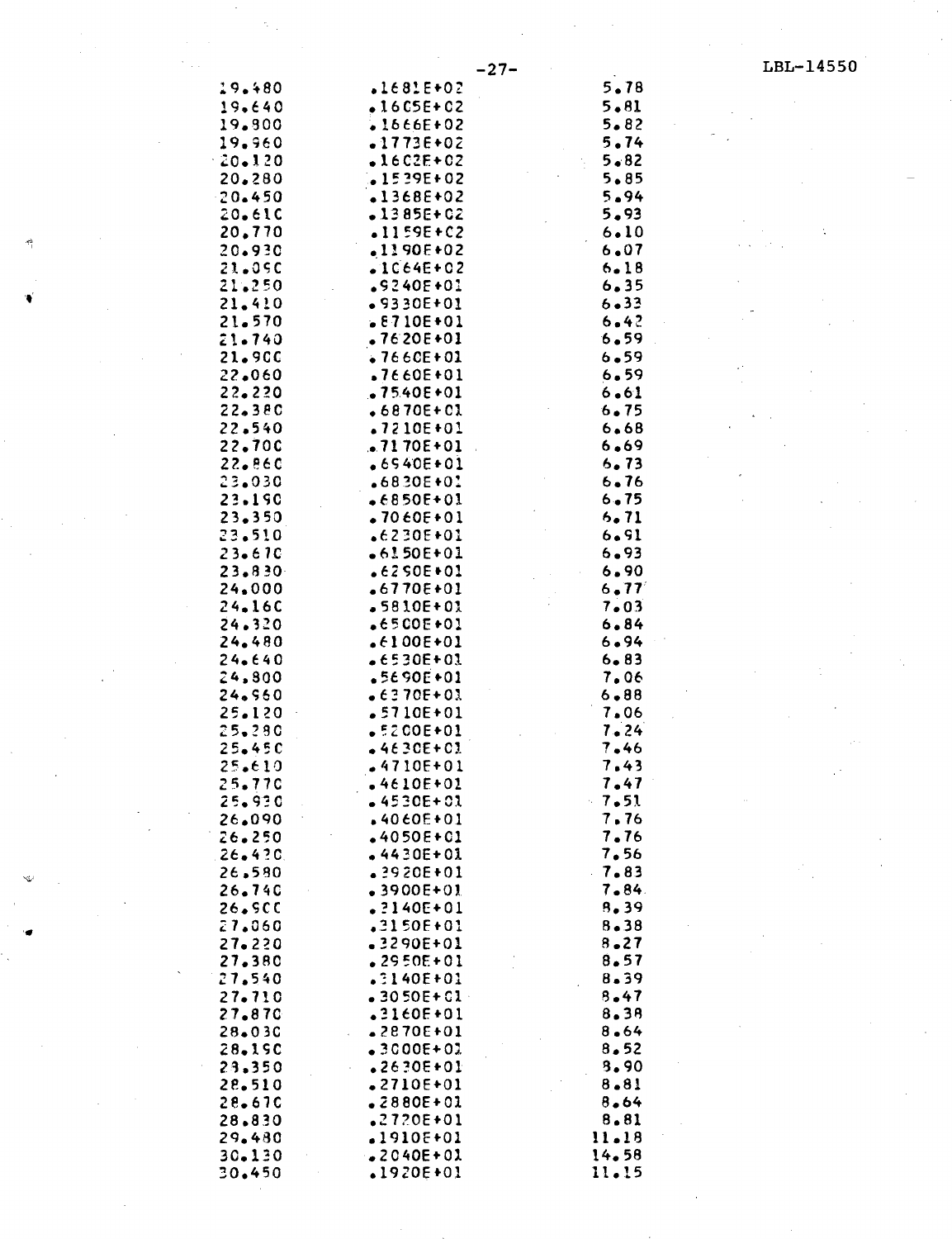|         | -28-          |                                         |     |
|---------|---------------|-----------------------------------------|-----|
| -30.770 | $-1630E + 01$ | 11.95                                   | LBI |
| 31.090  | $.1560E + 01$ | 12.17                                   |     |
| 31,410  | $.1420E + 01$ | 12.63                                   |     |
| 31.740  | $.1300E + 01$ | 17.91                                   |     |
| 32.390  | $.1300E + 01$ | 13.16                                   |     |
| 32.710  | $.1050E+01$   | 14.44                                   |     |
| 33.030  | $$5900E+00$   | 14.80                                   |     |
| 33.350  | $$5500E+00$   | 14.80                                   |     |
| 33.670  | $.1020E+01$   | $-20 - 03$                              |     |
| 34.320  | $-7500E + 00$ | 16.38                                   |     |
| 34.640  | $.7500E + 00$ | 16.38                                   |     |
| 34.970  | $.7200E + 00$ | 17.05                                   |     |
| 35.290  | $-7200E+0C$   | 17.18                                   |     |
| 35.610  | $.9100E + 00$ | 21.20                                   |     |
| 36.580  | $.6200E+00$   | $18 - 39$<br>$\mathcal{L}^{\text{max}}$ |     |
| 36.510  | $.5200E+0C$   | 19.94                                   |     |
| 37.230  | $-5800E + 0C$ | 18.93                                   |     |
| 37.550  | $.5400E + 00$ | $19 - 71$                               |     |
| 38.520  | $-4500E+00$   | 21.42                                   |     |
| 38.840  | $-4300E + 00$ | 21.90                                   |     |
| 39.170  | $-3500E+00$   | $24 - 12$                               |     |
| 39.490  | $.3600E+00$   | 23.78                                   |     |
| 39.810  | $-3600E + 00$ | $23 - 78$                               |     |
| 40, 460 | $.2300E+0C$   | 24.76                                   |     |
|         |               |                                         |     |

 $-14550$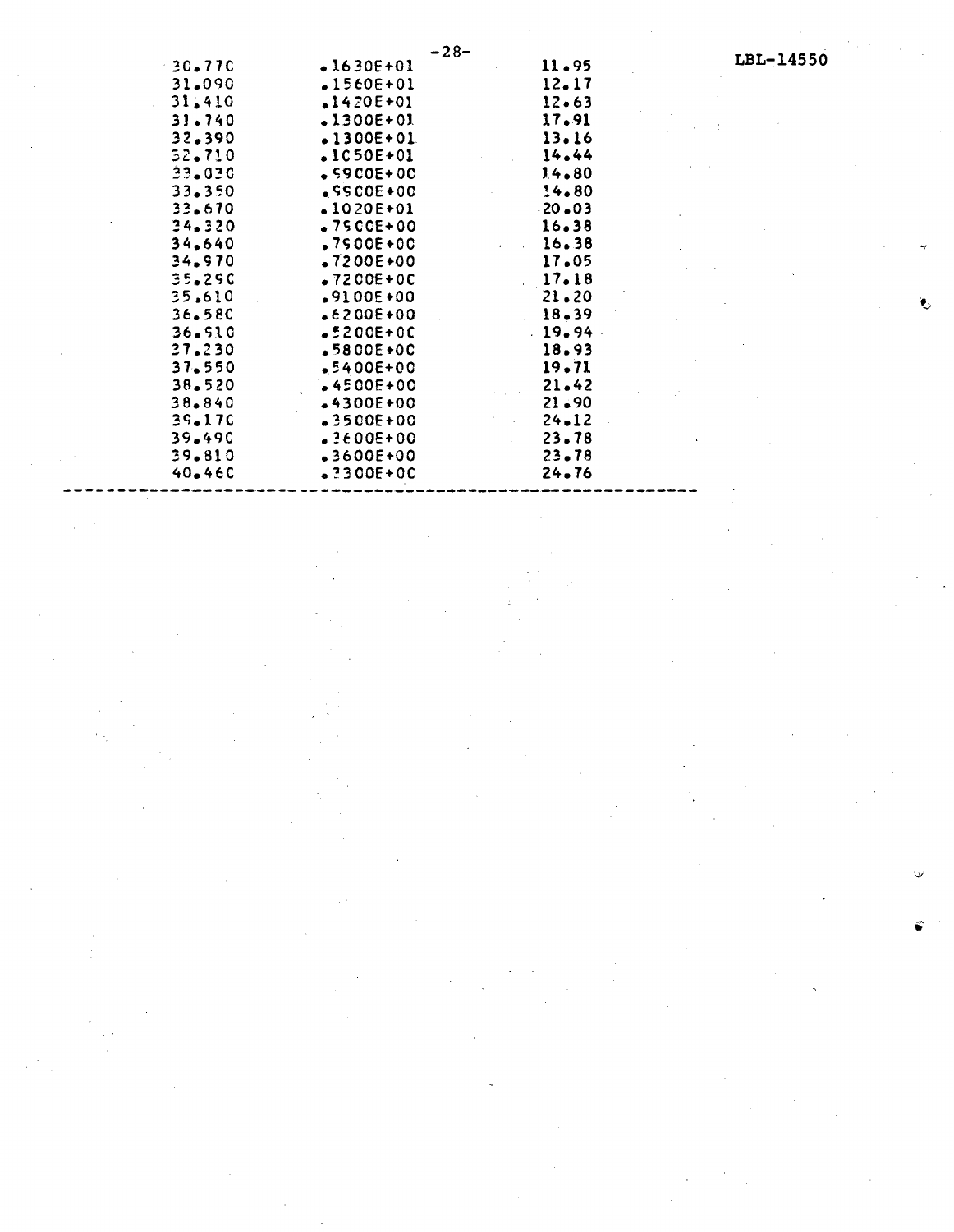### Figure Captions

- Fig. 1. A typical energy spectrum at a forward angle. XBL 8110-7369
- Fig. 2. 'Differential cross sections for elastic scattering versus '" momentum trasfer. , XBL 81 i' 24l6A ...... :.
- Fig. 3. Differential cross sections for elastic scattering at 288.6 MeV, measured with the position-sensitive detector, versus  $\theta_{\text{c.m.}}$ .

Fig. 4. Differential cross sections for inelastic scattering , I at 288.6 MeV, measured with the position-senstitive detector, versus  $\theta_{\rm c.m.}$ .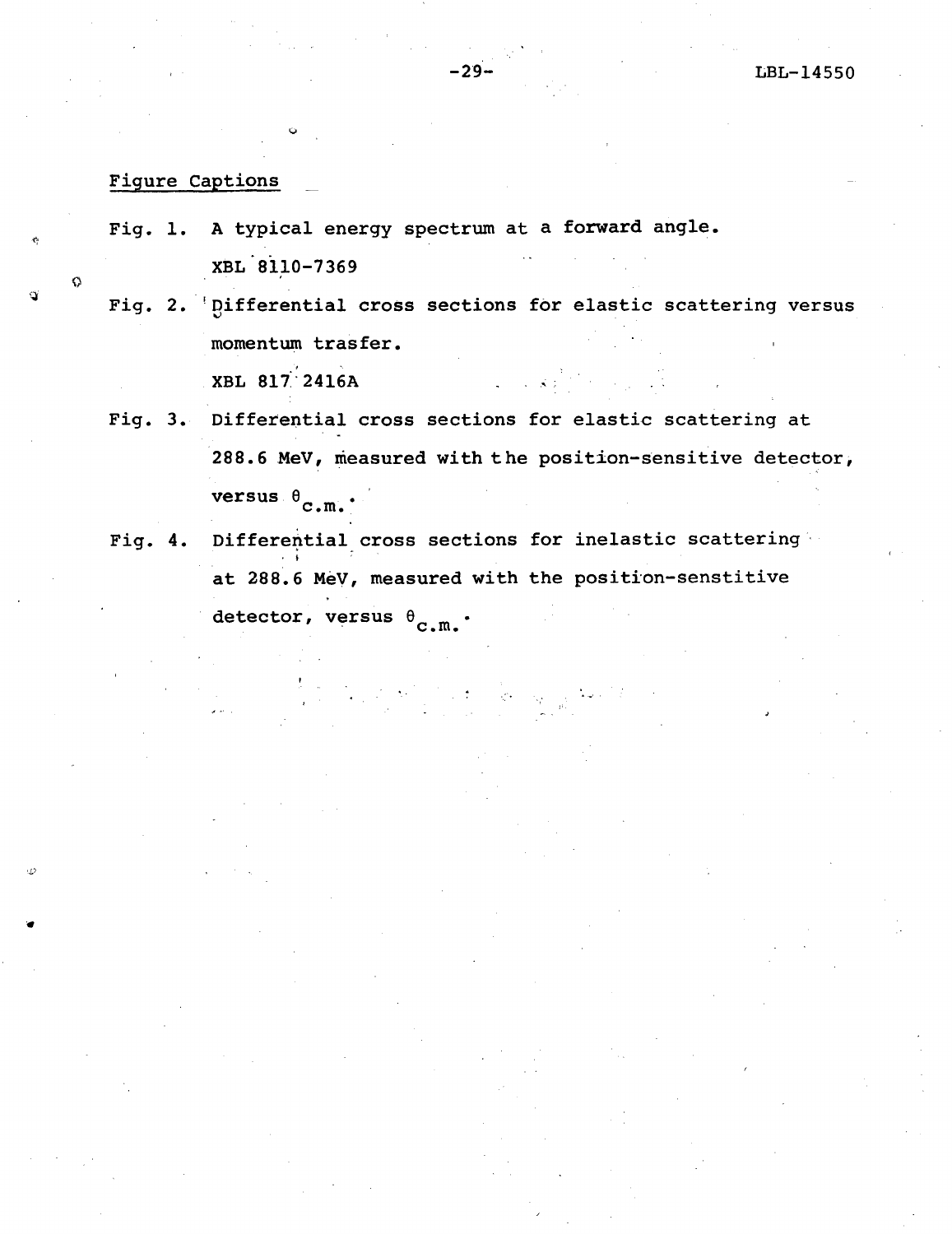رڻا



 $-30-$ 

Channel

Fig.  $\mathbf{1}$ . XBL8110-7369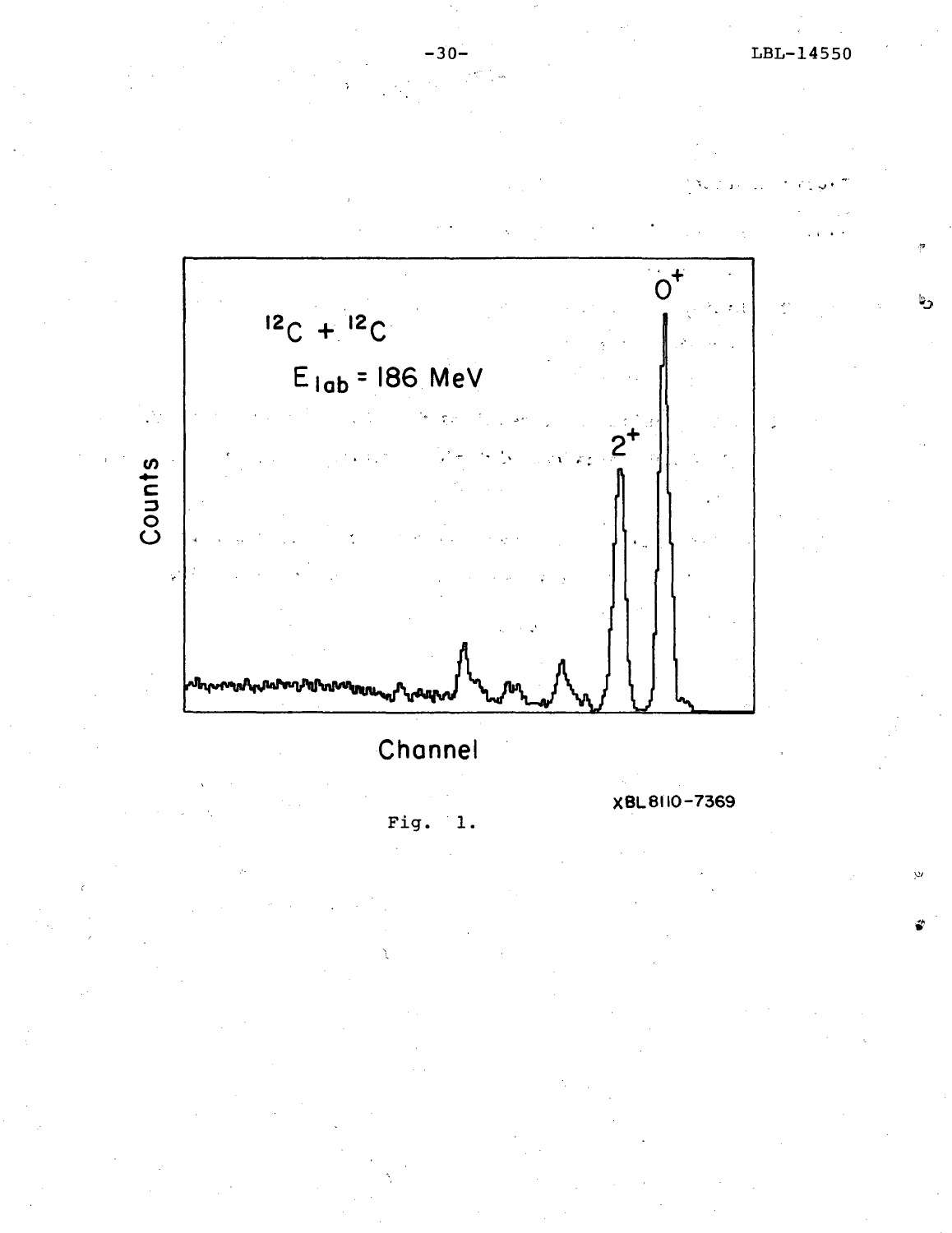

:~

'ff

فلح

**Fig. 2.**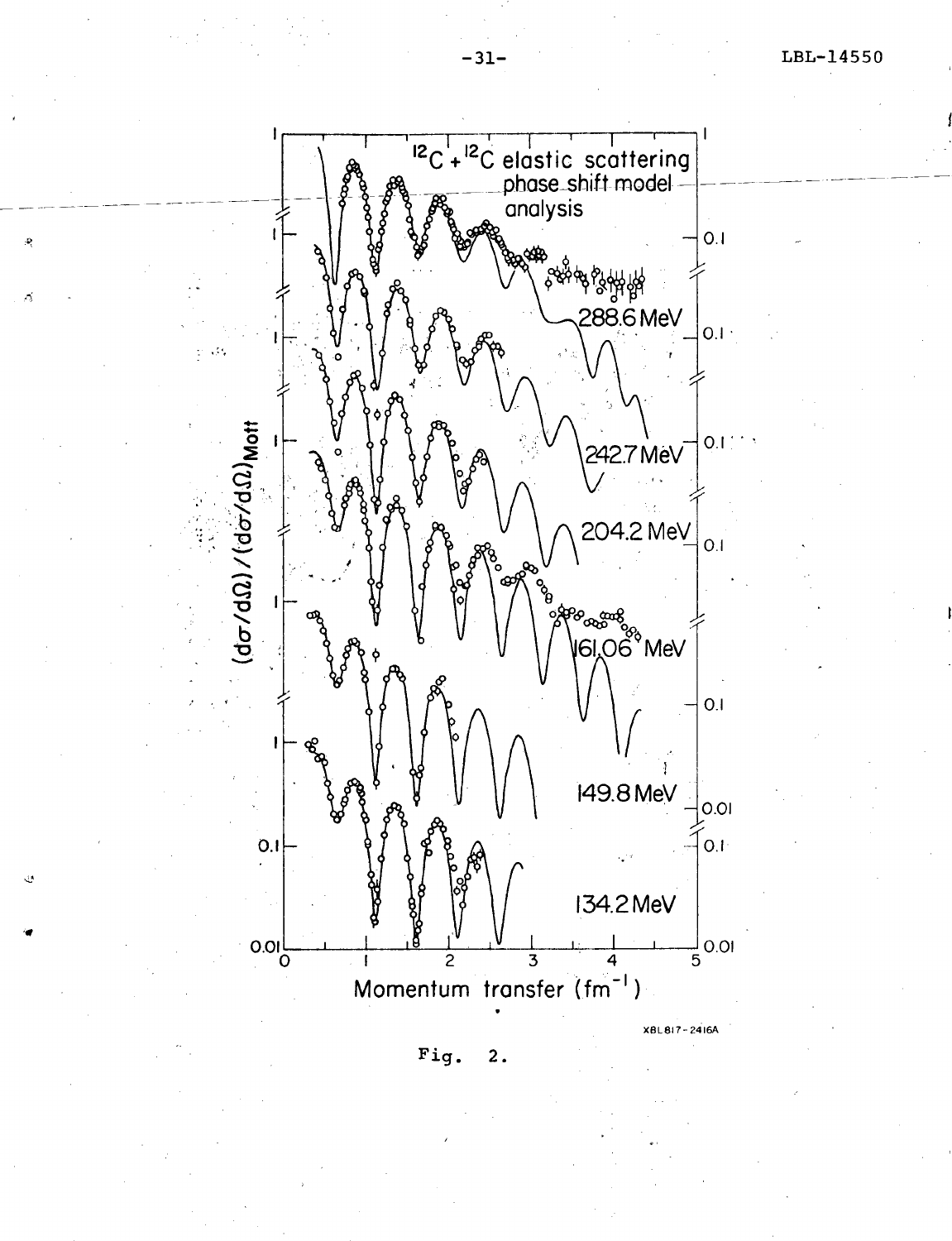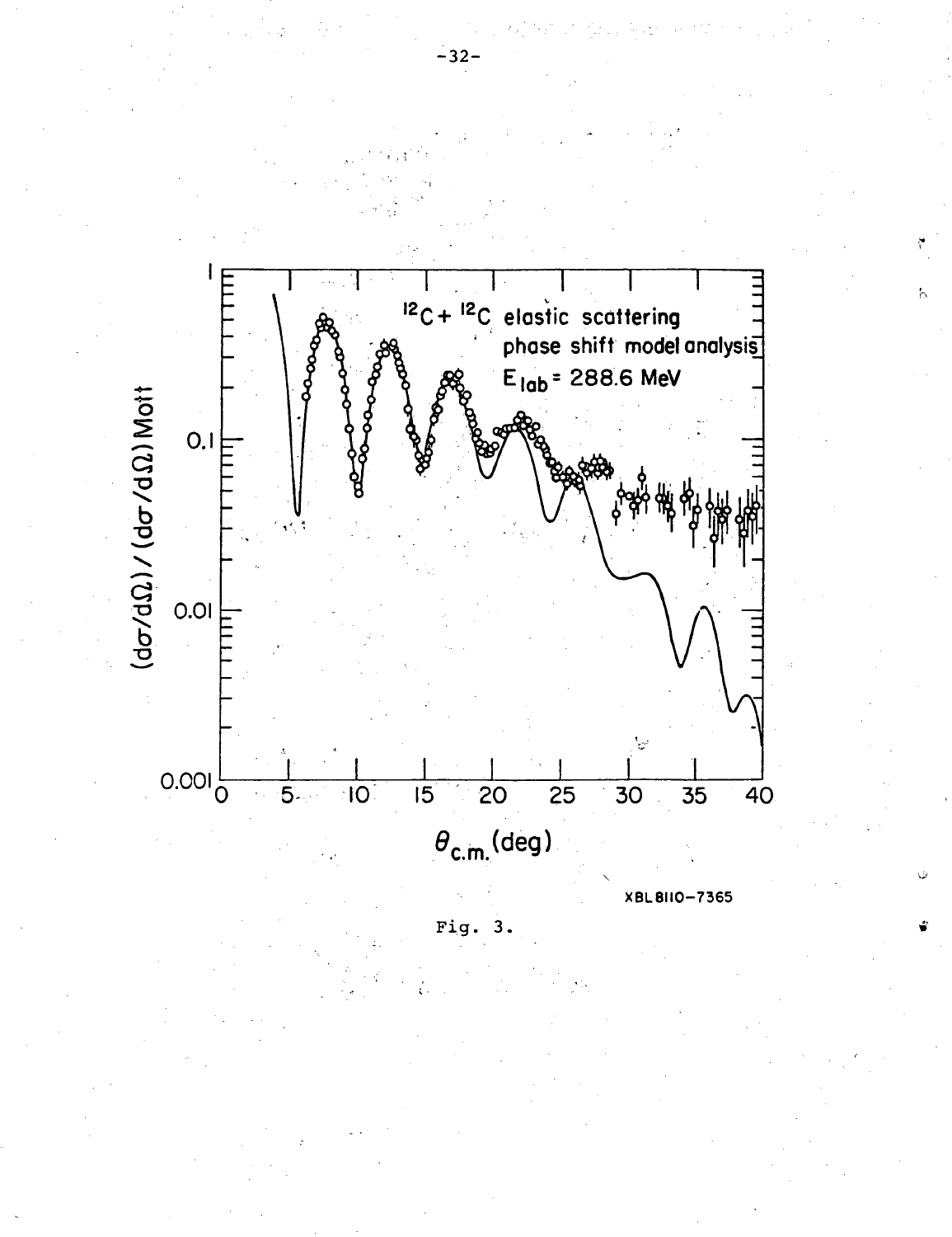

Fig.  $4.$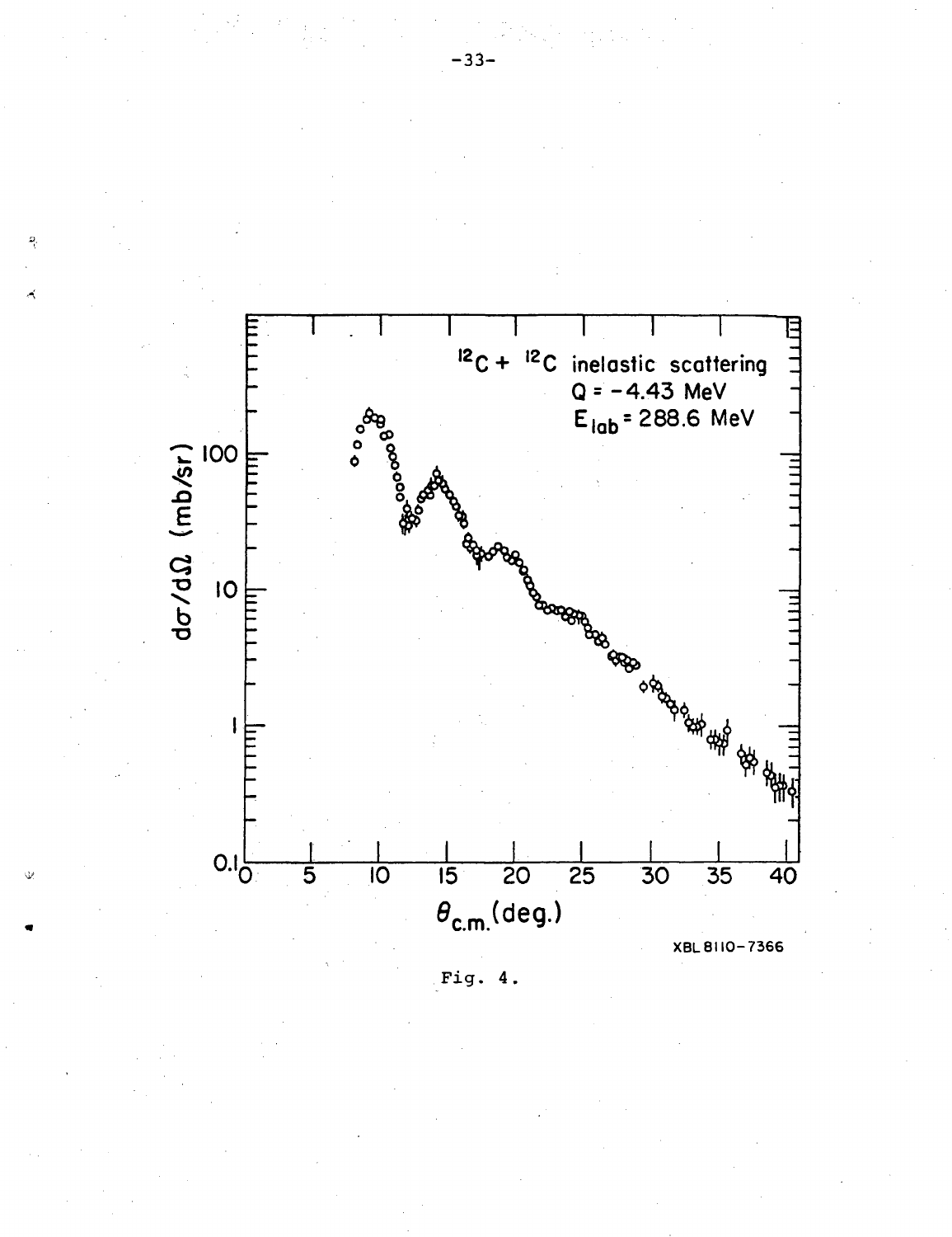This report was done with support from the Department of Energy. Any conclusions or opinions expressed in this report represent solely those of the author(s) and not necessarily those of The Regents of the University of California, the Lawrence Berkeley Laboratory or the Department of Energy.

'T

Reference to a company or product name does not imply approval or recommendation of the product by the University of California or the U.S. Department of Energy to the exclusion of others that may be suitable.